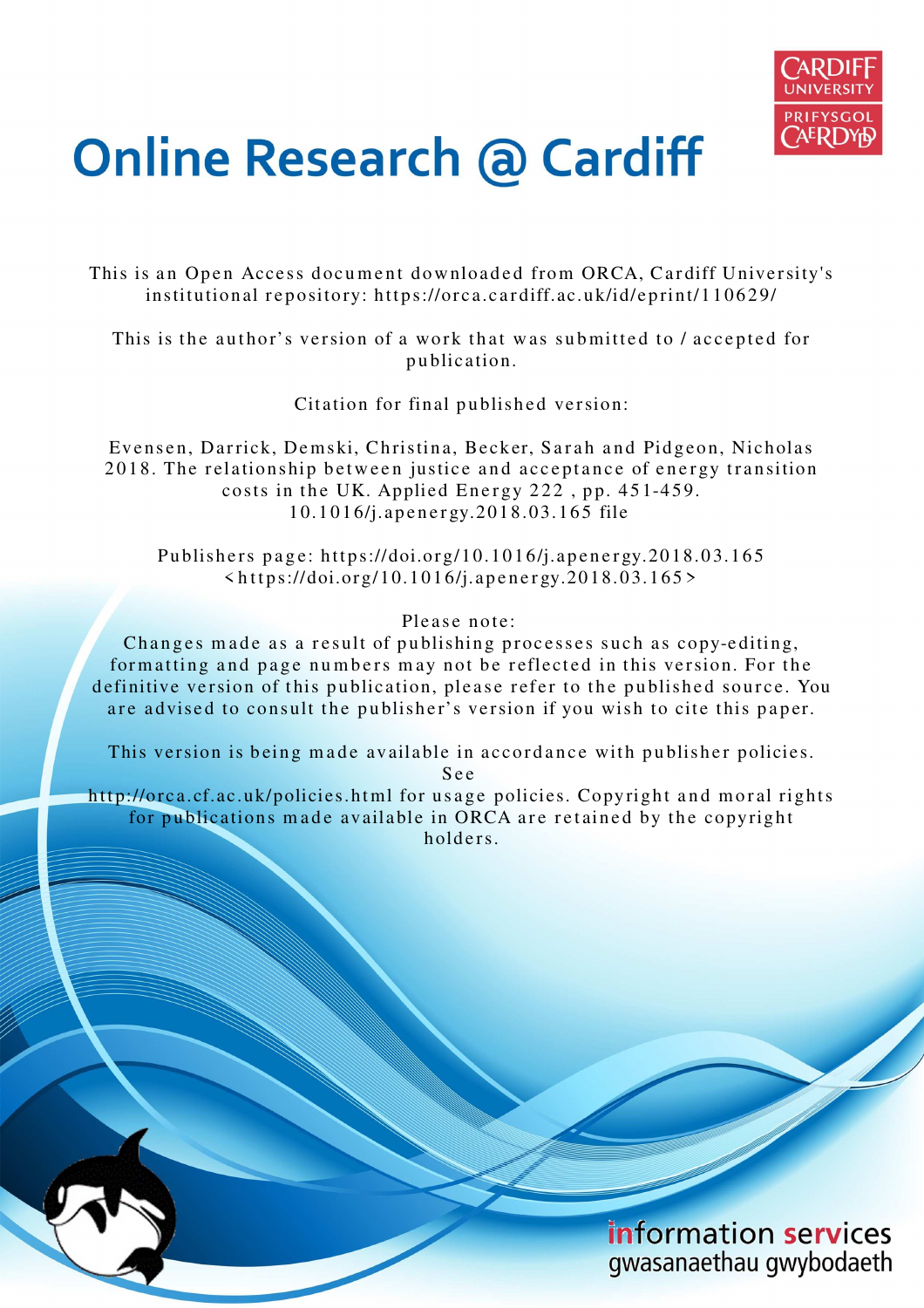Title: The relationship between justice and acceptance of energy transition costs in the UK

#### Authors:

Darrick Evensen<sup>1\*</sup>, Christina Demski<sup>1</sup>, Sarah Becker<sup>1</sup>, Nick Pidgeon<sup>1</sup>

<sup>1</sup>Understanding Risk Group, Tyndall Centre for Climate Change Research, and UK Energy Research Centre; School of Psychology, Cardiff University, Tower Building, 70 Park Place, Cardiff, CF10 3AT, United Kingdom

## \* Corresponding author:

Darrick Evensen: School of Psychology, Cardiff University, Tower Building, 70 Park Place, Cardiff, CF10 3AT, UK; Tel +44 (0)29 2087 6262; [evensend@cardiff.ac.uk.](mailto:evensend@cardiff.ac.uk)

1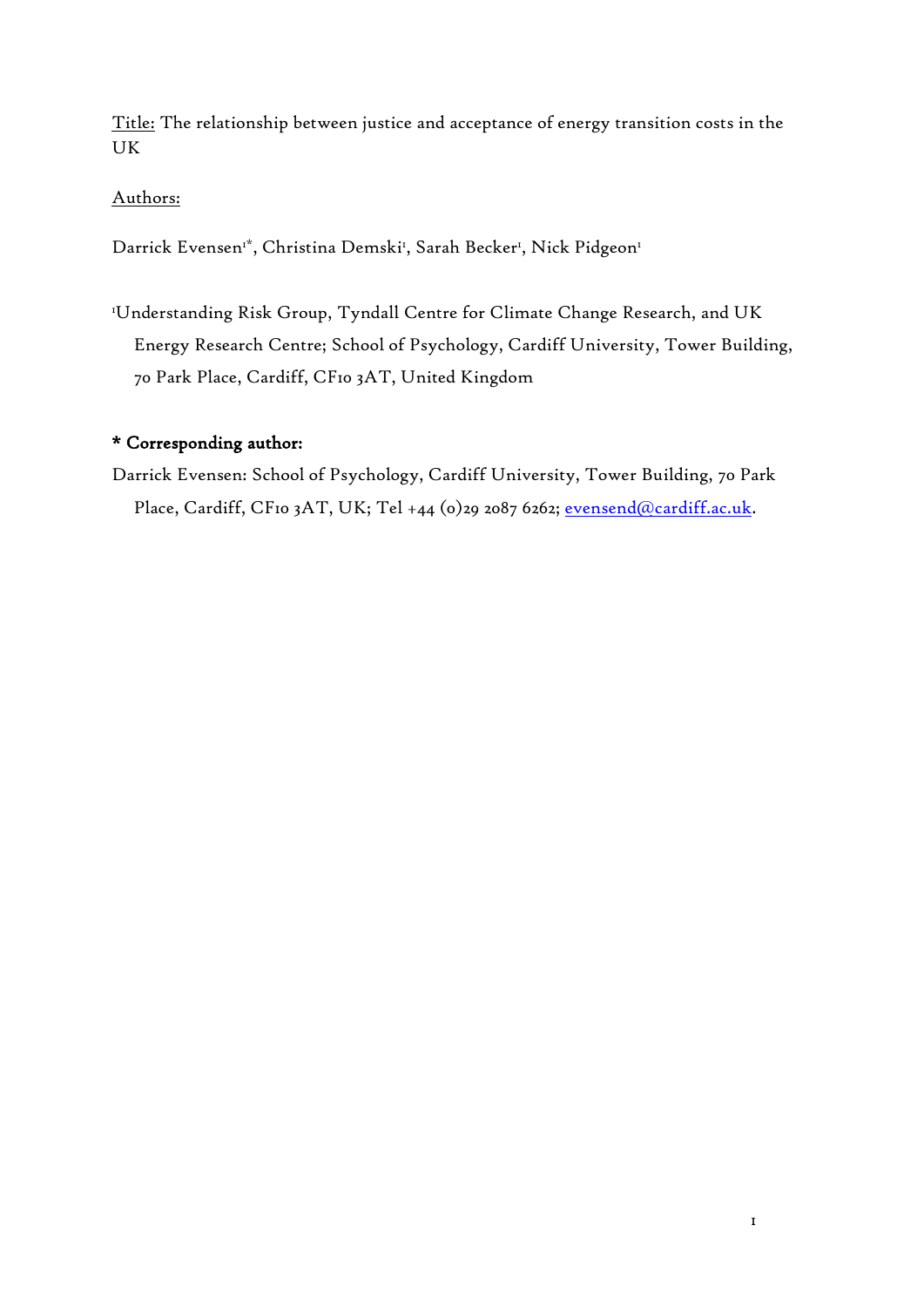## Highlights

- Energy justice often focuses on production and consumption concerns
- A way to respond to concerns is government polices promoting justice
- Costs associated with paying for such policies may create further injustice
- The UK public often oppose such policies due to current perceived injustices
- Public support, even for laudable programmes, is not certain if they must pay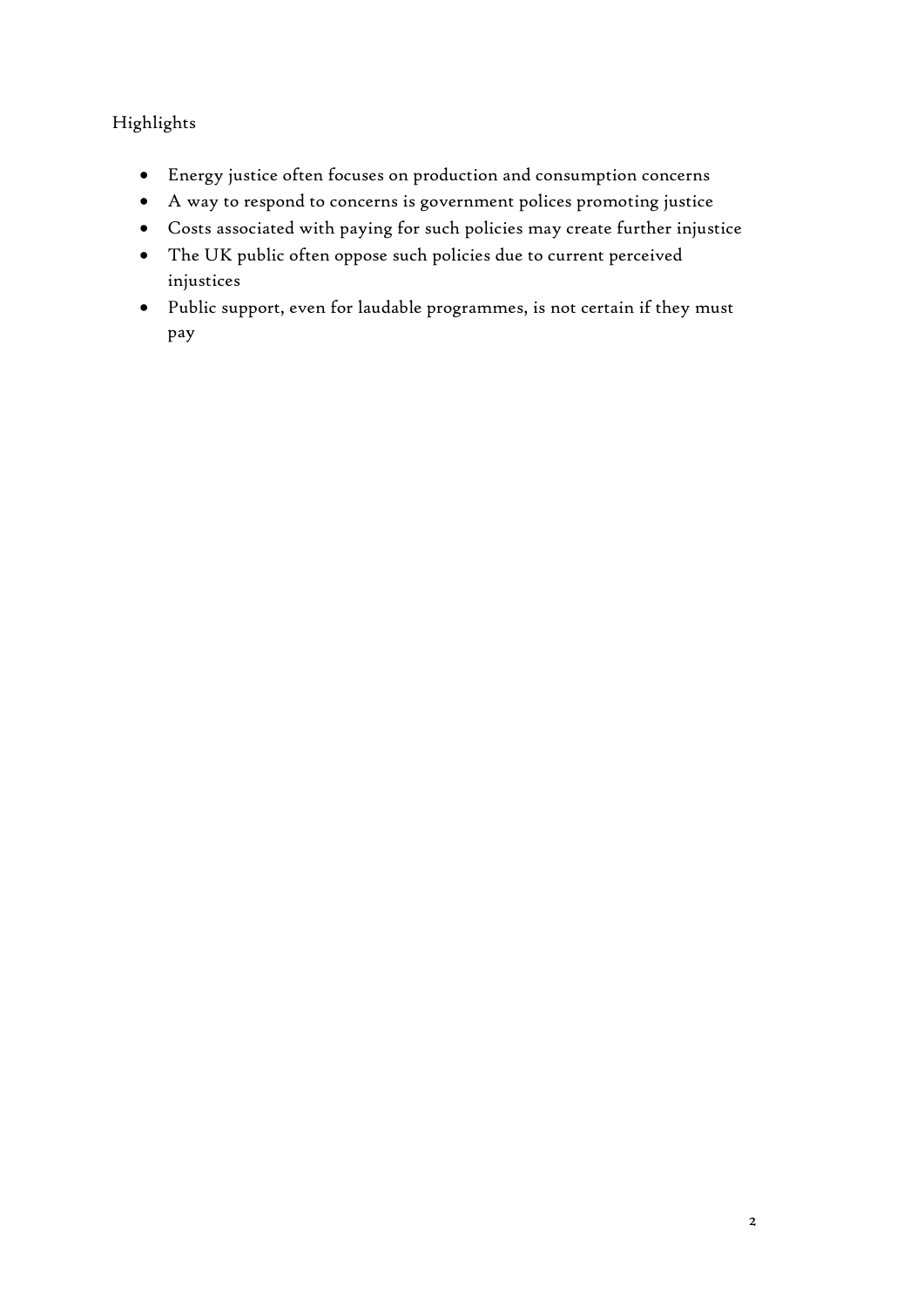#### Abstract

Relatively little energy research has attended to justice considerations. The limited energy justice inquiry that exists focuses on justice in relation to impacts of energy production, consumption, and policies that either exacerbate or seek to mitigate distributive and procedural concerns. Programmes associated the so-called 'energy transition' have strong implications for energy justice. For example, efforts to reduce energy consumption and/or carbon emissions, policies to increase energy security, and programmes to increase energy access and affordability all address distributive concerns. Nevertheless, the costs associated with meeting such goals and running such programmes also have justice implications and should be viewed alongside the other aforementioned normative issues as an aspect of energy justice. Here, we examine public perceptions of *who should* fund programmes designed to ease the transition to a more sustainable and equitable energy system, finding most responsibility assigned to energy companies, and beliefs about procedural justice meaningfully shaping thoughts on who should pay. Our UK-based mixed methods inquiry reveals that whilst our respondents (survey) and participants (focus groups) accept some personal costs directed towards governmental programmes that could reduce energy injustices, acceptance is dependent on several factors, including perceived importance of distributive justice and whether the energy system exhibits procedural justice. The influence of normative factors on cost acceptance has implications for feasibility of polices to promote energy justice. We conducted a survey (N=3,150), followed by five focus groups (N=6-9 each) throughout Great Britain with survey respondents to explore further their answers and explain some of our quantitative findings. We conclude this paper with tangible policy recommendations for government, such as the amount (cost) and types of environmental and social levies that are viable, based on their public acceptance, and suggestions for other approaches to funding energy transitions, so as not to exceed the limit of public acceptance.

#### Keywords: energy costs; energy transitions; distributive justice; procedural justice; public perception; United Kingdom

#### 1. Introduction

As evinced by the rationale for this special issue, relatively little energy research has attended to justice considerations. The limited energy justice inquiry that exists focuses on justice in relation to impacts of energy development (i.e., 'production') and differences in energy use across populations (i.e., 'consumption') (Fuller and McCauley 2016). This focus requires an analysis of energy policies and programmes that either exacerbate or seek to mitigate the distributive and procedural concerns arising from such issues as: access to affordable energy, siting of energy production infrastructure, and involvement in decision making on energy issues (Heffron and McCauley 2014, McCauley *et al.* 2013).

Sovacool and Dworkin (2015, 436) define 'energy justice' as 'a global energy system that fairly disseminates both the benefits and costs of energy services, and one that has representative and impartial energy decision-making'. For the system to accomplish these goals, policies and procedures must be in place to facilitate such just means and ends (Heffron *et al.* 2015). Resultantly, energy justice, as an incipient area of theoretical and empirical investigation, recognises the need for governmental programmes, such as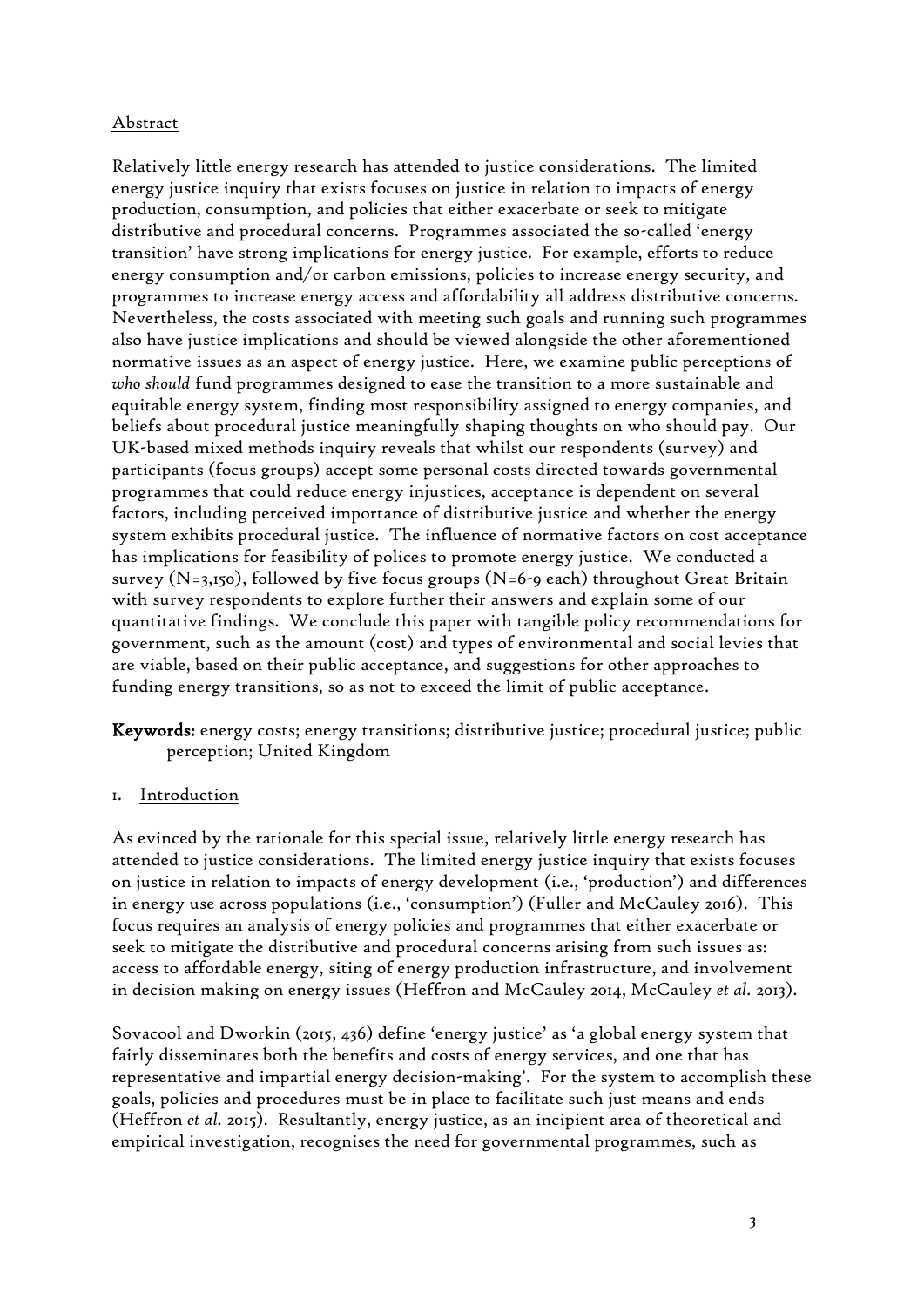efforts to expand low-carbon energy production and offers of financial or infrastructural assistance to vulnerable and disadvantaged populations (Jenkins *et al*. 2018).

Low-carbon efforts or programmes to reduce overall energy consumption could improve justice by stemming the worst effects of climate change, which are predicted to differentially affect vulnerable peoples worldwide (Rosenzweig *et al.* 2014, Schewe *et al.*  2014, Thornton *et al.* 2014). Direct assistance to vulnerable and disadvantaged peoples (e.g., relief on energy bills or subsidised infrastructure updates, such as insulation installation) can increase energy access and affordability for marginalised populations (Bouzarovski 2014, Middlemiss and Gillard 2015). Programmes to ensure energy security and reliability of energy supply could promote justice by preventing blackouts that affect certain populations disproportionately, and by protecting against severe price shocks due to supply problems (Heffron and McCauley 2014).

In the UK, and other nations, the costs for such programmes are increasingly paid by the general public via levies on energy bills (Committee on Climate Change [CCC] 2017). There has been a progressive shift from general taxation to bills over the last decade in the UK; previously such programmes were funded more through general government tax revenue (Preston and Croft 2012). These costs, as a percentage of energy bills, are predicted to increase substantially over the next couple decades to keep pace with governmental commitments to carbon reduction (CCC 2017). One reason we focus on the UK in this research is the UK policy context in which numerous programmes funding social and environmental transitions exist, with costs being directly transferred to energy consumers. Efforts to transition to a more just energy system are generating costs with potential justice implications.

Environmental and social levy costs are consistently incorporated into estimation of possible energy transition pathways(Ault *et al.* 2008, Energy Technologies Institute 2015, Pye *et al.* 2014, Strbac *et al.* 2012) and in high-level policy discussion of energy transitions (CCC 2017, DECC 2010), but there has been far less critical engagement of who will pay such costs, and no academic discussion of the normative or justice implications of who pays these costs or how much members of the public are asked to pay. Therefore, few questions have been asked about the justice implications of who pays for government programmes that, themselves, have the objective of increasing justice (Vaze and Hewitt 2012). Modelling of energy transitions often merely assumes the public will pay (Vaze and Hewitt 2012) or eschews the question entirely as extraneous to technical estimates of cost (Foxon 2013, National Grid 2014). Nevertheless, popular discourse in mass media has increasingly decried increasing levies, implying potential justice concerns (e.g., Chapman and Cohen 2013, Poulter 2012). In this paper we focus specifically on public perceptions of energy transition costs, seeking to better understand perspectives on how costs should be distributed and the extent to which the public are willing to accept costs personally.

#### 2. Public perceptions of energy transition costs

Research repeatedly establishes the importance of public perceptions and social structures in facilitating energy transitions(Kasperson and Ram 2013, Rayner 2010, Webler and Tuler 2010, Wüstenhagen *et al.* 2007). Without public acceptance, policies that seek a transition to a more sustainable and fairer energy system will likely be met with opposition that delays or derails such efforts, or relevant policies might never even be proposed. By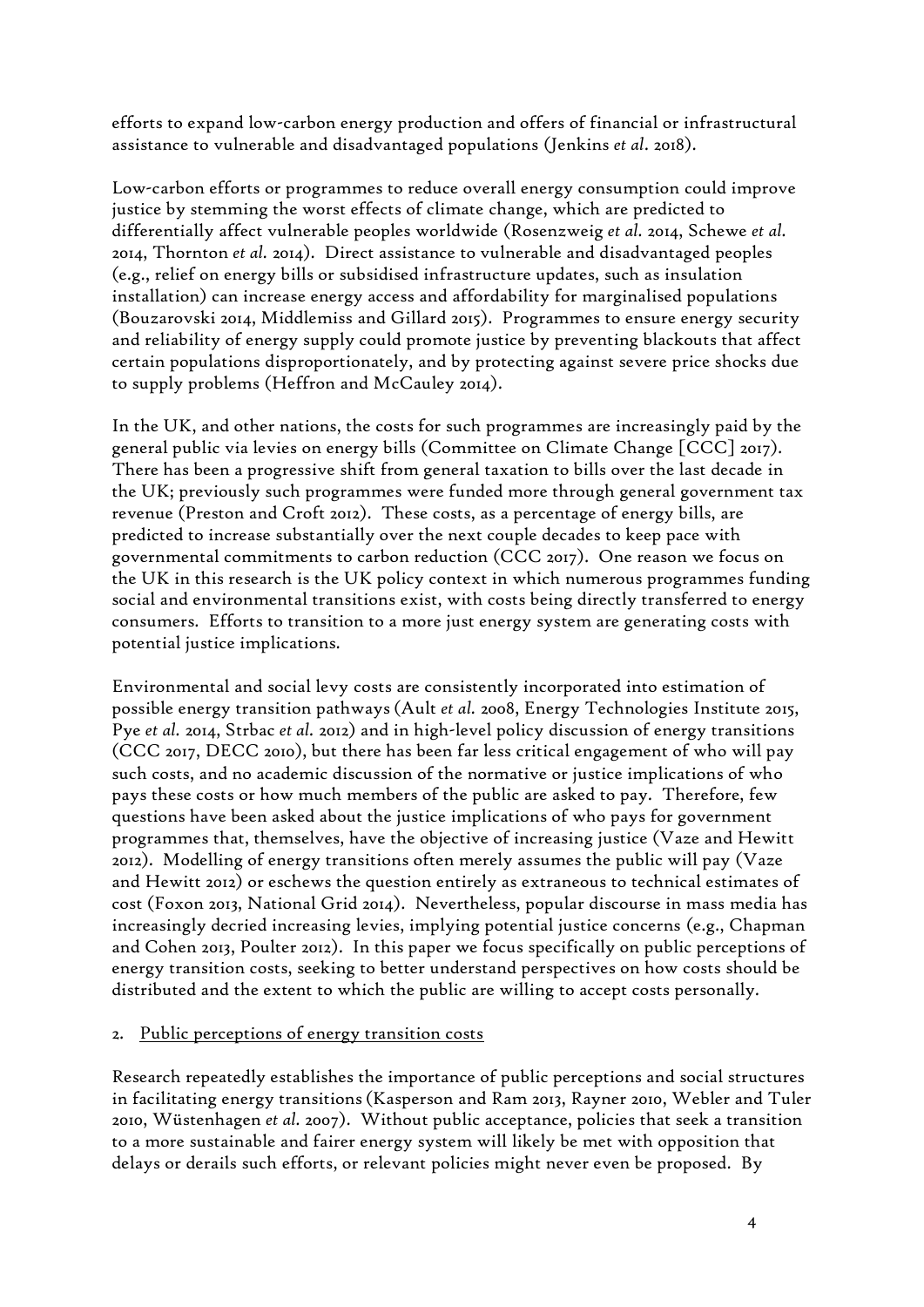'transitions', we mean movement to a more sustainable, fair, clean, and secure energy system (Steg *et al.* 2015, Verbong and Geels 2007). We consider costs associated with four types of energy system change here (i.e., increasing low-carbon energy, helping vulnerable populations pay for energy, reducing energy use, and increasing energy security) because these are the primary foci of current and planned UK government programmes that facilitate a fairer energy system; members of the public are paying via their energy bills to enable all of these goals simultaneously.

Surveys of the British public reveal that energy costs are a leading concern and that government policies that pass transition costs on to consumers via energy bills could receive substantial push back if not carefully tailored (Vaze and Hewitt 2012, YouGov 2014). This poses potential difficulties for policies and policy recommendations that seek to address energy justice concerns through government programmes that eventually pass costs on to energy consumers. Therefore, understanding the extent to which the general public is prepared to accept responsibility for costs associated with energy transitions, and why, is essential for catalysing programmes to achieve energy transition goals commonly funded through levies on energy bills (e.g., reducing emissions, reducing energy poverty, reducing overall energy use, and increasing energy security)(Preston and Croft 2012, Vaze and Hewitt 2012).

Previous research has also revealed that public conceptions of energy transitions are affected by a range of personal values(Butler *et al.* 2015, Demski *et al.* 2015, 2017), particularly normative considerations such as perceptions of justice and trust (Demski *et al.* 2015, 2017, Mumford and Gray 2010, Rayner 2010, Ricci *et al.* 2010, Vaze and Hewitt 2012, Walker *et al.* 2010). Most prior research on public perspectives in relation to energy transitions, however, has examined perceptions of transitions themselves and not the costs associated with them. Nonetheless, empirical qualitative research has shown that members of the general public frequently find other entities responsible for funding energy transitions(Butler *et al.* 2013, Mumford and Gray 2010, Ricci *et al.* 2010, Vaze and Hewitt 2012), whilst leaving open the possibility that under certain circumstances, people would take responsibility for shouldering a portion of these costs.

Furthermore, Demski and colleagues (2017) use survey research to reveal that beliefs about the importance of energy affordability (one aspect of energy transitions) is more dependent on beliefs about who should be responsible for paying than on personal finances. They suggest that their findings point to the importance of distributive justice and equality in affecting support for energy transitions (although not explicitly *cost* of energy transitions). The questions, thus, remain: to what extent does the public accept a role in shouldering costs associated with energy transitions, under what conditions, and what role does perception of justice play in assessment of transition costs?

#### 3. Methodology and Methods

Our study was guided by mixed-methods inquiry that combined an online survey of the general public in Great Britain (England, Scotland, and Wales; N=3,150) with five focus groups throughout Great Britain. Data collection for the survey occurred from 8 July – 1 August 2016. The focus groups, which were comprised of respondents to the survey, were held in November-December 2016.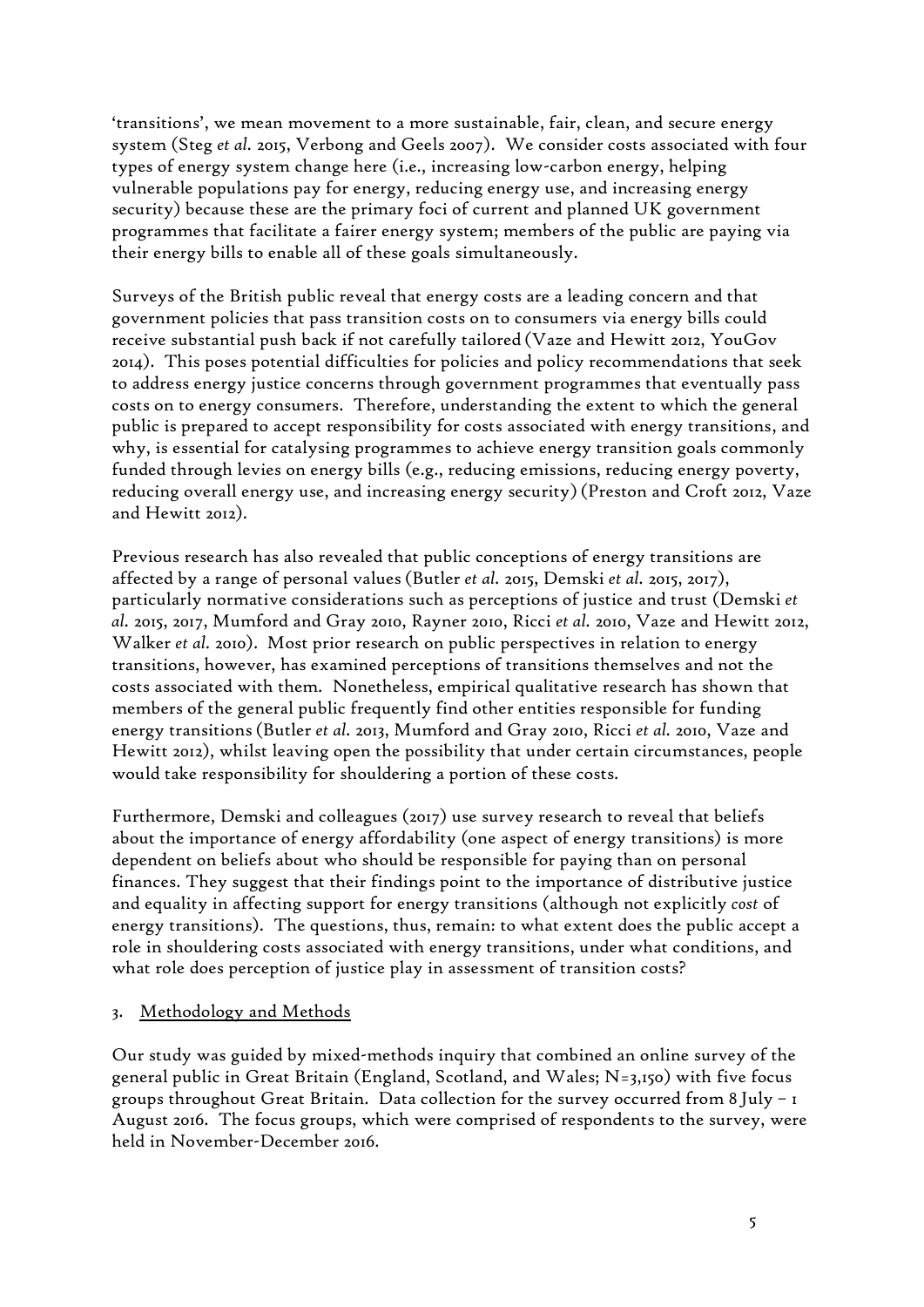#### *3.1. Survey procedures and sample*

The survey was designed with quotas to make the sample approximate the British public on income, sex, age, education, and population distribution across the eleven census regions. See Supplementary Table 1 for demographic statistics for the survey sample and the supplementary text for the full survey wording. The panel survey was administered through Qualtrics, a firm that works with multiple partners who maintain their own online panels. Median completion time was 22 minutes. This survey explored public attitudes and beliefs about energy system change – also called 'energy transitions' – specifically in relation to costs associated with governmental programmes that facilitate such change. Our analysis herein examines factors that affect two key constructs: (1) perceptions of public responsibility for bearing some of the costs of such change and (2) personal acceptance of such costs.

To ensure that data quality was maintained, Qualtrics only included in the final data set respondents who answered at least 90% of the questions and who spent at least eight minutes responding to the survey. A pre-test established that these were reasonable thresholds to exclude respondents who were likely engaging in strong satisficing (including actions such as repeatedly picking the same answer – especially in battery-style questions, skipping multiple items, and terminating the survey early). Response rates are not indicative when using online quota-sampling, as non-response cannot be easily defined; demographic approximation of population values should be consulted instead (Dillman 2007). Four hundred fifty-five people who met the quota criteria exited the survey prematurely; this equates to an adjusted completion rate of 87%.

#### *3.2. Dependent variables*

We were primarily interested in understanding public perceptions of costs associated with energy transitions, and specifically the role the public believes they should play in financing these. We examined this in two ways. First, we sought to understand the extent to which people attribute responsibility to the public as a general group, relative to other potential actors that might have some role in financing energy transitions. Research shows that people's conceptualisations of responsibility for societal risks and goals are inherently interlinked with the responsibility they attribute to other relevant actors in society (Bickerstaff, 2008).

Second, we were interested in understanding personal acceptance of cost; individual actions are one manifestation of public responsibility (Eden 1993). Although 'willingness to pay' (WTP) captures this general idea, we avoid that explicit operationalisation here because of nuanced deviations of the construct we studied from WTP (Coursey *et al.* 1987, Hanemann 1991, Shogren *et al.* 1994). We did not ask how much respondents would voluntarily pay, but rather what level of cost imposed on them by an external entity (e.g., government or energy company) they would find acceptable. This approximates the way people are likely to encounter costs associated with energy policies – via environmental or social levies on their energy bills. Acceptance of imposed cost could differ from voluntarily proffered willingness to pay for many people (Wiser 2007), considering that there is evidence in the UK for wide acceptance about the need for energy transitions, but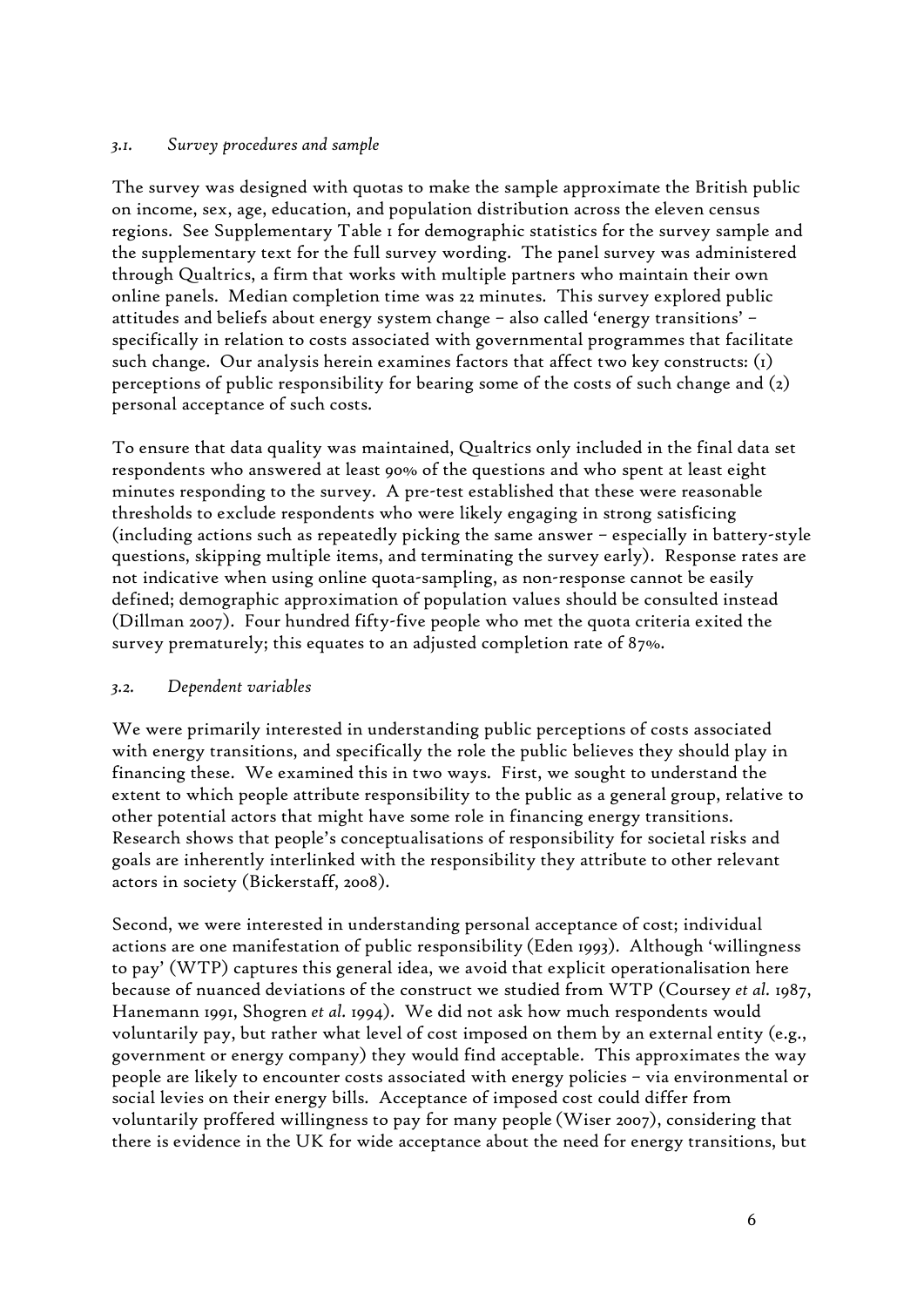a desire for government (not individuals) to ensure that the transition occurs(Butler *et al.*  2013, Ricci *et al.* 2010).

Both our dependent variables were created by averaging responses across a number of related items from the survey. In each case, our combination of items into a single variable for the purpose of the analysis was theoretically justified based on the construct we sought to measure and was empirically verified through a factor analysis (principal axis factoring).

- 1. *'Public responsibility for costs'*: this variable combined four questions on the extent to which respondents believed the 'general public (through new taxes or fees on energy bills)' 'should be responsible for costs associated with' four different aspects of energy system change: (1) increasing use of low-carbon energy sources, (2) helping vulnerable and disadvantaged people pay for energy, (3) funding programmes to reduce energy use in the UK, and  $(4)$  ensuring a reliable supply of energy is continuously available. Respondents answered with a percentage of responsibility they would assign to the general public. They needed to assign a total of 100% to four actors (each actor could receive between 0-100%): general public, energy companies, UK Government, and future UK residents. The factor analysis on the four items generated a single factor, with 68% variance explained and the lowest loading at 0.75. The Cronbach's alpha for reliability was 0.84.
- 2. *'Personal acceptance of costs'*: this variable combined four questions on 'what percent of your total energy bill do you think would be reasonable to be used for each of the following'<sup>1</sup> (the four options were the same aspects of energy system change as for the previous question). The factor analysis on the four items generated a single factor, with 71% variance explained and the lowest loading at 0.75. The Cronbach's alpha was 0.86.

#### *3.3. Normative predictor variables*

To better understand people's perceptions of public and personal responsibility for costs associated with energy transitions, we analysed which factors affect cost acceptance. Although cost concerns have been important for shaping policy support for environmental levies on energy bills(Stokes and Warshaw 2017), other research has revealed differential support for environmental and social levies based more on perceptions of justice and fairness than on personal financial impact (Vaze and Hewitt 2012).

An increasing body of research makes the connection between people's acceptance of energy transitions and the extent to which these are seen to address procedural justice, distributive justice, and/or fairness concerns (Demski *et al.* 2015, 2017, Mumford and Gray 2010, Rayner 2010, Ricci *et al.* 2010, Walker *et al.* 2010). Nevertheless, research into cost acceptance for other goods and services has been inconclusive on the extent to which ethical considerations translate into acceptance of costs. For example, whilst a study of farm animal welfare showed a positive relationship between perceived moral intensity of the issue and willingness to pay to address the issue (Bennett *et al.* 2002), a study of

<sup>-</sup><sup>1</sup> In background information provided for this question, we informed respondents that currently 7% of their bills are used for such levies. This disclosure reflects the information people would actually have if a new policy were being discussed publicly. Without providing the anchor of 7%, we would not anticipate reliable answers.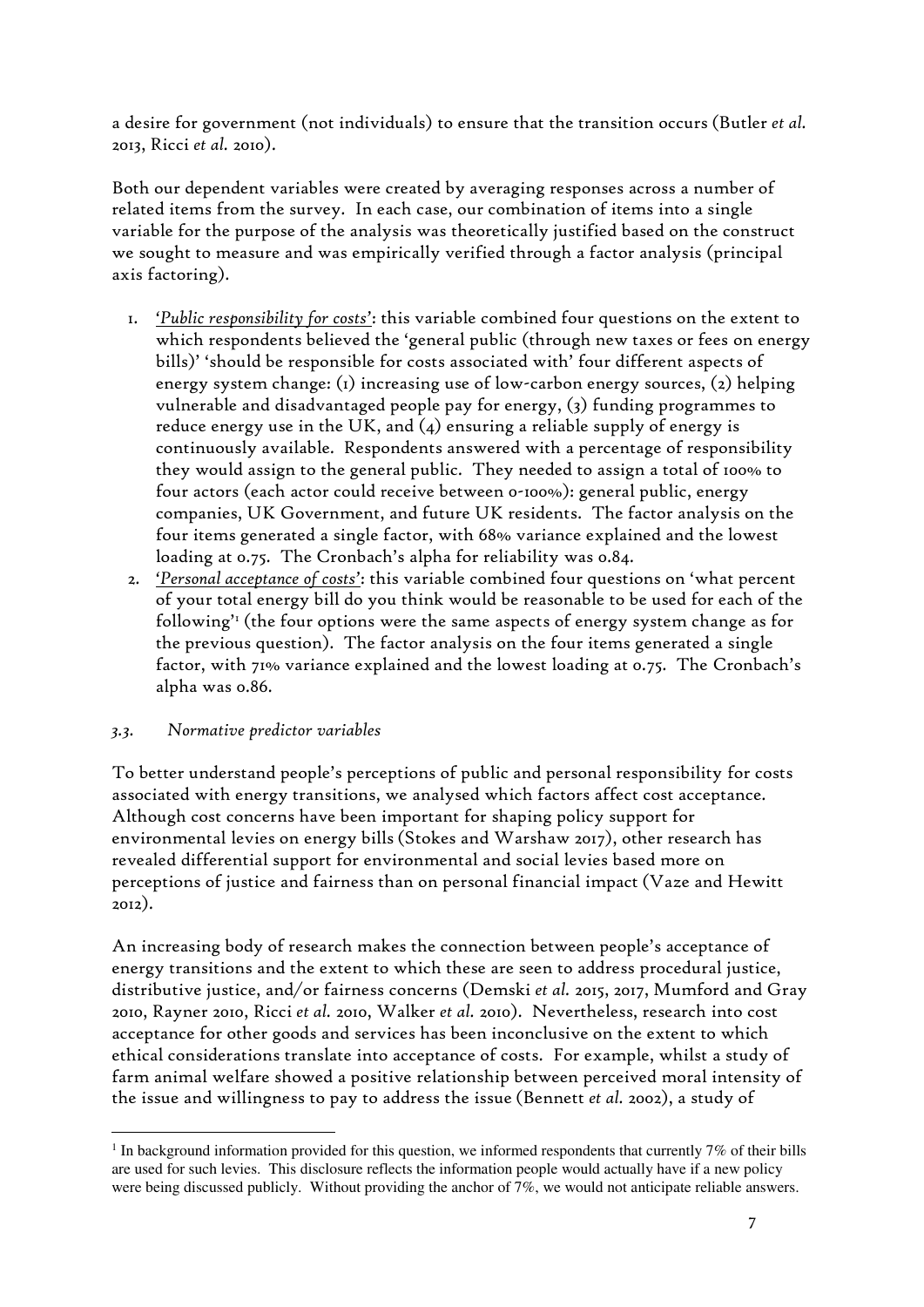willingness to pay for fair-trade coffee showed that despite ethically-informed preferences for morally-desirable outcomes, far fewer support the ethically-desirable outcome when asked to shoulder extra associated costs(De Pelsmacker *et al.* 2005).

We drew our normative constructs from the recently emergent literature that has highlighted the role of procedural and distributive justice in shaping views on energy system change (Bickerstaff *et al.* 2013, Cotton 2013, Evensen 2015, Fry *et al.* 2015, Heffron *et al.* 2015, Jenkins *et al.* 2016, Rayner 2010, Siegrist *et al.* 2012, Sovacool and Dworkin 2014, 2015, Sovacool *et al.* 2017). We included multiple measures of distributive justice, procedural justice, and trust, because, as Siegrist *et al.*(2012) observe, normative considerations relevant to complex technological innovation and change cannot be limited to a single component of justice or trust.

Our measures of procedural justice were composite variables created by averaging several related indicators of these constructs (items derived from Besley and McComas 2005, Colquitt 2001, Dixon *et al.* 2016, Siegrist *et al.* 2012; again, each combination was theoretically justified based on the construct we sought to measure and was empirically verified through a factor analysis).

- 1. *Procedural justice: 'Voice'*: this variable combined two questions about whether one feels he/she can have a voice in the processes that the energy industry uses to make decisions about the energy system: (1) opportunities to have a say and  $(2)$  energy industry is willing to listen to people like the respondent. The Pearson correlation between the two items was 0.65.
- 2. *Procedural justice: 'Respect, openness, and honesty'*: this variable combined five questions about perceived treatment from actors in the energy system: (1) level of respect received from energy companies, (2) level of openness in communication from energy companies and from  $(3)$  UK government,  $(4)$  degree to which procedures ensure honesty from energy companies and from (5) UK government. These items combined onto one factor, with 59% of the variance explained and the lowest loading at 0.75. The Cronbach's alpha was 0.89.

Distributive justice was measured by three individual items (derived from Colquitt 2001, Cotton 2013, Fry *et al.* 2015, Rayner 2010, Sovacool and Dworkin 2015). Two items assessed level of agreement that: (1) low income people should pay less for energy, and (2) benefits and burdens of paying for energy are distributed fairly. The third measured perceived importance of equitable cost sharing between the general public and industry for funding energy transitions.

Beyond our operationalisations of procedural and distributive justice, another normative construct we included in the survey was *trust* in energy companies and government. The influence of trust on perceptions of energy transitions (Mitchell and Woodman 2010, Mumford and Gray 2010, Rayner 2010, Ricci *et al.* 2010, Whitfield *et al.* 2009) has been frequently attributed to the importance of 'value similarity' – an indicator of 'relational' trust – although competence of relevant system actors is seen as a second central component of trust (Earle 2010, Poortinga and Pidgeon 2003, 2006, Siegrist *et al.* 2012). Trust has been shown to increase cost acceptance in contexts outside of energy (e.g., purchasing organic food, pesticide-free produce, or products from humanely-treated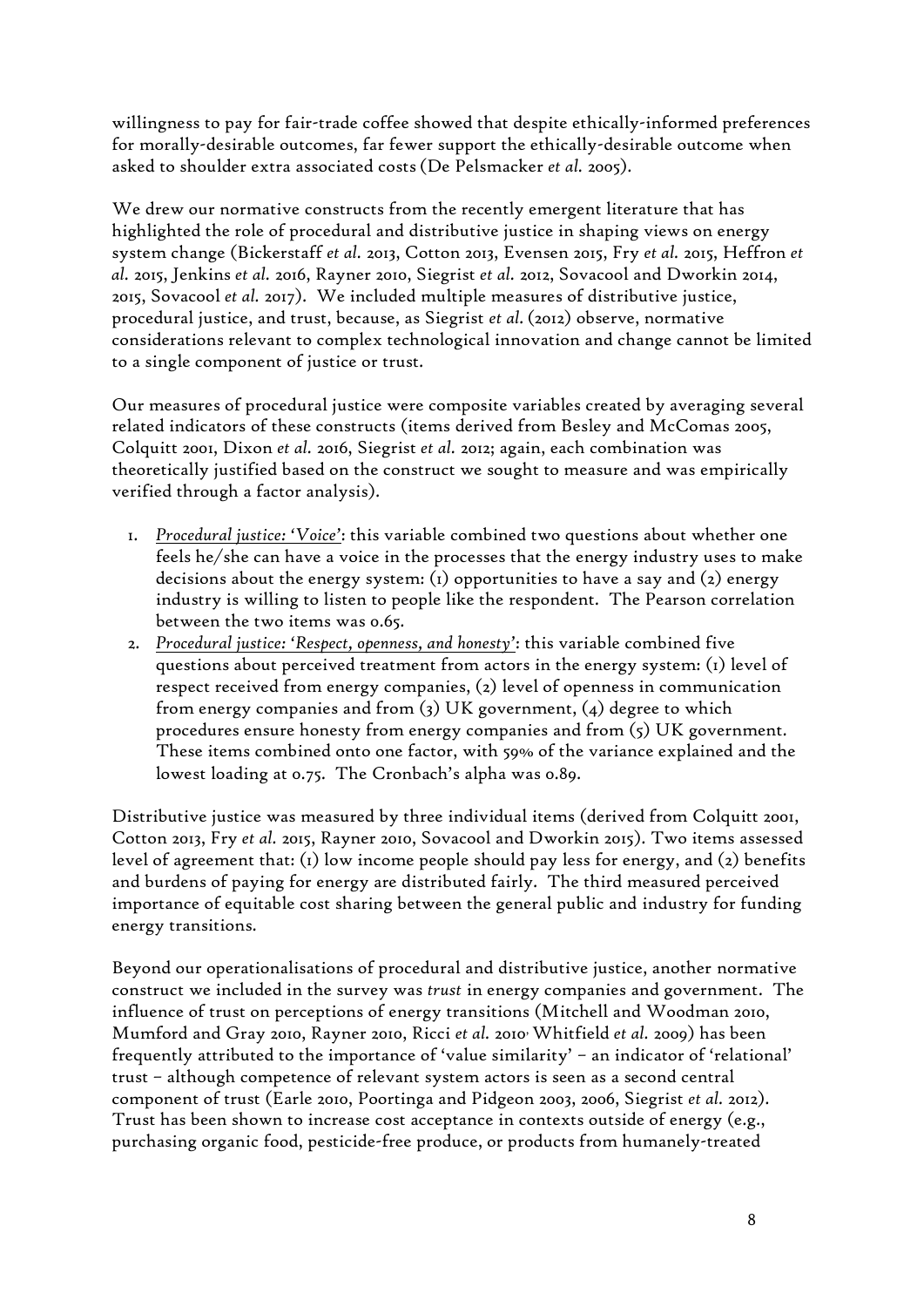livestock) (Boccaletti and Nardella 2000, Krystallis and Chryssohoidis 2005, Nocella *et al.*  2010, Wiser 2007).

Trust was measured by the composite variables 'value dissimilarity' and 'competence' (items derived from Earle 2010, Mitchell and Woodman 2010, Poortinga and Pidgeon 2003). For details on item construction, see the supplementary information.

#### *3.4. Survey data analysis*

Our primary approach to data analysis was to conduct linear regressions, with the two aforementioned key constructs (i.e., public responsibility for cost and personal acceptance of cost) as the dependent variables. For predictor variables we included demographic characteristics (age, sex, political leaning), the aforementioned measures of perceptions of justice and trust, and a range of attitudes and beliefs (see below).

One might reasonably anticipate that the extent to which one values the energy system goals that are being funded would increase cost acceptance and perceptions of public responsibility. Therefore, we included perceived importance of the four energy system goals discussed herein in our analysis. We also explored the effect of current *beliefs about energy bills* on acceptance of costs (i.e., what percentage of bills do people think go to environmental and social levies? To energy company profits?). We anticipated that beliefs about current levy costs would function as an anchoring and adjustment heuristic (Gilovich *et al.* 2002) – if costs are perceived to be higher already, acceptance will be higher. We expected respondents' guesses as to energy company profits, and then acceptance of energy company profits once being told what profits are, would affect acceptance of public responsibility. Higher guesses of company profits and lower acceptance of profits should be a rationale for companies needing to pay more, thus meaning that the public share of costs would be lower(Butler *et al.* 2013, Mumford and Gray 2010, Ricci *et al.* 2010, Vaze and Hewitt 2012).

To compare the importance of normative beliefs alongside the influence of personal financial circumstances on cost acceptance, we also examined the effect of *household income, current energy bill cost, concern over energy costs*, and *frequency of thinking about energy costs* on acceptance of public responsibility for costs. More concern, higher bills, and lower income should relate to lower acceptance if perceptions of public responsibility are financially motivated.

We used the same predictor variables in both linear regressions to allow us to compare across the models. We initially included 25 independent variables in each model, but upon noticing that several variables were non-significant and/or contributed very little to the model effect size  $(R^2)$ , we deleted nine predictors to allow for more intelligible and parsimonious models. We discuss some of these excluded variables that were surprisingly unimportant below. In the supplementary material we provide additional tables that show the results of the larger regression models (Supplementary Tables 2 and 3). In our final linear regressions, we entered the independent variables in blocks, to evaluate the change in effect size afforded by each set of predictors ( $\mathbb{R}^2$ ; i.e., the variance in responses to the dependent variable explained by the independent variables).

#### *3.5. Qualitative follow-up*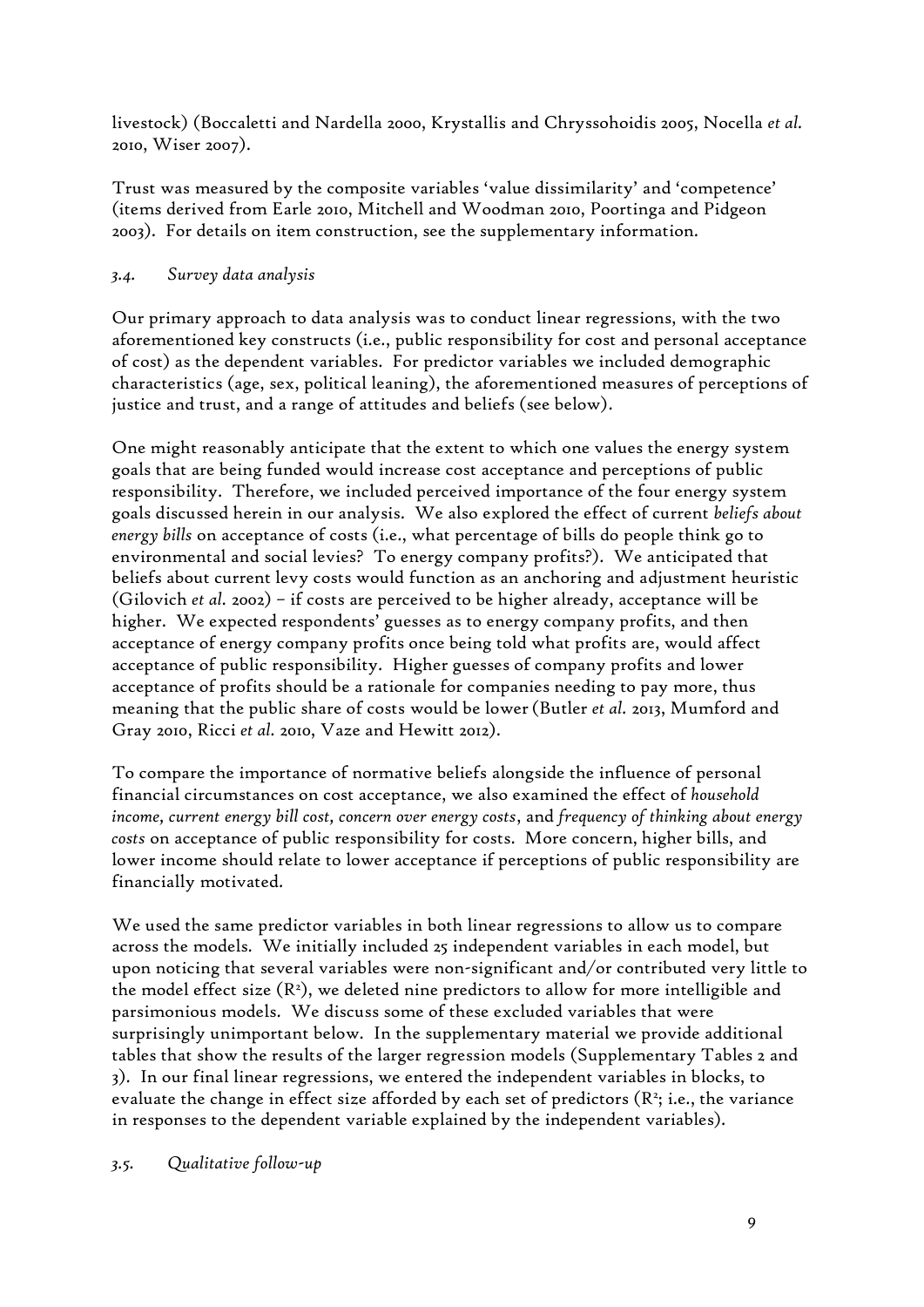After completing the survey, we re-contacted respondents who expressed interest in potentially participating in a follow-up focus group discussion about the topics discussed in the survey. We held five such discussions – one each in Birmingham (England), Cardiff (Wales), and Glasgow (Scotland), and two in London (England). Each group had 6-9 participants, evenly split between males and females. The conversations lasted for three hours and consisted mostly of free-flowing discussion of the topics included in the survey; we particularly focused on the level of personal and societal cost acceptance related to energy system change and the reasons why people expressed the level of acceptance that they did. Data analysis consisted of thematic coding; in this article we draw from the key themes of company profits, openness, and justice, which paralleled our quantitative findings.

#### 4. Empirical findings

#### *4.1. Perceived public responsibility for costs*

We first explored 'who' survey respondents viewed as responsible for costs associated with energy system change. Figure 1 displays the percentage of responsibility attributed to the four groups of actors across the four goals associated with energy transitions: increasing low-carbon energy, helping vulnerable people, reducing energy use, and ensuring a reliable supply. Despite minor differences across these four goals, the pattern is consistent across all. Averaging across the four goals, respondents assigned the greatest responsibility to energy companies (45%), followed by the UK government (32%); nevertheless, respondents allocated some responsibility to the general public (12%) and future residents (11%).

Our focus group participants affirmed and help shed light on the rationale for responsibility being distributed in this way. A Cardiff participant (female) stated of responsibility for energy transition costs, 'It should really come from the energy companies who are making so much money from us anyway. They're going to need to sustain what they've already built.' Similarly, a Glasgow participant (female) asserted, 'I know the businesses are making a fortune so they should have the biggest part of it, but everybody else will have to pay their share and that goes for the public.' This second comment also acknowledges that even if the lion's share of responsibility falls on the energy companies, the public have a role to play. Finally, a London participant (female) summarised well why energy companies were perceived as chiefly responsible – 'The companies should be paying more because they can afford it'. Each of these comments employs the normative language of 'should' and touches implicitly on what is fair; perceptions of excess energy company profits were clearly on the mind of many survey respondents when they assigned relative responsibility for energy transition costs. Our regression analysis of the survey data also supported the connection between beliefs about energy company profits and the extent to which respondents viewed the public as responsible for energy transition costs. The higher respondents guessed profits were, and the less profits they found acceptable, the more responsibility for cost they attributed to the public (Table 1).

Additional important normative variables in the survey for predicting public responsibility for costs were both of our measures of procedural justice and one of our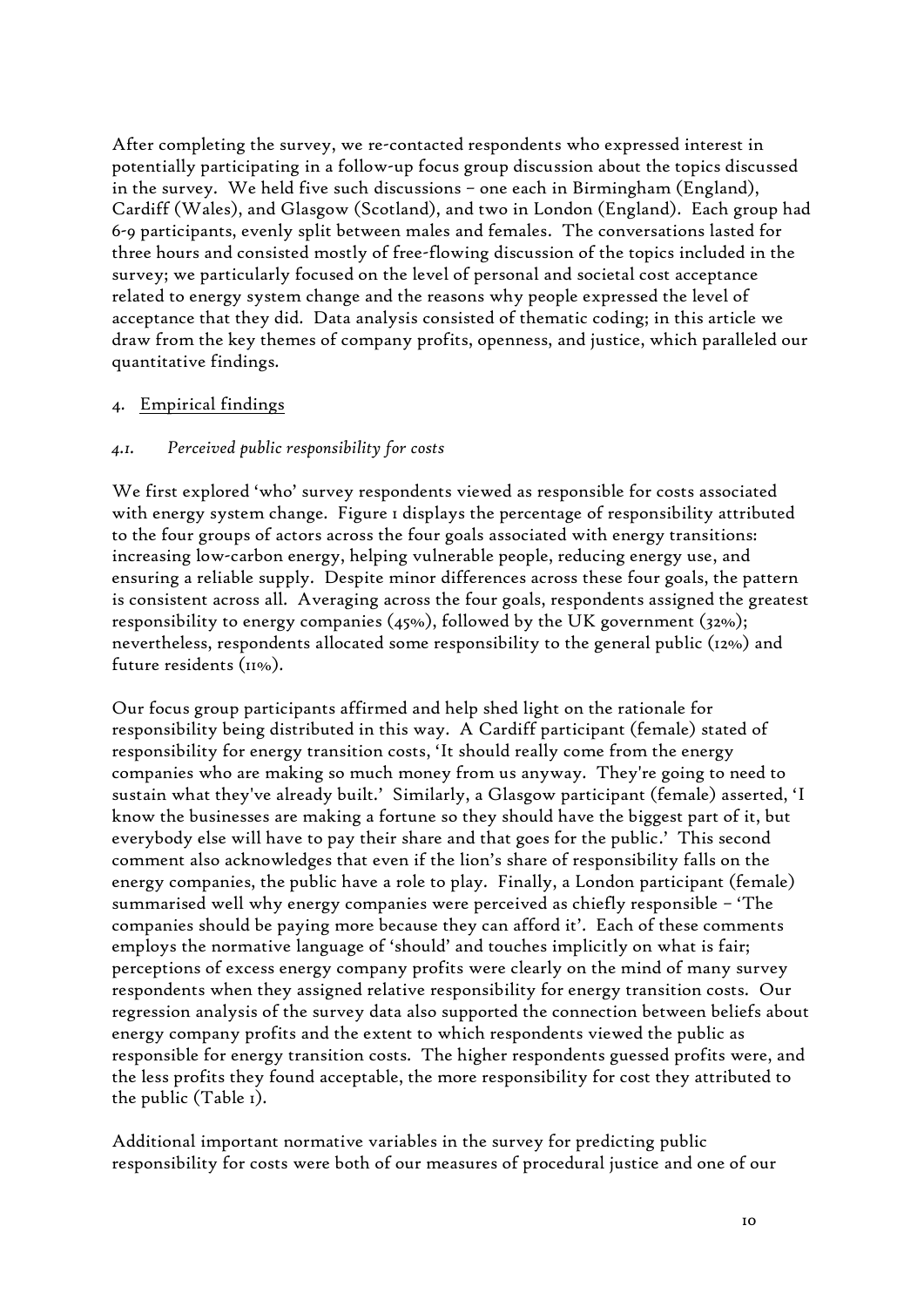trust measures (energy company competence) (Table 1). In terms of procedural justice, perceptions that the public is able to have a voice in decisions about the energy system, and that energy companies and the UK government act with respect, openness and honesty, both led to higher levels of responsibility attributed to the general public. Perceived competence of energy companies had the reverse relationship from what we had expected – higher perceived competence equated to less ascribed public responsibility. A possible rationale for this unexpected finding is that if people trust energy companies, they may believe that these companies will follow through on delivering appropriate energy system change and, therefore, less public intervention is required. None of the three measures examining perceived importance of distributive justice were significant predictors of public responsibility.

The qualitative data elucidate further the connection between views of energy companies and the degree of perceived public responsibility for energy transitions costs. In the focus groups, several instances of opaque, disrespectful, and dishonest transactions with energy companies and government were divulged. An exchange in Birmingham proceeded as follows: [Participant 1, female]: 'Unless you are a mathematician you don't know how on earth you decide...,' [Facilitator]: 'Why do you think the information is that complex?' [Participant 1]: 'Because the energy companies don't want us to…,' [Participant 2, female]: 'They are trying to trick us.' A participant from London (female) voiced similar frustrations, 'Because the businesses lie all the time. I mean, they keep… I watch the price of fuel goes up and down, fluctuates all the time. My electric bill only goes up. It never goes down.' She later followed up, asserting, 'You can't rely on a profit making company to be fair. We know we cannot rely on the government to be fair because most have some connection with one company or another anyway, so they're biased. These regulators are hired by the government, and often they are executives of the power companies. So we're in a no-win situation.' The theme of dishonesty and intentional obfuscation was notable within each focus group. Perceptions of an unfair system seemingly decreased perceived public responsibility for such individuals.

Perceived importance of three of the four energy system goals was, unsurprisingly, also important for explaining greater attribution of responsibility to the general public (Table 1). Nevertheless, the justice and trust variables cumulatively explained as much variance as did perceived importance of the system goals (see  $\mathbb{R}^2$  change in Table 1). Both sets of variables were more important for explaining variation in why respondents attributed responsibility to the public than were the personal characteristics or beliefs about energy bills.

A final notable result from our linear regression relates to factors which did not show any significant relationship with public responsibility for costs (see Supplementary Table 2). Perhaps most interestingly, concern over energy costs, current cost of energy bill, and income did not predict the level of responsibility attributed to the public when it comes to shouldering energy transition costs. These variables' lack of significance highlights the relative import of factors beyond pure financial considerations when assessing public conceptions of responsibility for additional costs to fund energy system change (Demski et al., 2017). Trust in government and political leaning were also non-significant predictors.

#### *4.2. Personal acceptance of costs*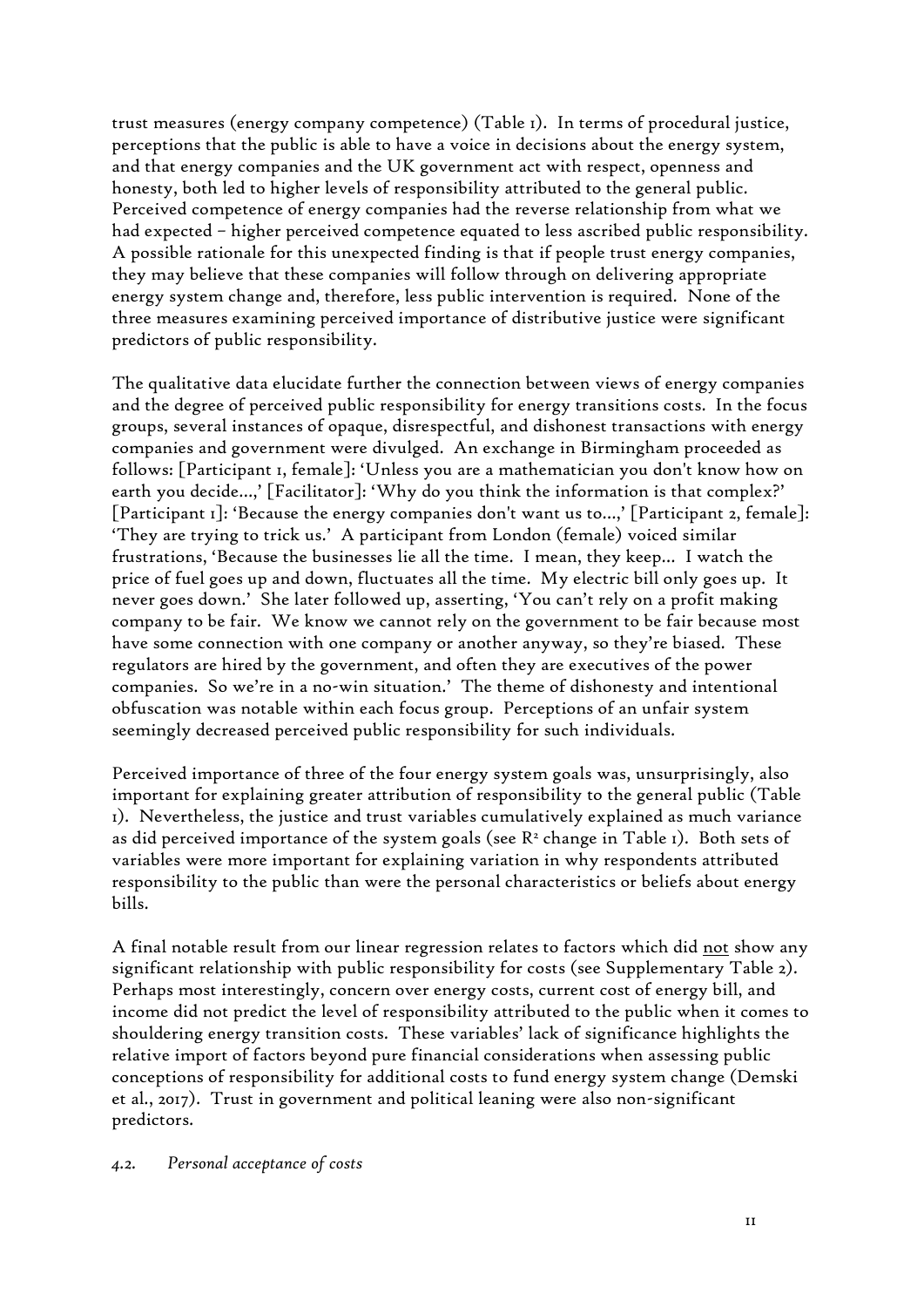After exploring perceived public responsibility for costs associated with energy system goals, we analysed respondents' personal acceptance of costs on energy bills to fund these goals – operationalised as the percentage of their bill that they think would be reasonable to go towards programmes addressing the goals (Figure 2). Respondents on average indicated support for 10% of their energy bills being used to fund the goals (the current percentage in the UK is approximately 7%). Although one might anticipate that perceptions of public responsibility and acceptance of personal cost would be related, because both are measures of the extent to which people think private citizens should fund energy system goals, the correlation between the composite measures for the two variables was not pronounced, at only 0.18. As both constructs could affect support for energy policy directions, and the normative implications of societal and personal mandates might be perceived differently, we examined both.

Comparing the factors that affect personal acceptance of cost to those discussed above affecting ascribed public responsibility, some notable differences emerge. For personal acceptance of cost, procedural justice beliefs played a smaller role; perceived importance of distributive justice was a stronger predictor (see beta coefficients in Table 2). Specifically, respondents who reported higher importance associated with (1) equitable cost sharing and (2) cost distribution that is proportional to income were more likely to accept personal cost on their energy bills. One measure of trust (the opposite trust measure as in the previous regression) predicted cost acceptance – the more our respondents' values diverge from those they perceive energy companies to hold, the less they accept personal costs.

The focus group findings similarly illustrate the import of distributional justice concerns. A Cardiff focus group participant (female) explicitly connected personal cost acceptance to equitable cost sharing, explaining, 'The energy companies paying is more appealing to me. … I think the general public would buy in more if we said the energy company is … paying for the vulnerable.' A Birmingham participant (female) linked equitable cost sharing back to profits, contending, 'It's got ridiculous now. … I just think energy companies could take more of the share of everything in the future, I don't know how many millions of profit they make.' She was one of many participants who viewed the current distribution of costs as unfair, and therefore was reticent to accept additional personal cost. A London participant (male) linked cost acceptance and equitable cost sharing, stating, 'When the survey was sent out, that was one of the questions: would you be prepared to pay more … I said I'd be happy to pay more if the energy suppliers paid an increase, and the government.'

In terms of the belief that low income people should pay less for their energy than wealthy people, a Glasgow participant explained, 'They've tried, with the tariffs, to actually explain what's on your bill…the bill has to go up by 1% and you go "aye, I agree with that, if it helps with the vulnerable, sick, pensioners or whatever."' A London participant (female) similarly contended, 'I think it [energy] should be guaranteed to everybody independently, it's a need that needs to be guaranteed to everybody but whoever has higher income and more money should pay a higher price; it should be proportioned in the way that people on lower income can have what they need.' Energy justice concerns fostered higher cost acceptance, all else equal.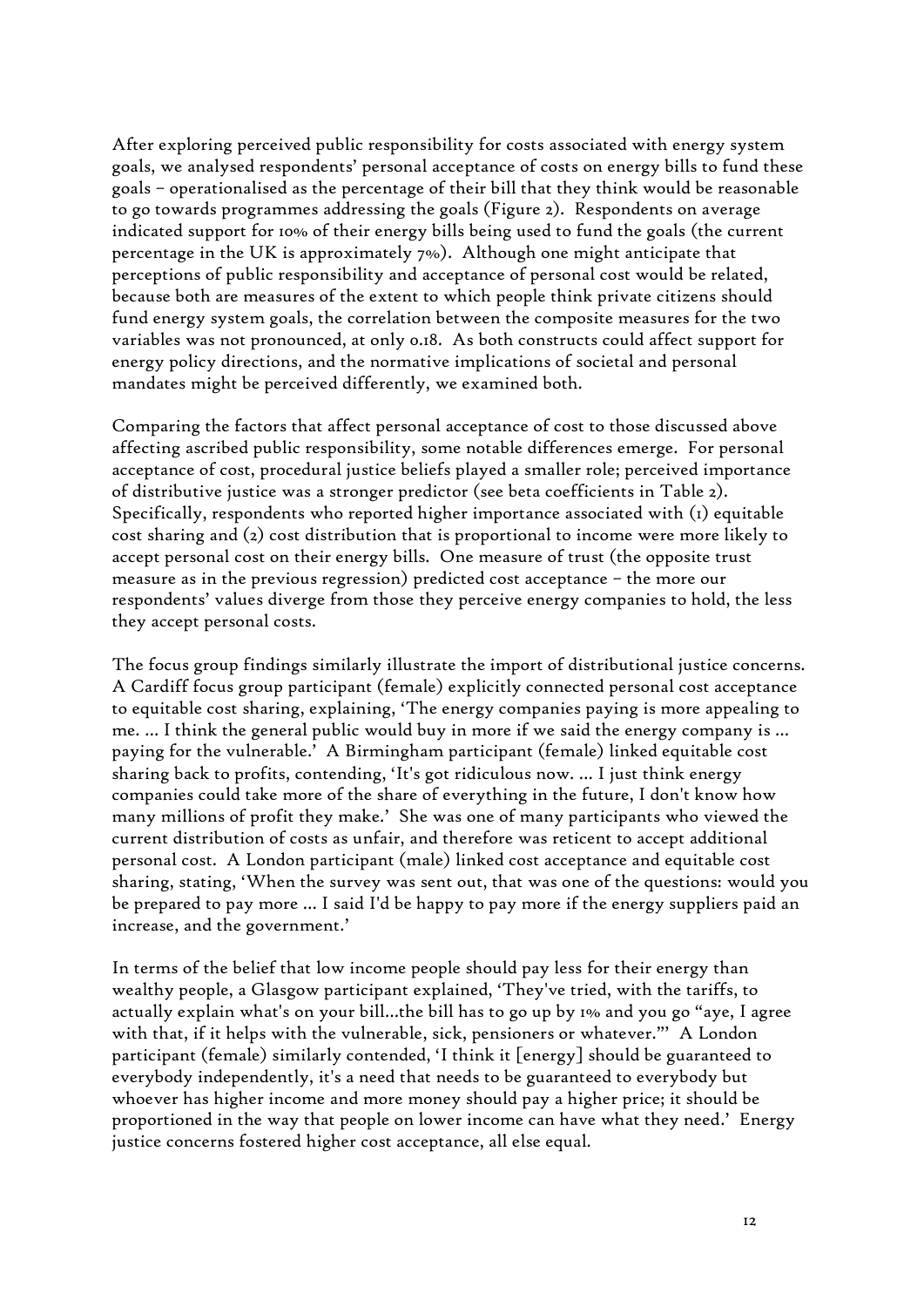Beyond the relevance of distributive justice concerns, the survey findings revealed that perceived importance of the four energy system goals was less important for personal acceptance of cost in the second regression (compared with the first regression); only importance of increasing low-carbon energy was significant. By far the strongest influences on personal acceptance were beliefs about energy bills – as evidenced by the beta coefficients and amount of variance in cost acceptance explained by these variables (Table 2). Guesses of higher current levy costs and higher company profits led in predicting personal cost acceptance. In general, the sample fared quite well in guessing the amount of energy bills used for levies (mean guess: 14%, median: 10%, mode: 4%, actual: 7%); nevertheless, the respondents excessively overestimated the amount of profits energy companies derive from energy bills (mean and median: 30%, mode: 50%, actual [as reported by the UK regulator Ofgem]: 9%). This could indicate a misinformed public, but it could also reflect that consumers feel they are receiving unfair treatment from energy companies.

The survey findings revealed that beliefs about the extent of public voice in energy decisions was the only justice variable that related significantly to public responsibility for cost *and* to personal acceptance of cost. A Cardiff focus group participant (female) explicitly connected cost acceptance and having voice in energy decisions in the following exchange: [Facilitator]: 'Do you think it's acceptable to have some percentage of the energy bill go directly to things like these [environmental and social levies]?' [Participant]: 'Yeah, as long as you know where it's going, rather than just throwing money away; it would be nice to know where does it go and what is being done with it. And having some sort of say in what's done with it as well.' An exchange in London highlighted the scepticism that many participants had that energy companies or government would listen to the public: [Participant 1, male]: 'I think sometimes it depends on who the government hear though … They don't hear us.' [Participant 2, female]: 'Because they wouldn't listen.' [Participant 3, male]: 'We're just a small person at the bottom of the pile. We're insignificant and it doesn't really matter if the lady that lives next door to me can't afford her power so she dies in the cold. And it happened last year.' Perceptions of a lack of voice were one manifestation of disenchantment with governance and operation of the energy system in general. This broader agnosticism or antipathy towards the roles afforded to various energy system actors repeatedly reduced cost acceptance in the focus groups.

Initially surprising was that although guesses about company profits were negatively related to ascribed *public* responsibility (i.e., more perceived profits equates to less public responsibility), they were positively related to *personal* acceptance of cost. How could perceptions of more company profit lead to more cost acceptance? This is possibly explained by the difference in the dependent variables (DVs). The first DV (public responsibility for costs) asks for the percent of energy transition costs to be allocated to the public; as such one's answer is in direct comparison with other actors, such as energy companies. If profits are thought to be high, it is sensible that energy companies should pay *relatively* more. This would result in a negative association between beliefs about profits and perceived responsibility for the public to pay. The second DV (personal acceptance of costs) did not have this comparative aspect; one could think that companies should pay more but also be willing to pay more themselves at the same time. Our results might indicate that people who care about energy transitions are somehow predisposed to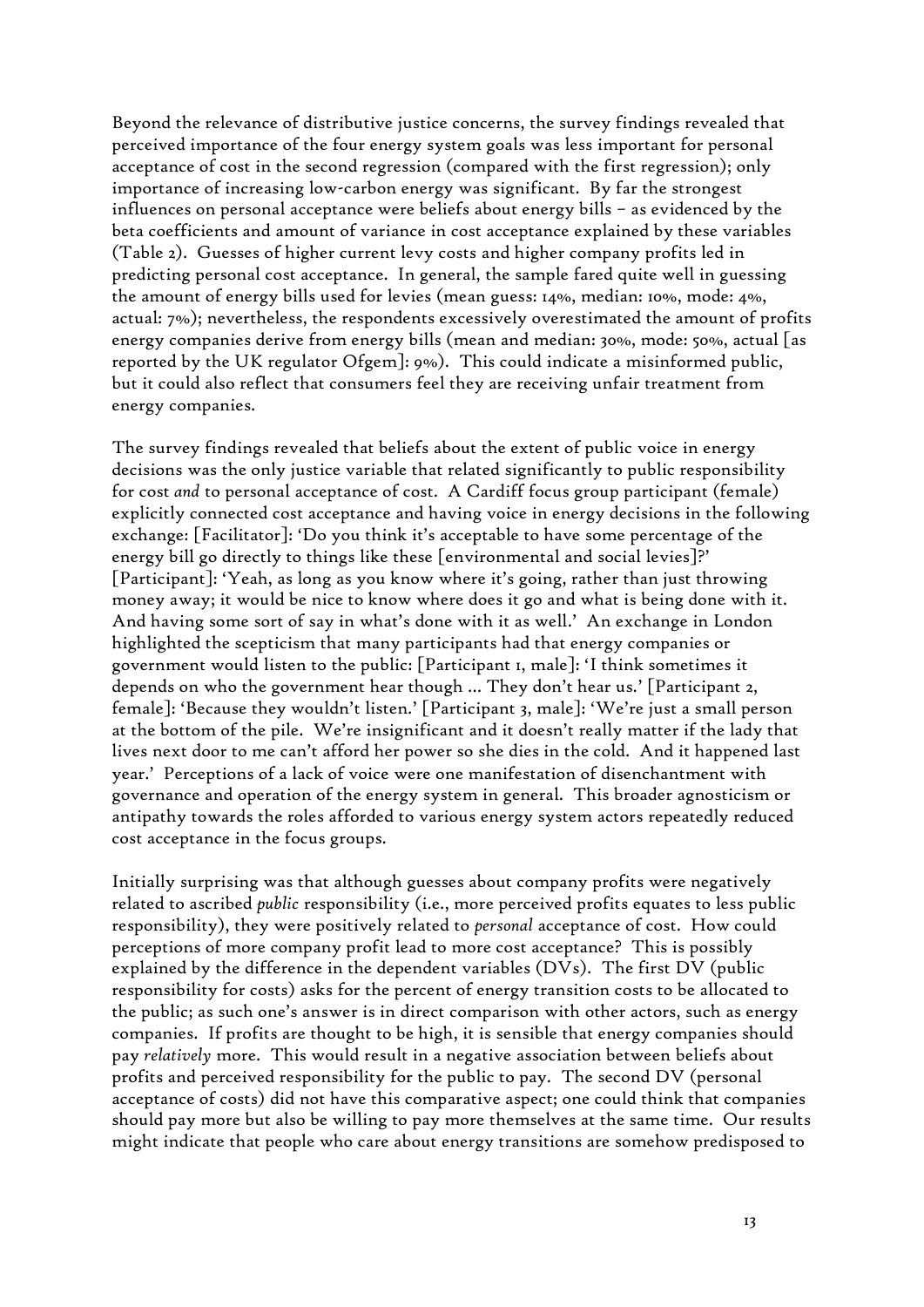think that companies have higher profits<sup>2</sup>, for example, due to increased exposure to mass media on this topic, which (at least in the UK) consistently dwell on company profits.

It is further clear that other normative issues are closely associated with beliefs about company profits. The two procedural justice measures had correlations of 0.25 and 0.31 with acceptance of company profits, whilst a distributive justice measure (perceived importance of benefits and burdens being allocated fairly) had a correlation of 0.27 with profits acceptance, and the value dissimilarity item had a correlation of -0.25 with profits acceptance. These data, in concert with the aforementioned focus group quotes, reveal that perception of energy companies as fair entities that respond to societal needs is associated with more acceptance of energy company profits, which, in turn, is strongly associated with acceptance of more costs on public and personal levels.

The data paint a more nuanced image than has previously been understood in terms of the differential importance of various aspects of justice and trust in relation to aspects of energy transitions. Procedural justice considerations can explain nearly all of the normative influence on ascribed public responsibility, whilst perceptions of distributive justice dominate as the normative influence on personal acceptance of cost. One aspect of trust (value similarity) was relevant for personal cost acceptance whilst the other conceptual component of trust (institutional competence) was relevant for public responsibility attribution. These findings at once affirm the importance of normative considerations but also point to their multifaceted nature.

Furthermore, the relationships between cost acceptance, justice perceptions, trust, and beliefs about energy bills revealed in both the quantitative and qualitative inquiry suggest normative assessments are central to perceptions of profits. Further, perceptions of profits, perhaps, capture additional normative characteristics not included in our measures of distributive and procedural justice and trust. Future research could explore additional operationalisations of justice and trust and investigate rationales for the differing effects of the various normative commitments.

#### 5. Conclusions and Policy Implications

-

Although the British respondents in this study view the government and especially energy companies as substantially more responsible for costs associated with energy system change than they themselves are, they also accept a role for the public, and for themselves as individuals, in funding these transitions. Crucially, however, the extent of this role is dependent on normative views about both energy company and government behaviour and the ways in which those transitions are implemented. The sample's acceptance of more of their energy bills, on average, than is currently the case (10% vs. 7%) going towards environmental and social levies (i.e., programmes that work towards energy justice) is cause for optimism. Nevertheless, the UK Committee on Climate Change (2017) estimates that 15% of bills will need to go towards levies by 2030 to meet

<sup>&</sup>lt;sup>2</sup> The bivariate correlations between the guess of profits with each of the five measures of importance of energy transitions (i.e., of low-carbon energy, affordability, helping vulnerable people, reducing energy use, and increasing energy security) were positive and significant at  $p < 0.01$ . This means that the more important energy transitions were perceived to be, the higher one's guess of company profits was.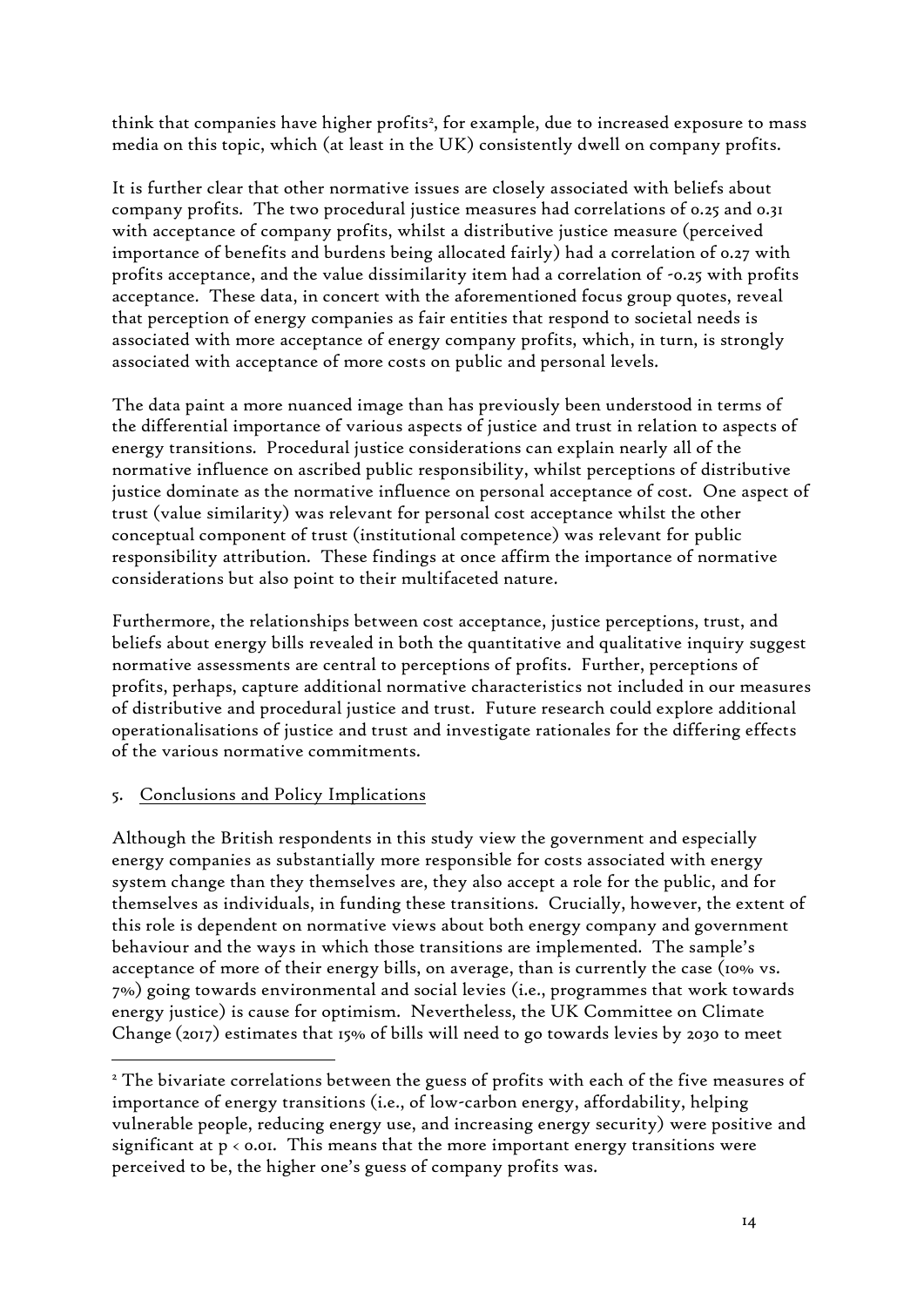emissions reductions required by the fifth carbon budget approved by Parliament in 2016. This suggests that envisioned increases in levies may stretch the limits of current public support in the UK, and that this approach to meeting energy and environmental justice goals may not be viable long term.

Recent (March 2018) research from the UK Energy Research Centre (UKERC) suggests a way around continually increasing levies on energy bills. This work on how to finance the social and environmental aspects of energy transitions recommends shifting the costs from consumers to businesses or general taxation (Barrett *et al.* 2018). The authors suggest general taxation would be a less regressive means of funding the programmes. Whilst previous research (Vaze and Hewitt 2012) revealed a public preference for paying such costs via energy bills, compared to through general taxation, our research (five years later) reveals the opposite. In our survey, support for paying further transition costs assigned to the public via energy bills significantly lower than for paying via additional taxes. Barrett *et al.*'s (2018) recommendations, thus, represent one publicly acceptable solution to the energy justice issue raised herein.

Public cost acceptance is dependent on several factors. As anticipated, measures of justice played a notable role in shaping perceptions of public responsibility for, and personal acceptance of, costs associated with energy system goals. Furthermore, these normative considerations predicted ascribed public responsibility and personal acceptance when personal financial issues (i.e., level of concern about cost of energy, frequency of thinking about energy costs, and total cost of energy bills) played no discernible role. Additionally, reported income was not relevant for personal acceptance of costs.

Support for environmental and social levies to fund energy system changes likely requires one to think that the public, holistically, should pay *and* that they themselves feel it appropriate to undertake that role. To the extent that this is true, perceived presence of procedural justice (such as consumers having voice in decision making relevant to the energy system), perceived importance of distributive justice (such as lower income people paying less for energy), and value similarity with energy companies would be expected to increase acceptance of levies.

Increasing trust where deep-seated distrust exists is never easy. According to Slovic (1999, 46), 'once trust is lost, it may take a long time to rebuild to its former state…lost trust may never be regained'. Nevertheless, transparency on and increased awareness of company profits seem essential for potentially heightening acceptance of public and personal costs associated with energy system change, especially in light of recent news coverage (e.g., Vaughan 2017a, 2017b) – including the UK Business Secretary citing 'flagrant mistreatment' of customers by energy firms – and a major report from the Competition and Markets Authority (2016) revealing that 70% of UK consumers are 'overpaying' for household energy.

The UK Government has not expressed a clear energy policy strategy for several years (e.g., with commitments to emissions reductions, but at the same time reversals on solar and wind subsidies, suspension of plans for carbon capture and storage demonstration projects, and new tax breaks for oil and gas production). Nevertheless, to the extent that the UK Government is clearly committed to any energy policy goal, this would seem to be affordability. Nevertheless, affordability did not stand out as more important than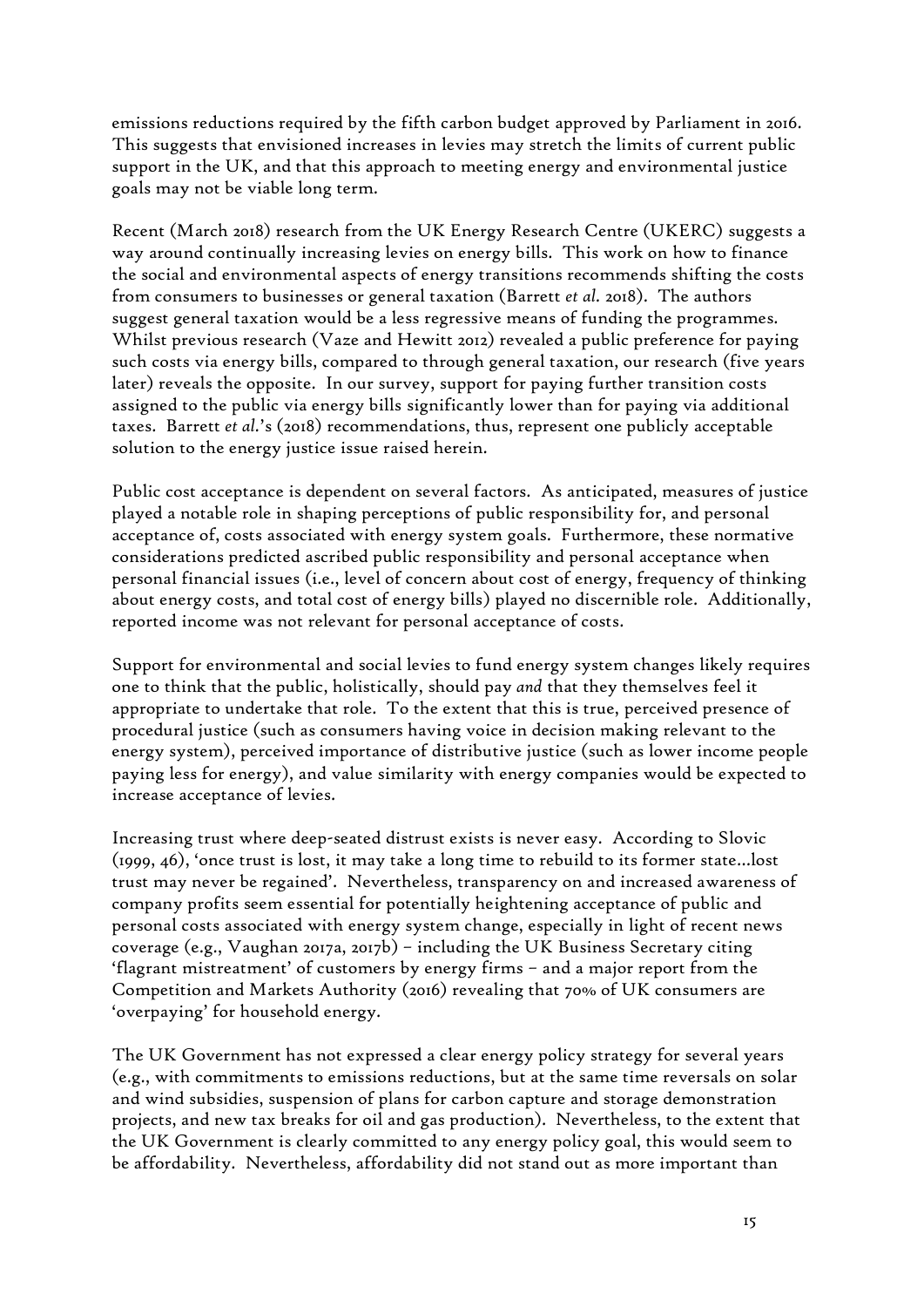other transition goals to the public in our survey or focus groups. That few notable differences exist for cost acceptance across the four aspects of energy system change (Figures 1 and 2) is actually positive for energy policy – this potentially affords greater flexibility in which approaches are taken by government to enact energy system change.

Whilst our findings indicate that affordability is important, the UK public does not interpret this as meaning that energy bills simply need to be kept as low as possible. They accept extra costs if it ensures that energy comes from low carbon sources, that energy is secure, and that energy is affordable for the less fortunate (Demski *et al.* 2015, 2017). Perceptions of a fairer and more open energy system increase such acceptance. This is both a challenge and reason for optimism in relation to energy justice. People are open to taking on extra costs to ensure a just energy system, but they are less likely to do so if they do not think that the system is currently just.

In any further theoretical development of the energy justice concept, not only perceived responsibility for transition costs, but also the normative foundations influencing such perceptions must be accounted for. The theoretical implications of our empirical findings are that policies on who pays to fund energy justice programmes as part of energy transitions matters. Economists and modellers with the UK Energy Research Centre (Barrett *et al.* 2018) have recently highlighted potential approaches to distributing such costs in a way that could continue to support the programmes advancing energy justice, whilst preventing some of the justice concerns related to 'who pays'. Further, Jenkins *et al.*'s (2018) research on the need for attention to energy justice in the process of realising energy transitions affirms how incorporation of responsibility for cost into energy justice conversations can meaningfully expand the scope of other important aspects of energy justice (Fuller and McCauley 2016, Heffron and McCauley 2014, McCauley *et al.* 2013).

Concern about energy company profits limited acceptance of personal and societal costs and was strongly correlated with perceived presence of procedural justice, importance of distributive justice, and value similarity with energy companies. Broadly, whether people viewed companies as doing the right thing directly and indirectly (through profits acceptance) affected cost acceptance for environmental and social levies. In light of this, the UK Government's current forceful rhetoric on its regulator – Ofgem – reigning in energy company behaviour and (over)charging could be helpful in increasing acceptance of costs, if this translates into effective and easily-understood tangible policy action. Whilst more public awareness of the actual profit level for energy companies could increase public and personal cost acceptance (e.g., when informed that current profits are, on average, 9% of bills, our sample accepted an average profit level of 9%), we caution against placing too much emphasis on addressing 'misinformation'. The focus groups revealed that normative perceptions of company and government behaviour had a strong influence on cost acceptance, independent of factual beliefs about profits and costs. Simply providing additional facts will not change the related trust and justice perceptions.

In conclusion, the data herein highlight two novel and important considerations for the energy justice literature: (1) policies that seek to promote energy justice could be delayed or derailed if it is simply assumed that their costs will be passed on to the public, and the public is opposed to funding them, and (2) a substantial reason why such opposition might emerge is due to perceptions of injustice related to the energy system and funding of energy transitions.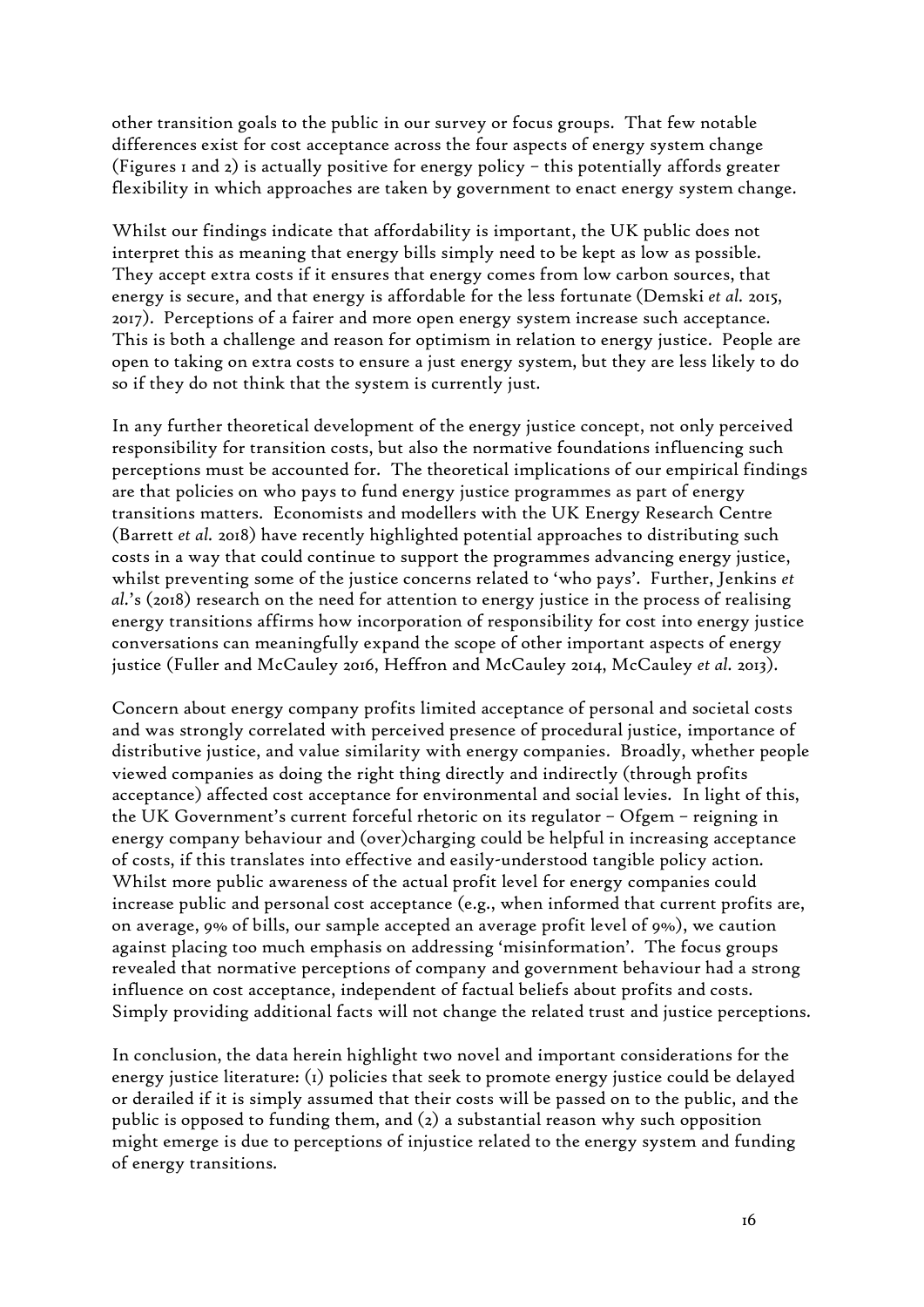#### References:

- Ault, G., Frame, D., Hughes, H., & Strachan, N. 2008. Electricity Network Scenarios for Great Britain in 2050: Final Report for Ofgem's LENS Project, UK Office of Gas and Electricity Markets. Retrieved from: [https://www.ofgem.gov.uk/ofgem](https://www.ofgem.gov.uk/ofgem-publications/55665/20081107final-report.pdf)[publications/55665/20081107final-report.pdf.](https://www.ofgem.gov.uk/ofgem-publications/55665/20081107final-report.pdf)
- Bennett, R., Anderson, J., & Blaney, R. 2002. Moral intensity and willingness to pay concerning farm animal welfare issues and the implications for agricultural policy. *Journal of Agricultural and Environmental Ethics*, *15*, 187-202.
- Barrett, J., Owen, A., & Taylor, P. 2018. Funding a low carbon energy system: A fairer approach? *UK Energy Research Centre (UKERC)*. Retrieved from: [http://www.ukerc.ac.uk/publications/funding-a-low-carbon-energy-system.html.](http://www.ukerc.ac.uk/publications/funding-a-low-carbon-energy-system.html)
- Besley, J., & McComas, K. 2005. Framing justice: Using the concept of procedural justice to advance political communication research. *Communication Theory*, *15*, 414-436.
- Bickerstaff, K., Simmons, P., & Pidgeon, N. 2008. Constructing responsibilities for risk: Negotiating citizen—state relationships. *Environment and Planning A, 40*, 1312-1330.
- Bickerstaff, K., Walker, G., & Bulkeley, H. (Eds.). 2013. *Energy Justice in a Changing Climate: Social equity and low-carbon energy*. Zed Books Ltd.
- Boccaletti, S., & Nardella, M. 2000. Consumer willingness to pay for pesticide-free fresh fruit and vegetables in Italy. *The International Food and Agribusiness Management Review*, *3*, 297-310.
- Bouzarovski, S. 2014. Energy poverty in the European Union: landscapes of vulnerability. *Wiley Interdisciplinary Reviews: Energy and Environment*, *3*, 276-289.
- Butler, C., Demski, C., Parkhill, K., Pidgeon, N., & Spence, A. 2015. Public values for energy futures: Framing, indeterminacy and policy making. *Energy Policy*, *87*, 665- 672.
- Butler, C., Parkhill, K., & Pidgeon, N. 2013. Deliberating energy transitions in the UK  $-$ Transforming the UK energy system: Public values, attitudes and acceptability (UK Energy Research Centre: London).
- Chapman, J., & Cohen, T. 2013, 30 November. £50 Green Levy to be Cut from Your Energy Bill. *The Daily Mail*. 557 words.
- Colquitt, J. 2001. On the dimensionality of organizational justice: A construct validation of a measure. *Journal of Applied Psychology, 86*, 386-400.
- Committee on Climate Change. 2017, 16 March. Energy Prices and Bills: Impacts of meeting carbon budgets. Retrieved from:

[https://www.theccc.org.uk/publication/energy-prices-and-bills-report-2017/.](https://www.theccc.org.uk/publication/energy-prices-and-bills-report-2017/)

- Competition and Markets Authority. 2016, 24 June. *Energy Market Investigation: Final Report*. Crown copyright. Retrieved from: [https://www.gov.uk/cma-cases/energy](https://www.gov.uk/cma-cases/energy-market-investigation)[market-investigation.](https://www.gov.uk/cma-cases/energy-market-investigation)
- Cotton, M. 2013. Shale gas—community relations: NIMBY or not? Integrating social factors into shale gas community engagements. *Natural Gas and Electricity, 29(9)*, 8- 12.
- Coursey, D., Hovis, J., & Schulze, W. 1987. The disparity between willingness to accept and willingness to pay measures of value. *The Quarterly Journal of Economics*, *102*, 679- 690.
- De Pelsmacker, P., Driesen, L., & Rayp, G. 2005. Do consumers care about ethics? Willingness to pay for fair-trade coffee. *The Journal of Consumer Affairs, 39*, 363-385.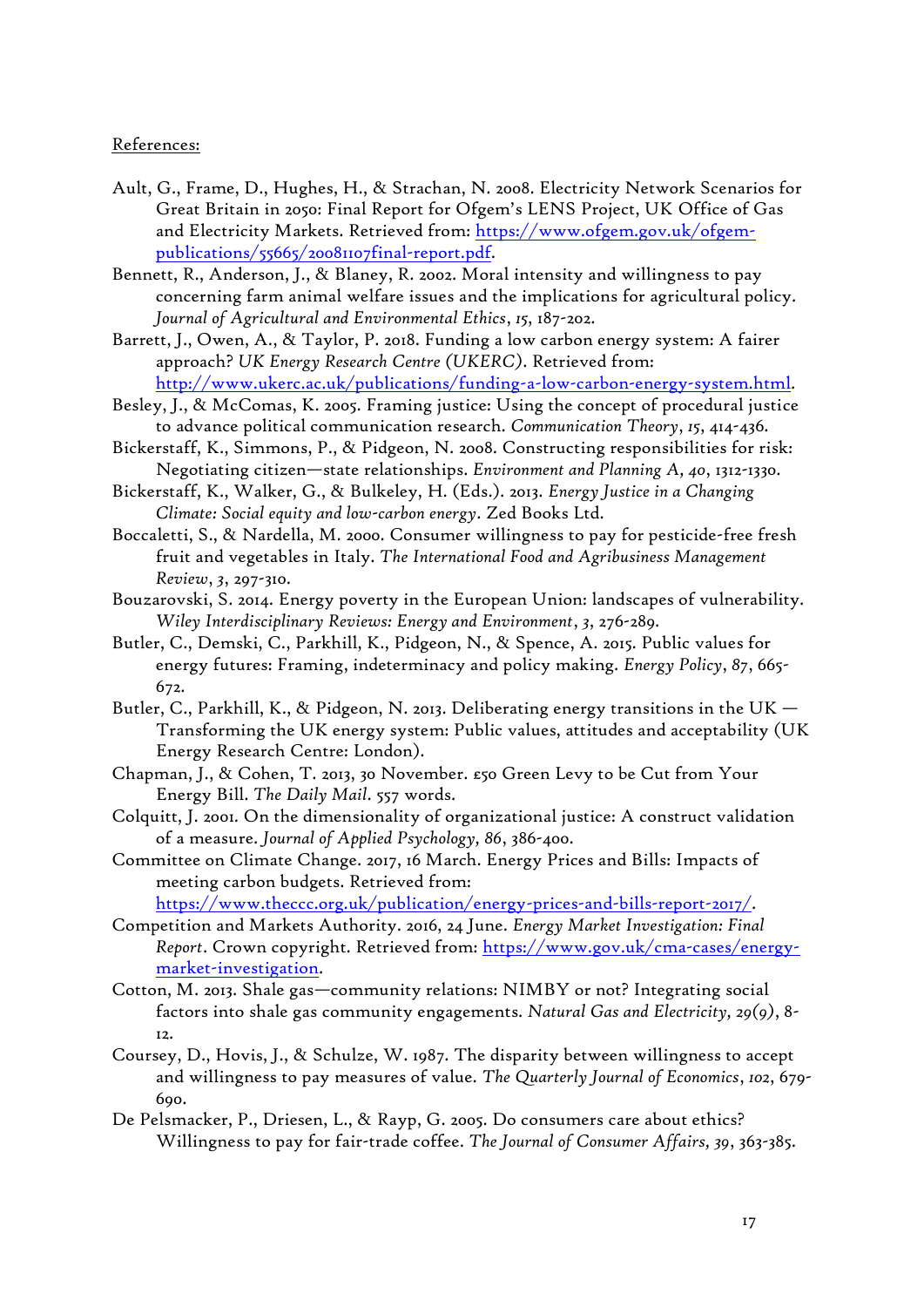- Demski, C., Butler, C., Parkhill, K., Spence, A., & Pidgeon, N. 2015. Public values for energy system change. *Global Environmental Change, 34*, 59-69.
- Demski, C., Evensen, D., Pidgeon, N., & Spence, A. 2017. Public prioritisation of energy affordability in the UK. *Energy Policy*, *110*, 404-409.
- Demski, C., Spence, A., & Pidgeon, N. 2017. Effects of exemplar scenarios on public preferences for energy futures using the my2050 scenario-building tool. *Nature Energy*, 2, 17027.
- Department of Energy and Climate Change (DECC). 2010. *2050 Pathways Analysis*. HM Government. Retrieved from: [https://www.gov.uk/guidance/2050-pathways](https://www.gov.uk/guidance/2050-pathways-analysis)[analysis.](https://www.gov.uk/guidance/2050-pathways-analysis)
- Dillman, D. A., 2007 Mail and Internet Surveys: The Tailored Design Method. John Wiley, Chichester, UK.
- Dixon, G., McComas, K., Besley, J., & Steinhardt, J. 2016. Transparency in the food aisle: the influence of procedural justice on views about labeling GM foods. *Journal of Risk Research*, *19*, 1158-1171.
- Earle, T. 2010. Trust in risk management: A model-based review of empirical research. *Risk Analysis*, *30*, 541-574.
- Eden, S. 1993. Individual environmental responsibility and its role in public environmentalism. *Environment and Planning A, 25*, 1743-1758.
- Energy Technologies Institute. 2015. *Options, Choices, Actions: UK Scenarios for a low carbon energy system transition*. Retrieved from: [http://www.eti.co.uk/insights/options](http://www.eti.co.uk/insights/options-choices-actions-uk-scenarios-for-a-low-carbon-energy-system/)[choices-actions-uk-scenarios-for-a-low-carbon-energy-system/.](http://www.eti.co.uk/insights/options-choices-actions-uk-scenarios-for-a-low-carbon-energy-system/)
- Evensen, D. 2015. Policy decisions on shale gas development ('fracking'): The insufficiency of science and necessity of moral thought. *Environmental Values, 24*, 511- 534.
- Foxon, T. 2013. Transition pathways for a UK low carbon electricity future. *Energy Policy*, *52*, 10-24.
- Fry, M., Briggle, A., & Kincaid, J. 2015. Fracking and environmental (in)justice in a Texas city. *Ecological Economics, 117*, 97-107.
- Fuller, S., & McCauley, D. 2016. Framing energy justice: perspectives from activism and advocacy. *Energy Research & Social Science*, *11*, 1-8.
- Gilovich, T., Griffin, D., & Kahneman, D. (eds.). 2002. *Heuristics and Biases: The psychology of intuitive judgment*. Cambridge, UK: Cambridge University Press.
- Hanemann, M. 1991. Willingness to pay and willingness to accept: How much can they differ? *The American Economic Review, 81*, 635-647.
- Heffron, R., & McCauley, D. 2014. Achieving sustainable supply chains through energy justice. *Applied Energy*, *123*, 435-437.
- Heffron, R., McCauley, D., & Sovacool, B. 2015. Resolving society's energy trilemma through the Energy Justice Metric. *Energy Policy*, *87*, 168-176.
- Jenkins, K., McCauley, D., Heffron, R., Stephan, H., & Rehner, R. 2016. Energy justice: a conceptual review. *Energy Research & Social Science*, *11*, 174-182.
- Jenkins, K., Sovacool, B., & McCauley, D. 2018. Humanizing sociotechnical transitions through energy justice: An ethical framework for global transformative change. *Energy Policy*, *117*, 66-74.
- Kasperson, R., & Ram, B. 2013. The public acceptance of new energy technologies. *Dædalus, 142*, 90-96.
- Krystallis, A., & Chryssohoidis, G. 2005. Consumer's willingness to pay for organic food: Factors that affect it and variation per organic product type. *British Food Journal, 107*, 320-343.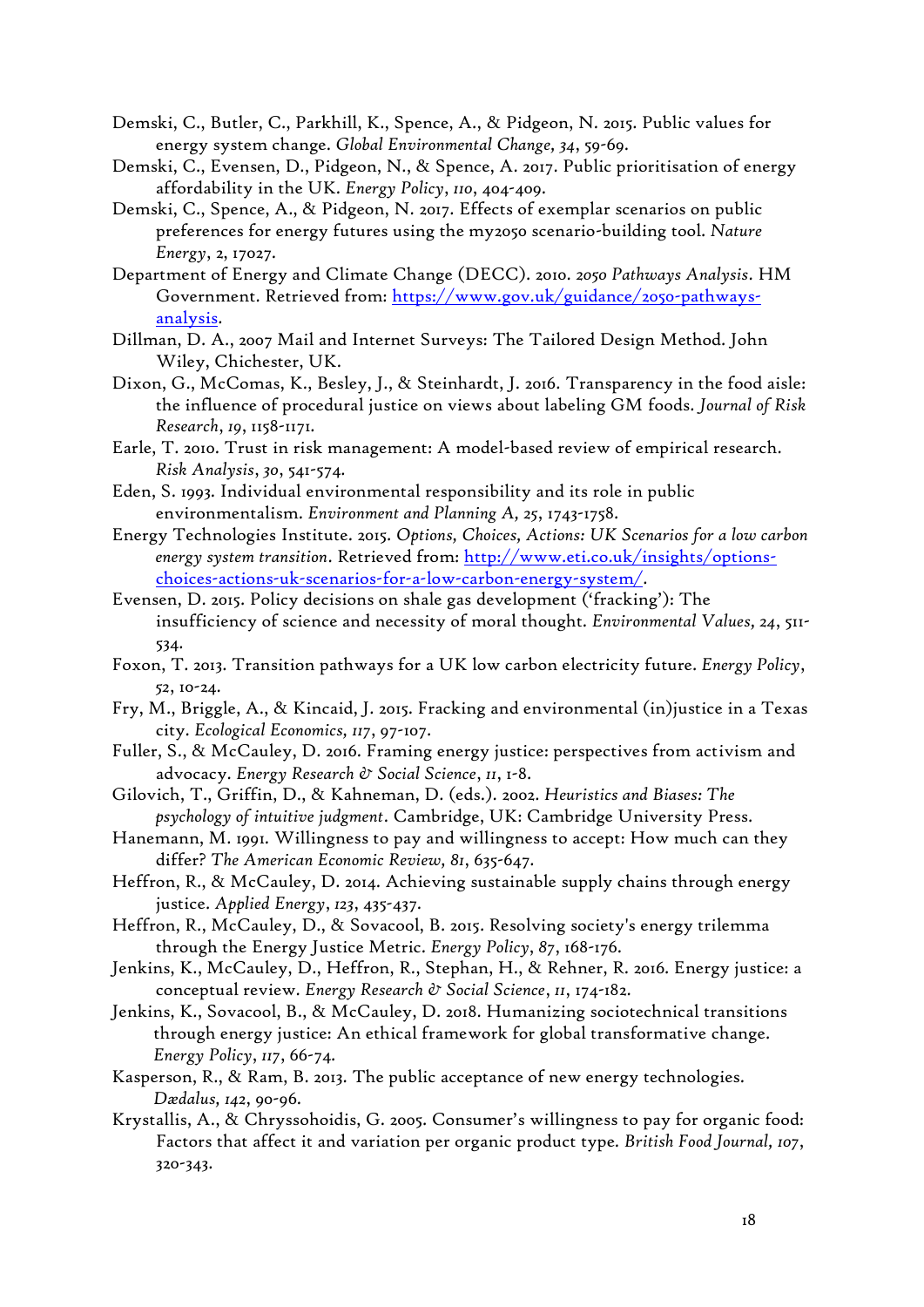- McCauley, D., Heffron, R., Stephan, H., & Jenkins, K. 2013. Advancing Energy Justice: The Triumvirate of Tenets. *International Energy Law Review, 32 (3)*, 107-110.
- Middlemiss, L., & Gillard, R. (2015). Fuel poverty from the bottom-up: Characterising household energy vulnerability through the lived experience of the fuel poor. *Energy Research & Social Science*, *6*, 146-154.
- Mitchell, C., and Woodman, B. 2010. Towards trust in regulation—moving to a public value regulation. *Energy Policy, 38*, 2644-2651.
- Mumford, J., & Gray, D. 2010. Consumer engagement in alternative energy—Can the regulators and suppliers be trusted? *Energy Policy, 38*, 2664-2671.
- National Grid. 2014. *UK Future Energy Scenarios*. Retrieved from: [http://fes.nationalgrid.com/.](http://fes.nationalgrid.com/)
- Nocella, G., Hubbard, L., & Scarpa, R. 2010. Farm animal welfare, consumer willingness to pay, and trust: Results of a cross-national survey. *Applied Economic Perspectives and Policy, 32*, 275-297.
- Poortinga, W., & Pidgeon, N. 2003. Exploring the dimensionality of trust in risk regulation. *Risk Analysis, 23*, 961-972.
- Poortinga, W., & Pidgeon, N. 2006. Prior attitudes, salient value similarity, and dimensionality: Toward an integrative model of trust in risk regulation. *Journal of Applied Social Psychology, 36*, 1674-1700.
- Poulter, S. 2012, 11 December. Now E.ON Slaps £100 on to Energy Bills. *The Daily Mail*. 184 words.
- Preston, I., and Croft, D. 2012. *Environmental and social levies: Past, present and future*. Centre for Sustainable Energy. Retrieved from: [https://www.cse.org.uk/downloads/reports-and](https://www.cse.org.uk/downloads/reports-and-publications/policy/environmental_&_social_levies_past_present_&_future.pdf)[publications/policy/environmental\\_&\\_social\\_levies\\_past\\_present\\_&\\_future.pdf.](https://www.cse.org.uk/downloads/reports-and-publications/policy/environmental_&_social_levies_past_present_&_future.pdf)
- Pye, S., Sabio, N., & Strachan, S. 2014. UKERC energy strategy under uncertainty: An integrated systematic analysis of uncertainties in UK energy transition pathways (UK Energy Research Centre: London).
- Rayner, S. 2010. Trust and the transformation of energy systems. *Energy Policy, 38*, 2617- 2623.
- Ricci, M., Bellaby, P., & Flynn, R. 2010. Engaging the public on the paths to sustainable energy: Who has to trust whom? *Energy Policy, 38*, 2633-2640.
- Rosenzweig, C., Elliott, J., Deryng, D., Ruane, A., Müller, C., Arneth, A., ... & Neumann, K. 2014. Assessing agricultural risks of climate change in the 21st century in a global gridded crop model intercomparison. *Proceedings of the National Academy of Sciences USA*, *111*, 3268-3273.
- Schewe, J., Heinke, J., Gerten, D., Haddeland, I., Arnell, N., Clark, D., ... & Gosling, S. 2014. Multimodel assessment of water scarcity under climate change. *Proceedings of the National Academy of Sciences USA*, *111*, 3245-3250.
- Shogren, J., Shin, S., Hayes, D., & Kliebenstein, J. 1994. Resolving differences in willingness to pay and willingness to accept. *The American Economic Review*, 255-270.
- Siegrist, M., Connor, M., and Keller, C. 2012. Trust, confidence, procedural fairness, outcome fairness, moral conviction, and the acceptance of GM field experiments. *Risk Analysis, 32*, 1394-1403.
- Slovic, P. 1999. Perceived risk, trust, and democracy. In Cvetkovich, G., and Löfstedt, R., *Social Trust and the Management of Risk*. Abingdon, UK: Earthscan, pp. 42-52.
- Sovacool, B., & Dworkin, M. 2014. *Global Energy Justice*. Cambridge University Press.
- Sovacool, B., & Dworkin, M. 2015. Energy justice: Conceptual insights and practical applications. *Applied Energy, 142*, 435-444.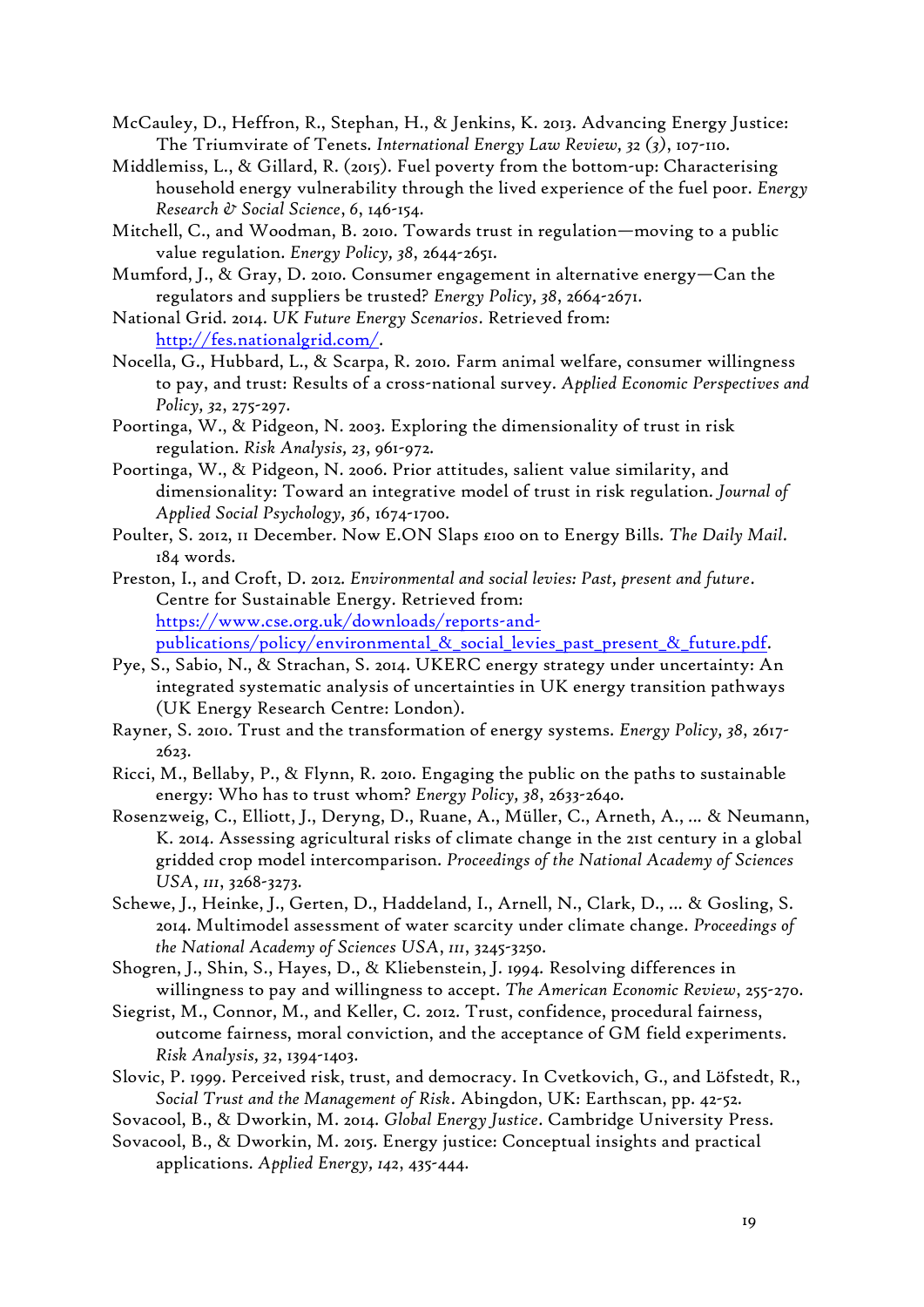- Sovacool, B., Burke, M., Baker, L., Kotikalapudi, C., & Wlokas, H. 2017. New frontiers and conceptual frameworks for energy justice. *Energy Policy, 105*, 677-691.
- Steg, L., Perlaviciute, G., & van der Werff, E. 2015. Understanding the human dimensions of a sustainable energy transition. *Frontiers in Psychology*, *6*.
- Stokes, L., & Warshaw, C. 2017. Experimental evidence on public support for renewable energy policies in the United States. *Nature Energy*, *2*.
- Strbac, G., Aunedi, M., Pudjianto, D., Djapic, P., Gammons, S., & Druce, R. 2012. Understanding the Balancing Challenge, Imperial College London. Retrieved from: https://www.gov.uk/government/uploads/system/uploads/attachment\_data/file/ 48553/5767-understanding-the-balancing-challenge.pdf.
- Thornton, P., Ericksen, P., Herrero, M., & Challinor, A. 2014. Climate variability and vulnerability to climate change: a review. *Global Change Biology*, *20*, 3313-3328.
- Vaughan, A. 2017a, 17 April. Big six energy firms braced for government price crackdown. *The Guardian*.
- Vaughan, A. 2017b, 19 April. UK government vows strong action to rein in energy companies.
- Vaze, P., Hewett, C. 2012. Who Pays? Consumer attitudes to the growth of levies to fund environmental and social energy policy objectives. Consumer Focus. Available at: http://socialwelfare.bl.uk/subject-areas/government-issues/socialpolicy/consumerfocus/whopays12.aspx.
- Verbong, G., & Geels, F. 2007. The ongoing energy transition: lessons from a sociotechnical, multi-level analysis of the Dutch electricity system (1960–2004). *Energy Policy*, *35*, 1025-1037.
- Walker, G., Devine-Wright, P., Hunter, S., High, H., & Evans, B. 2010. Trust and community: Exploring the meanings, contexts and dynamics of community renewable energy. *Energy Policy, 38*, 2655-2663.
- Webler, T., & Tuler, S. 2010. Getting the engineering right is not always enough: Researching the human dimensions of the new energy technologies. *Energy Policy, 38*, 2690-2691.
- Whitfield, S., Rosa, E., Dan, A., & Dietz, T. 2009. The future of nuclear power: Value orientations and risk perception. *Risk Analysis*, *29*, 425-437.
- Wiser, R. 2007. Using contingent valuation to explore willingness to pay for renewable energy: a comparison of collective and voluntary payment vehicles. *Ecological economics*, *62*, 419-432.
- Wüstenhagen, R., Wolsink, M., & Bürer, M. 2007. Social acceptance of renewable energy innovation: An introduction to the concept. *Energy policy*, *35*, 2683-2691.

YouGov Cambridge Programme, 2014. Energy, Politics and the Consumer: YouGov-Cambridge Spring Event, April 2014. Retrieved from: [https://yougov.co.uk/events/cambridge/2014/04/03/energy-politics-consumer/.](https://yougov.co.uk/events/cambridge/2014/04/03/energy-politics-consumer/)

Figure 1.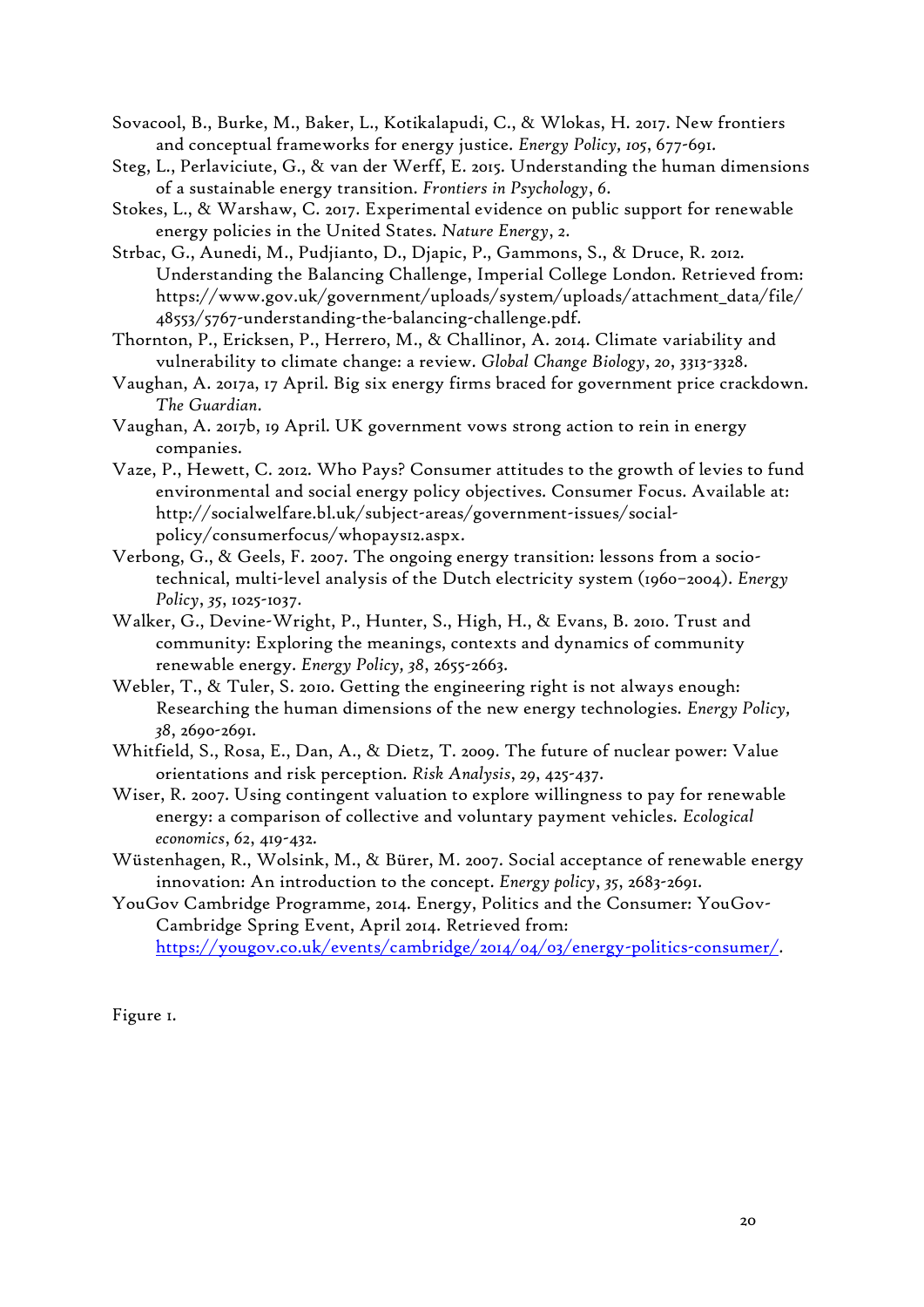





| Table 1. Factors affecting perceived <i>public responsibility for costs</i> associated with |  |  |
|---------------------------------------------------------------------------------------------|--|--|
| energy system change (N=2814)                                                               |  |  |

| Predictor                       | Standardised     | Sig. | Addition to R <sup>2</sup> |
|---------------------------------|------------------|------|----------------------------|
|                                 | beta coefficient |      | from group                 |
| Demographic background          |                  |      |                            |
|                                 |                  |      |                            |
| Sex                             | .03I             | .080 | .04                        |
| Age                             | $-.088$          | .000 |                            |
| Views on energy system goals    |                  |      |                            |
|                                 |                  |      | .07                        |
| Importance of low-carbon energy | .049             | .021 |                            |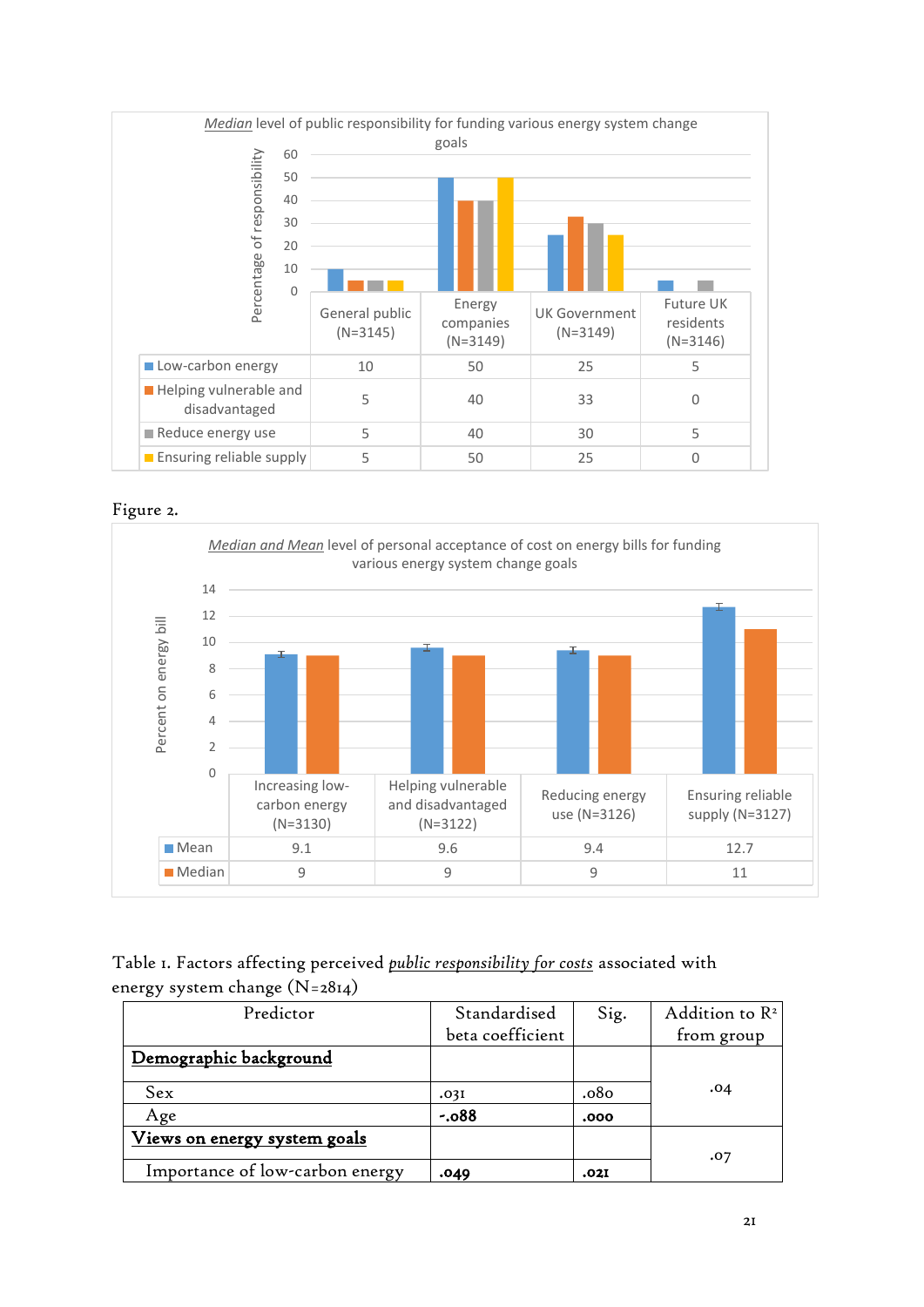| Importance of affordability         | $-127$   | .000 |     |
|-------------------------------------|----------|------|-----|
| Importance of reducing energy use   | .032     | .132 |     |
| Importance of ensuring reliable     | $-.086$  | .000 |     |
| supply                              |          |      |     |
| Trust                               |          |      |     |
| Value dissimilarity (factor)        | $-0.007$ | .746 |     |
| Competence (factor)                 | $-0.076$ | .000 |     |
| Procedural justice                  |          |      |     |
| Voice (factor)                      | 890.     | .000 |     |
| Respect, openness, honesty (factor) | .056     | .014 | .07 |
| Distributive justice                |          |      |     |
| Fair distribution of benefits,      | .036     | .07I |     |
| burdens                             |          |      |     |
| Low income should pay less          | $-0.003$ | .847 |     |
| Equitable cost sharing              | .024     | .197 |     |
| <b>Energy bills</b>                 |          |      |     |
| Percent to levies (guess)           | .177     | .000 | .04 |
| Percent to company profits (guess)  | -.106    | .000 |     |
| Acceptance of company profits       | .091     | .000 |     |

The full model had an effect size (adjusted  $\mathbb{R}^2$  value) of 0.21; that is, 21% of the variance in the dependent variable could be explained by the combined total of the independent variables. The variance inflation factors (VIF) for all variables were less than 2.0, indicating low levels of multicollinearity.

Table 2. Factors affecting perceived *personal acceptance of costs* associated with energy system change (N=2810)

| Predictor                                 | Standardised     | Sig.   | Addition to R <sup>2</sup> |
|-------------------------------------------|------------------|--------|----------------------------|
|                                           | beta coefficient |        | from group                 |
| Demographic background                    |                  |        |                            |
| Sex                                       | $-.016$          | $-337$ | .02                        |
| Age                                       | .036             | .035   |                            |
| <u>Views on energy system goals</u>       |                  |        |                            |
| Importance of low-carbon energy           | .052             | ,009   |                            |
| Importance of affordability               | $-.010$          | .647   | .03                        |
| Importance of reducing energy use         | .029             | .145   |                            |
| Importance of ensuring reliable<br>supply | $-0.033$         | ,II9   |                            |
| Trust                                     |                  |        |                            |
| Value dissimilarity (factor)              | $-0.043$         | .028   |                            |
| Competence (factor)                       | .029             | .084   | .07                        |
| Procedural justice                        |                  |        |                            |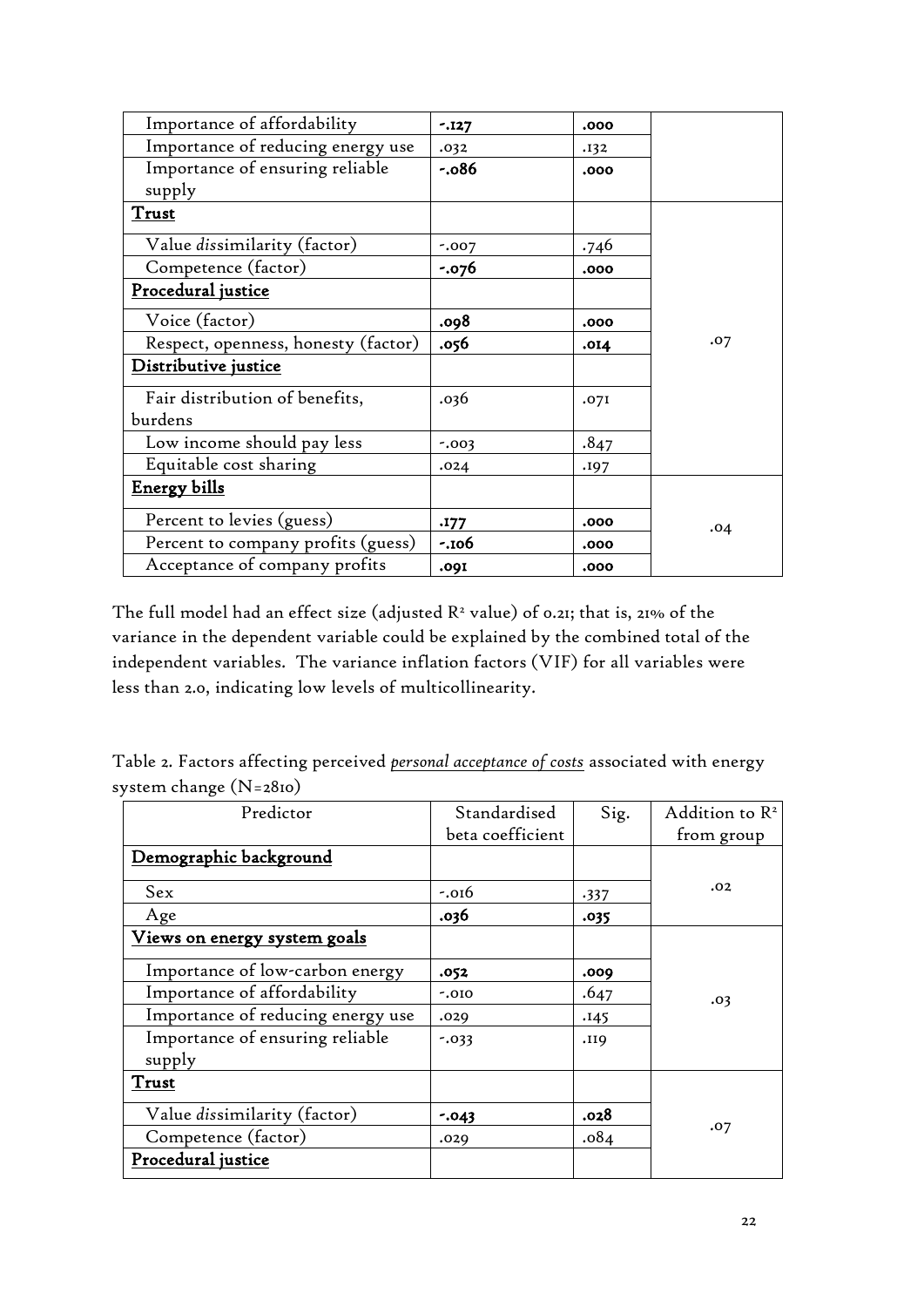| Voice (factor)                      | .051        | .008 |     |
|-------------------------------------|-------------|------|-----|
| Respect, openness, honesty (factor) | $-.010$     | .658 |     |
| Distributive justice                |             |      |     |
| Fair distribution of benefits,      | $-0.033$    | .075 |     |
| burdens                             |             |      |     |
| Low income should pay less          | <b>.IIQ</b> | .000 |     |
| Equitable cost sharing              | .076        | .000 |     |
| <b>Energy bills</b>                 |             |      |     |
| Percent to levies (guess)           | .263        | .000 | .19 |
| Percent to company profits (guess)  | .223        | .000 |     |
| Acceptance of company profits       | .215        | .000 |     |

The full model had an effect size of 0.31. The variance inflation factors (VIF) for all variables were less than 2.0.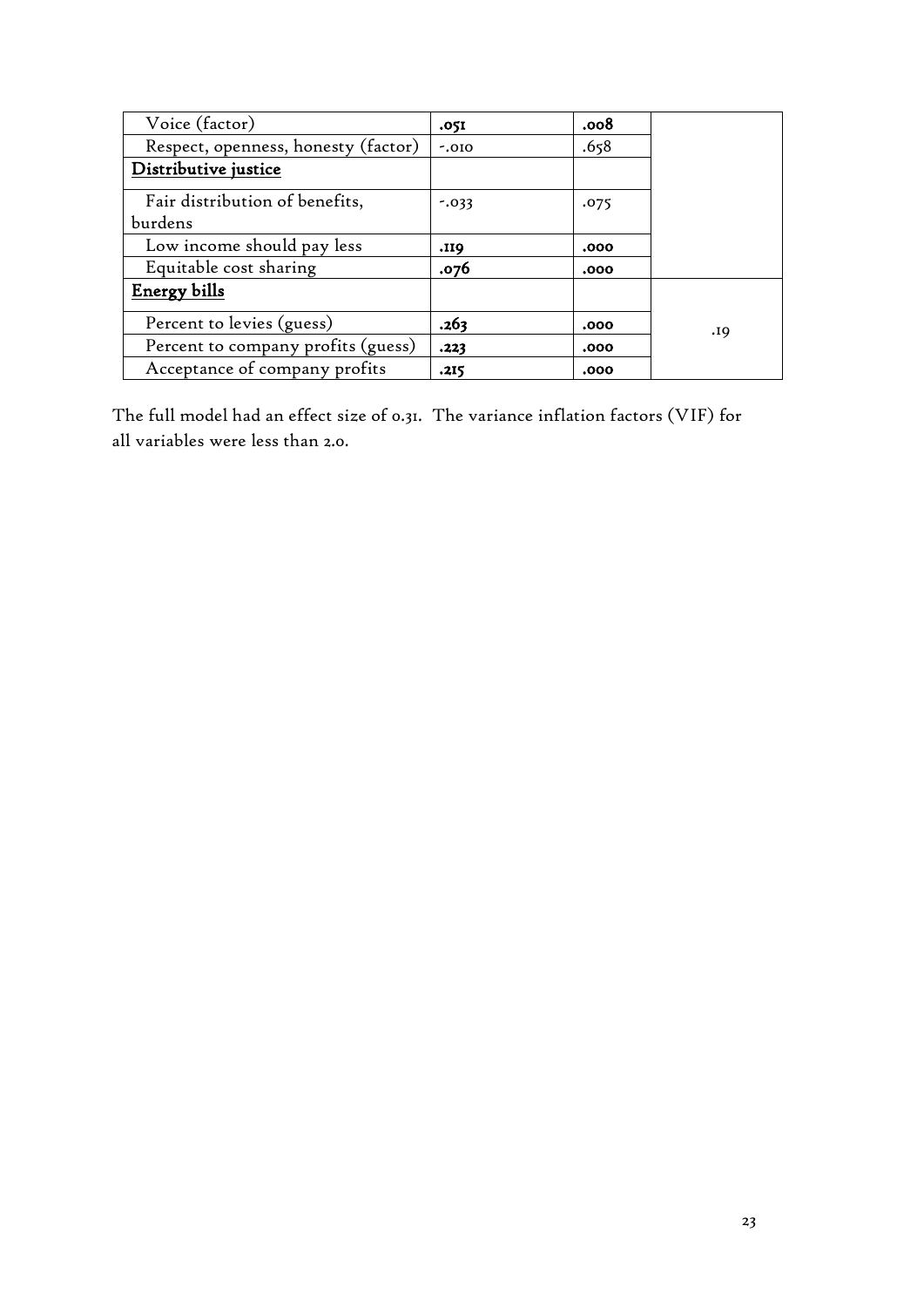| Supplementary Table 1. Demographic descriptive statistics (N=3150) |  |  |  |
|--------------------------------------------------------------------|--|--|--|
|                                                                    |  |  |  |

| Question and response options                                                 |         | Survey sample (%) Population in Great<br>Britain $(\% )$ |
|-------------------------------------------------------------------------------|---------|----------------------------------------------------------|
| Please indicate whether you are male or female.                               |         |                                                          |
| Male                                                                          | 50%     | 49%                                                      |
| Female                                                                        | 50%     | 51%                                                      |
| How old are you (in years)?                                                   |         |                                                          |
| 18-24 years                                                                   | 7.7%    | $12\%$                                                   |
| 25-34 years                                                                   | 13.3%   | 17%                                                      |
| 35-44 years                                                                   | 15.8%   | 16%                                                      |
| 45-54 years                                                                   | 20.6%   | 19%                                                      |
| 55-99 years                                                                   | 42.6%   | 37%                                                      |
| What is your annual household income before tax?                              |         |                                                          |
| Less than £10,000                                                             | 15.5%   | 19%                                                      |
| £10,000 - £19,000                                                             | 25.3%   | 27%                                                      |
| £20,000 - £29,000                                                             | 20.5%   | 18%                                                      |
| £30,000 - £39,000                                                             | 15.8%   | 13%                                                      |
| $£40,000 - £49,000$                                                           | 9.5%    | 8%                                                       |
| ε50,000 - ε59,000                                                             | 5.2%    | 5%                                                       |
| $\epsilon$ 60,000 - $\epsilon$ 69,000                                         | $3.1\%$ | 4%                                                       |
| £70,000+                                                                      | $5.1\%$ | 6%                                                       |
| In which of the following regions do you live?                                |         |                                                          |
| North East                                                                    | $5.5\%$ | 4.2%                                                     |
| North West                                                                    | 12.7%   | II.5%                                                    |
| Yorkshire and The Humber                                                      | 8.5%    | 8.6%                                                     |
| East Midlands                                                                 | 7.3%    | 7.4%                                                     |
| West Midlands                                                                 | 9.8%    | 9.2%                                                     |
| East of England                                                               | 8.3%    | 9.6%                                                     |
| London                                                                        | II.5%   | 13.4%                                                    |
| South East                                                                    | 15.2%   | 14.1%                                                    |
| South West                                                                    | 8.5%    | 8.6%                                                     |
| Scotland                                                                      | 7.5%    | 8.2%                                                     |
| Wales                                                                         | $5.1\%$ | 5.2%                                                     |
| What is the highest academic or professional qualification you have obtained? |         |                                                          |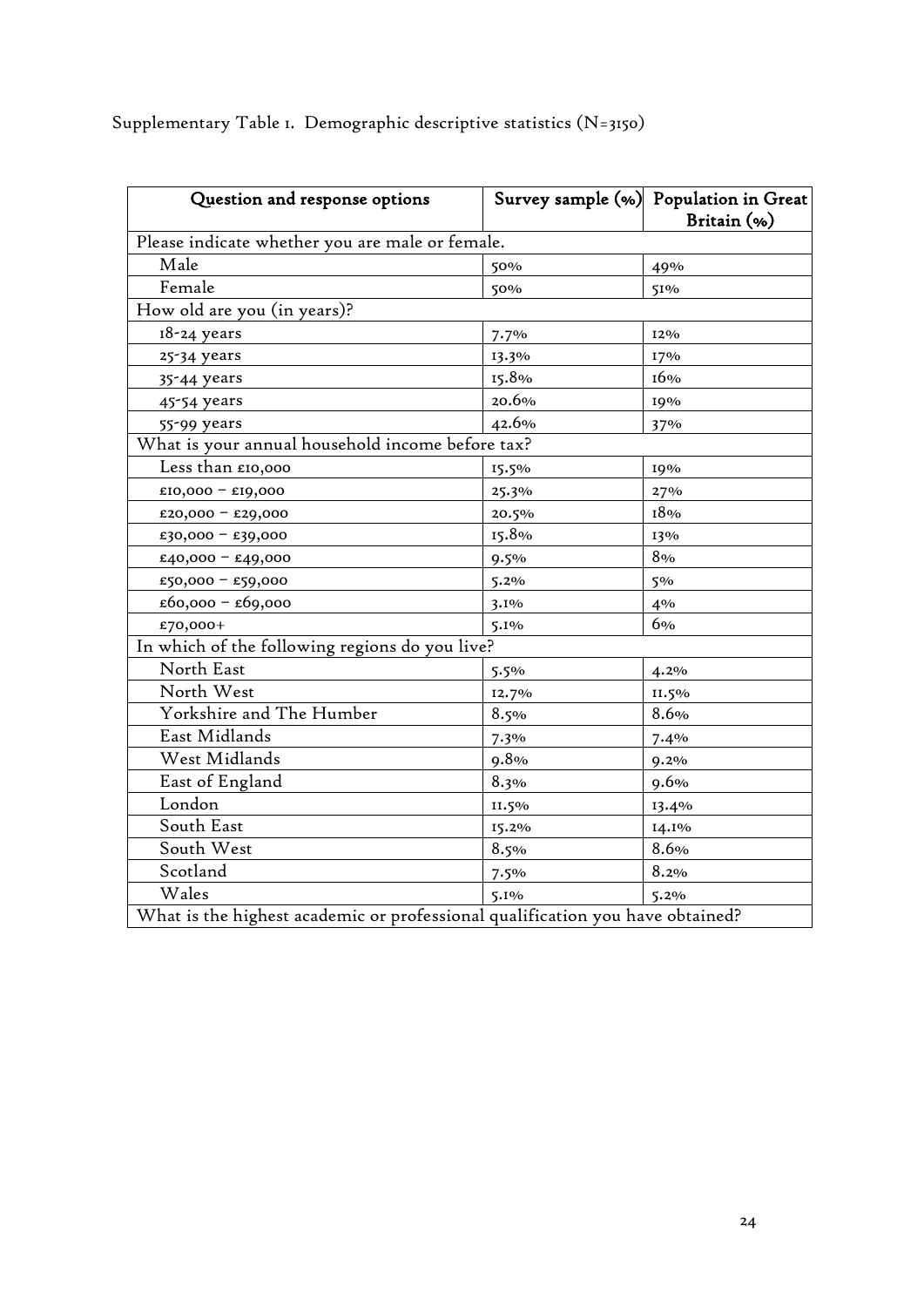| ٠         | Higher degree (e.g., MSc, MBA,<br>PGCE, PhD, MD, MRCVS) | 30.2%    | 27.2% |
|-----------|---------------------------------------------------------|----------|-------|
|           | Degree (e.g., BA, BSc)                                  |          |       |
|           | Professional qualifications (e.g.,                      |          |       |
|           | teaching, nursing, accountancy)                         |          |       |
|           | NVQ level 4-5, HNC, HND, RSA                            |          |       |
|           | Higher Diploma, or BTEC Higher                          |          |       |
|           | Level                                                   |          |       |
|           | $2+$ A levels / VCEs, $4+$ AS levels,                   | 16.1%    | 12.3% |
|           | Higher School Certificate, or                           |          |       |
|           | Progression / Advanced Diploma                          |          |       |
|           | Welsh Baccalaureate Advanced                            |          |       |
|           | Diploma or Advanced Higher                              |          |       |
|           | (Scotland)                                              |          |       |
|           | NVQ level 3, Advanced GNVQ, City                        |          |       |
|           | and Guilds Advanced Craft, ONC,                         |          |       |
|           | OND, RSA Advanced Diploma, or                           |          |       |
|           | <b>BTEC National</b>                                    |          |       |
|           | 5+ O levels (passes) / CSEs (grade 1)                   | 18.3%    | 15.3% |
|           | / GCSEs (grades A*-C)                                   |          |       |
|           | Welsh Baccalaureate Intermediate                        |          |       |
|           | Diploma or Higher Grade (Scotland)                      |          |       |
|           | School certificate, Lower (Scotland), I                 |          |       |
|           | A level, 2-3 AS levels / VCEs,                          |          |       |
|           | Intermediate/Higher Diploma                             |          |       |
|           | NVQ level 2, Intermediate GNVQ,                         |          |       |
|           | City and Guilds Craft, RSA Diploma,                     |          |       |
|           | or BTEC First / General Diploma                         |          |       |
|           | 1-4 O levels / CSEs / GCSEs (any                        | $16.0\%$ | 13.3% |
|           | grade)                                                  |          |       |
|           | Entry level or Foundation Diploma                       |          |       |
|           | NVQ level I, Foundation GNVQ,                           |          |       |
|           | <b>Basic Skills</b>                                     |          |       |
|           | Apprenticeship                                          | 8.1%     | 9.2%  |
|           | Other qualification (including                          |          |       |
|           | vocational and work-related                             |          |       |
|           | qualification)                                          |          |       |
| $\bullet$ | No academic or professional                             | II.4%    | 22.7% |
|           | qualification                                           |          |       |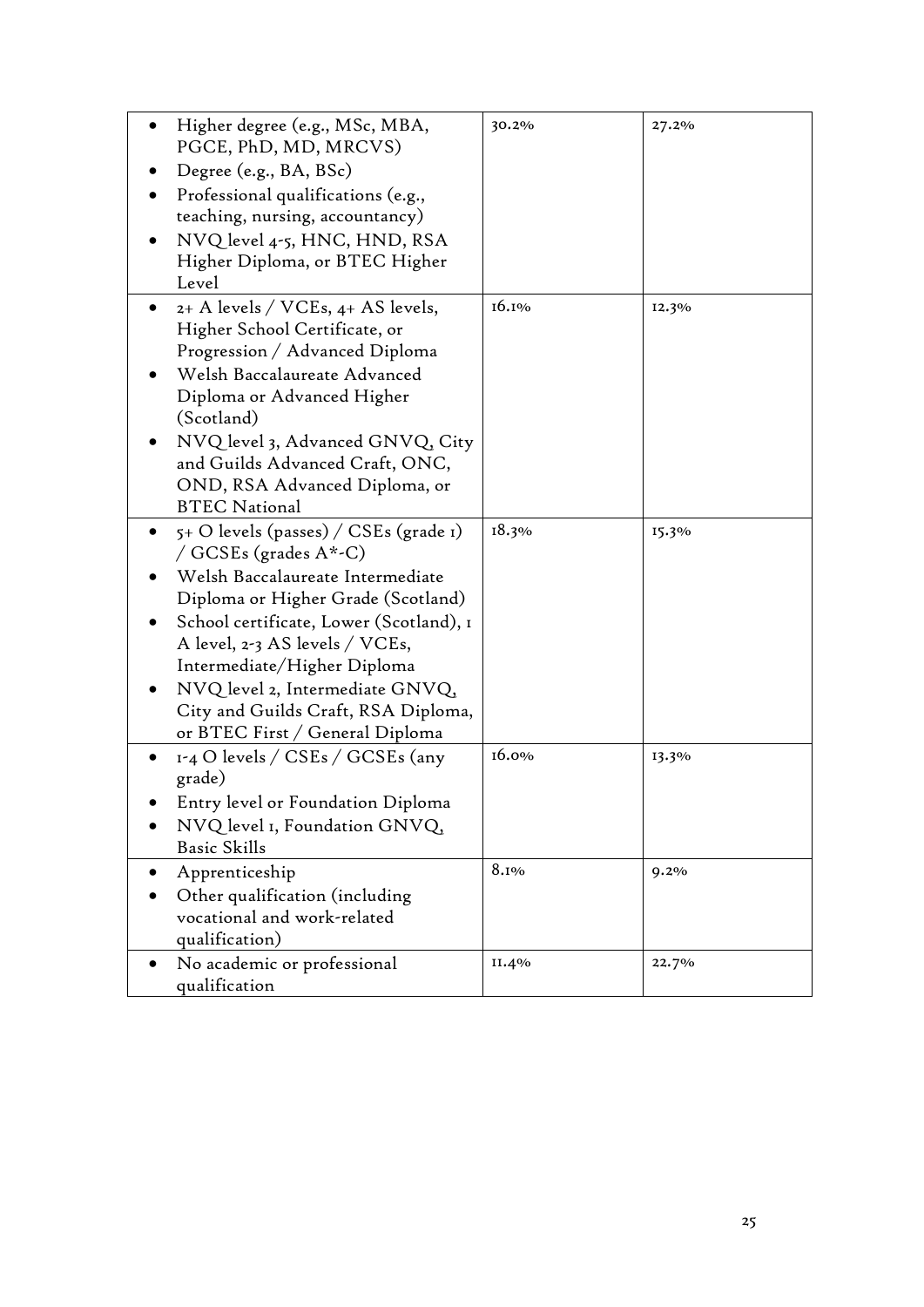Supplementary Table 2. Factors affecting perceived *public responsibility for costs* associated with energy system change; additional predictor variables  $(N=2445)$ 

| Predictor                                   | Standardised beta | Sig.   | Addition to R <sup>2</sup> |
|---------------------------------------------|-------------------|--------|----------------------------|
|                                             | coefficient       |        | from group                 |
| Demographic background                      |                   |        |                            |
| Sex                                         | .049              | .010   |                            |
| Age                                         | $-0.086$          | .000   | .05                        |
| Annual household income                     | .036              | .061   |                            |
| Political spectrum (liberal - conservative) | $-0.08$           | .696   |                            |
| <u>Views on energy system goals</u>         |                   |        |                            |
| Importance of low-carbon energy             | .062              | .007   |                            |
| Importance of affordability                 | $-.III.$          | .000   |                            |
| Importance of reducing energy use           | .023              | .307   | .06                        |
| Importance of ensuring reliable supply      | $-0.081$          | .001   |                            |
| Importance of helping vulnerable people     | $-0.025$          | .286   |                            |
| pay for energy (factor)                     |                   |        |                            |
| Trust                                       |                   |        |                            |
| Value dissimilarity (factor)                | .004              | .867   |                            |
| Competence (factor)                         | $-0.063$          | .oo6   |                            |
| Value similarity w/govt. (factor)           | .002              | .940   |                            |
| Competence of govt. (factor)                | .oo6              | .784   |                            |
| Procedural justice                          |                   |        |                            |
| Voice (factor)                              | .103              | .000   | .06                        |
| Energy system interactions (factor)         | .059              | .023   |                            |
| Distributive justice                        |                   |        |                            |
| Fair distribution of benefits, burdens      | .026              | .245   |                            |
| Low income should pay less                  | .019              | .372   |                            |
| Equitable cost sharing                      | .039              | .052   |                            |
| <b>Energy bills</b>                         |                   |        |                            |
| Total cost of energy bill                   | $-.010$           | .601   |                            |
| Concern about current energy costs          | .015              | .522   |                            |
| How often do you think about energy         | $-.018$           | $-437$ | .04                        |
| costs?                                      |                   |        |                            |
| Percent to levies (guess)                   | 161.              | .000   |                            |
| Percent to company profits (guess)          | $-0.099$          | .000   |                            |
| Acceptance of company profits               | .079              | .000   |                            |
| <b>Regulation</b>                           |                   |        |                            |
| Favour heavy regulation or                  | $-0.067$          | .001   | .00                        |
| nationalisation of energy industry?         |                   |        |                            |

The full model had an effect size of 0.20. The variance inflation factors (VIF) for all variables were less than 2.5.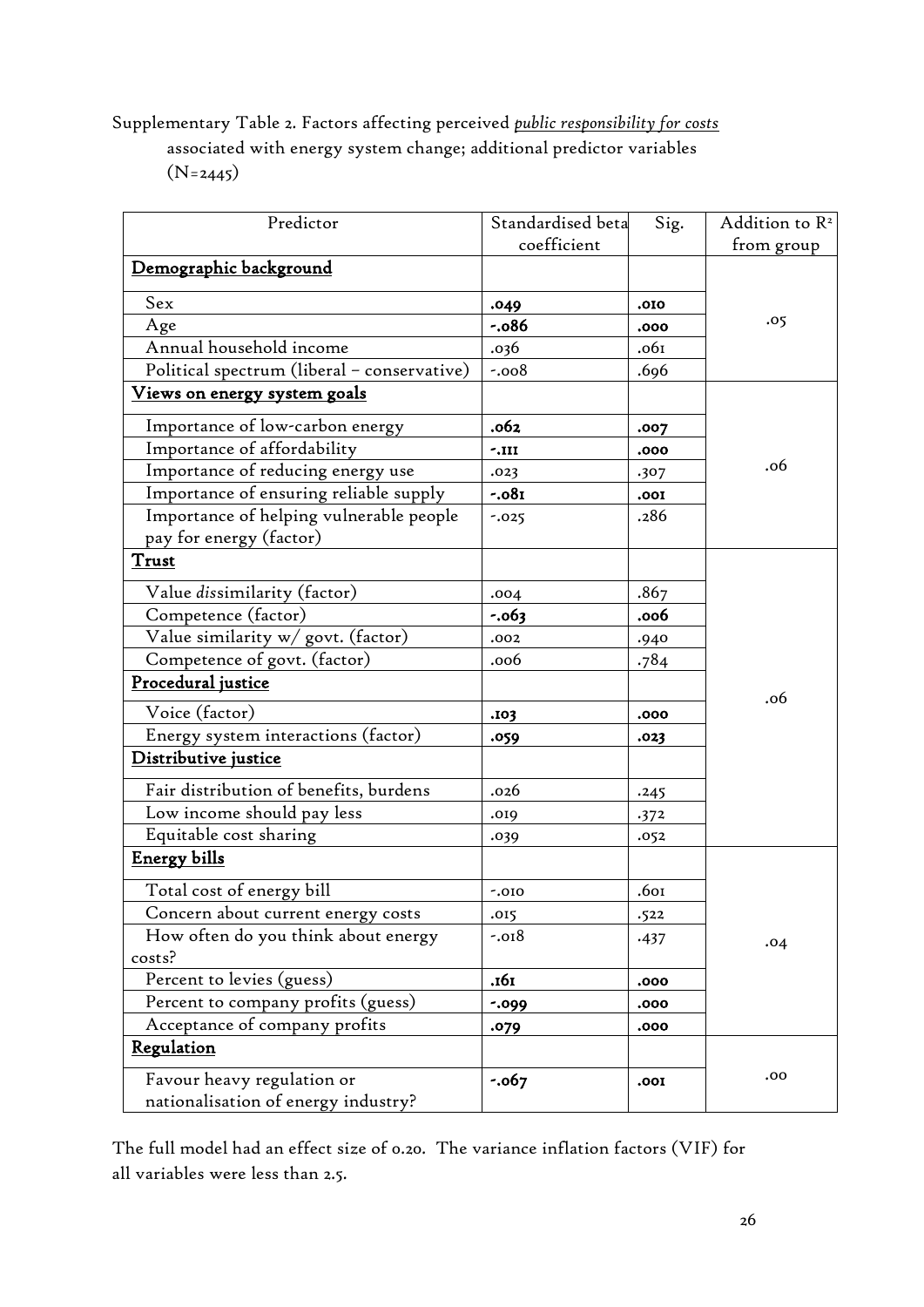| Supplementary Table 3. Factors affecting perceived personal acceptance of costs associated |  |
|--------------------------------------------------------------------------------------------|--|
| with energy system change; additional predictor variables $(N=2443)$                       |  |

| Predictor                                             | Standardised | Sig. | Addition      |
|-------------------------------------------------------|--------------|------|---------------|
|                                                       | beta         |      | to $R^2$ from |
|                                                       | coefficient  |      | group         |
| Demographic background                                |              |      |               |
| Sex                                                   | $-.006$      | .729 |               |
| Age                                                   | .046         | .013 | .02           |
| Annual household income                               | $-0.003$     | .867 |               |
| Political spectrum (liberal - conservative)           | $-.019$      | .295 |               |
| <u>Views on energy system goals</u>                   |              |      |               |
| Importance of low-carbon energy                       | .055         | .oii |               |
| Importance of affordability                           | $-0.036$     | .127 |               |
| Importance of reducing energy use                     | .015         | .481 | .05           |
| Importance of ensuring reliable supply                | $-0.040$     | .073 |               |
| Importance of helping vulnerable people               | .072         | .ooi |               |
| pay for energy (factor)                               |              |      |               |
| Trust                                                 |              |      |               |
| Value dissimilarity (factor)                          | $-0.073$     | .004 |               |
| Competence (factor)                                   | .003         | .889 |               |
| $\overline{\text{Value}}$ similarity w/govt. (factor) | .040         | .II2 |               |
| Competence of govt. (factor)                          | .030         | .156 |               |
| Procedural justice                                    |              |      |               |
| Voice (factor)                                        | .045         | .030 | .05           |
| Energy system interactions (factor)                   | $-0.002$     | .950 |               |
| Distributive justice                                  |              |      |               |
| Fair distribution of benefits, burdens                | $-0.007$     | .729 |               |
| Low income should pay less                            | .o88         | .000 |               |
| Equitable cost sharing                                | .058         | .002 |               |
| <b>Energy bills</b>                                   |              |      |               |
| Total cost of energy bill                             | $-0.005$     | .757 |               |
| Concern about current energy costs                    | .035         | .119 |               |
| How often do you think about energy                   | $-.014$      | .508 | .19           |
| costs?                                                |              |      |               |
| Percent to levies (guess)                             | .261         | .000 |               |
| Percent to company profits (guess)                    | .221         | .000 |               |
| Acceptance of company profits                         | .204         | .000 |               |
| Regulation                                            |              |      |               |
| Favour heavy regulation or                            | .024         | .202 | .00           |
| nationalisation of energy industry?                   |              |      |               |

The full model had an effect size of 0.30. The variance inflation factors (VIF) for all variables were less than 2.5.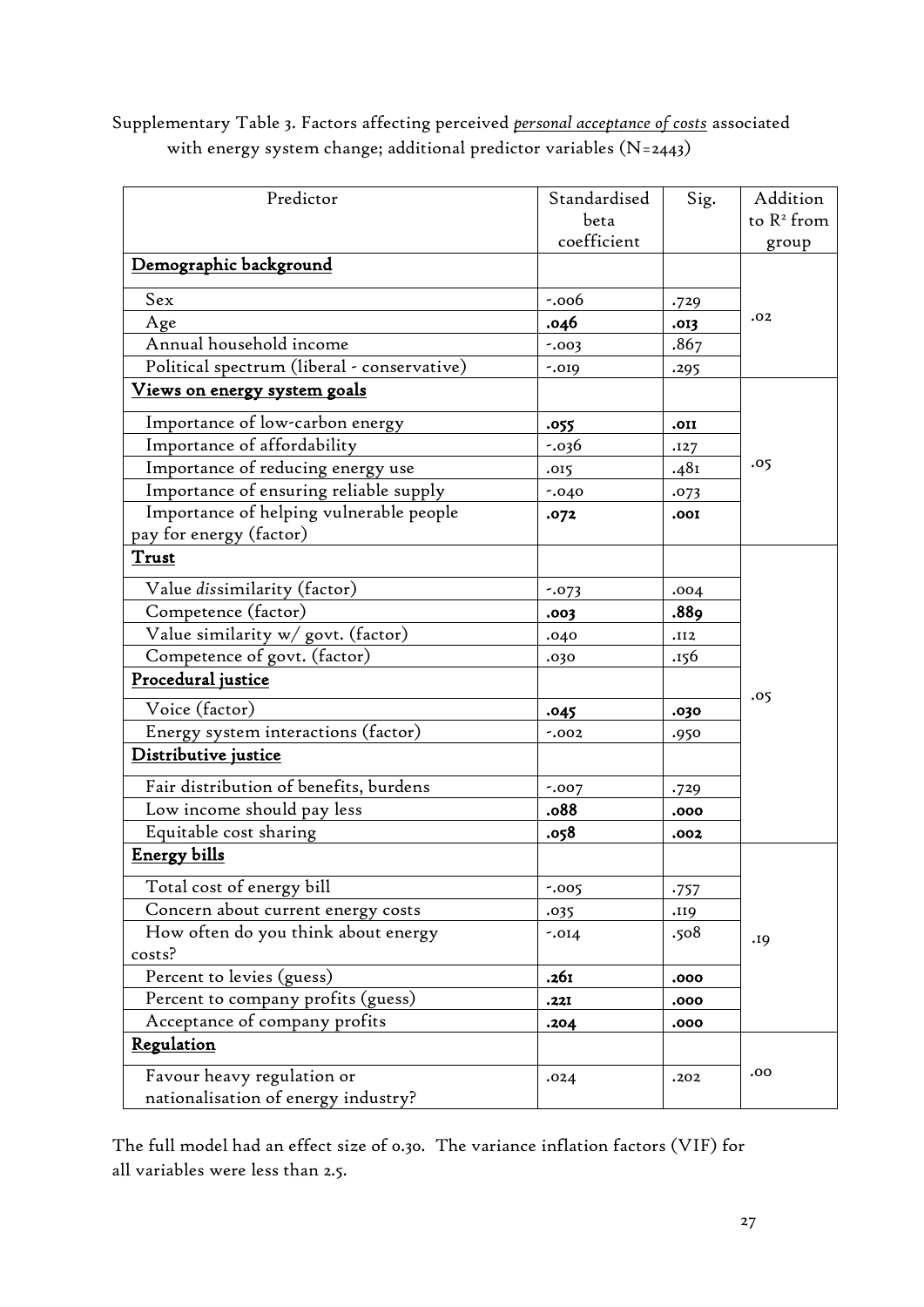# Supplementary information

#### Additional methodological information

- Trust was measured by the composite variables 'value dissimilarity' and 'competence'.
	- 1. *'Value dissimilarity'*: these variables (one for energy companies and one for the UK Government) combined the absolute value of five differences calculated between two sets of variables. The first variables were respondents' perceived importance of various energy system changes: (1) increasing low carbon energy, (2) making energy affordable for all households,  $(3)$  helping vulnerable people pay for energy,  $(4)$ reducing energy use, and (5) ensuring reliable energy supply. The second set of variables was the extent to which respondents thought energy companies (or Government) found each of these same goals important. To produce a measure of value dissimilarity, which is a component of (lack of) trust, we subtracted the perceived importance attributed to energy companies (or Government) from the personal importance and then took the absolute value of the result. We then conducted a factor analysis on the five differences. For energy companies, these items combined onto one factor, with 56% variance explained and the lowest loading at 0.53. The Cronbach's alpha for reliability was 0.81. The Government items also loaded one factor: 60% variance explained, lowest loading at 0.65, and alpha of 0.83.
	- 2. *'Competence'*: these variables (one for energy companies and one for the UK Government) combined five questions about the extent to which respondents perceived energy companies (or Government) could take effective action on the same five aspects of energy system change covered in the value similarity measure. For energy companies, these items combined onto one factor: 61% variance explained, lowest loading at 0.61, and alpha of 0.84. The Government items also loaded one factor: 69% variance explained, lowest loading at 0.75, and alpha of 0.89.

#### Additional descriptive statistics

(Frequency data is given as percentage of respondents in each response category in the tables below; the mean for each item is given just after the question number)

*Distributive justice measures*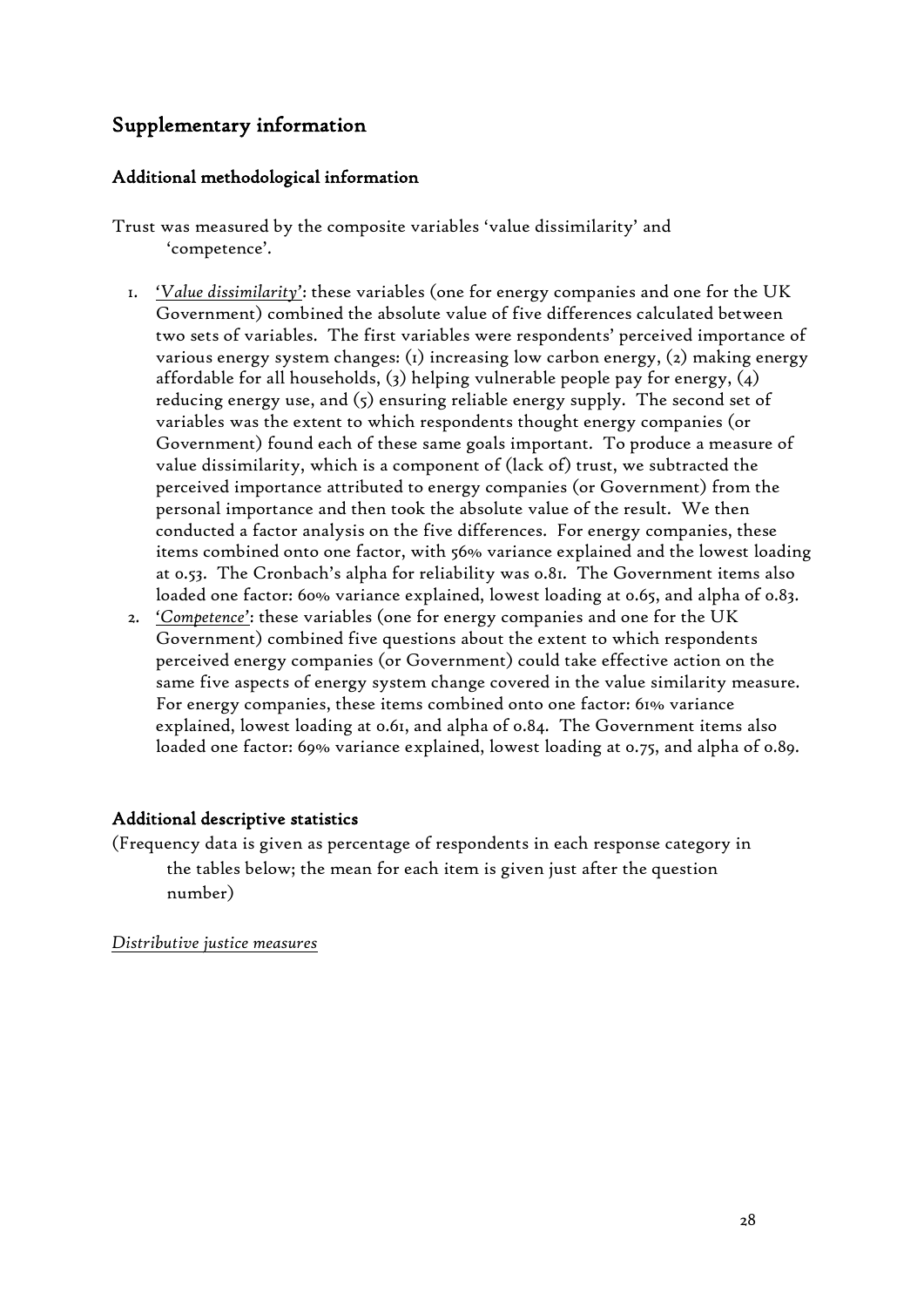## Q6.9 (mean = 4.22)

Listed below are a number of items that have been identified as important when deciding on the UK's energy future. Please let us know to what extent you feel each of the following is important:

|                                                                                                          | Not at all<br>important (1) | Not very<br>important<br>(2) | Somewhat<br>important<br>(3) | Important<br>(4) | Very<br>important<br>(5) | Extremely<br>important<br>(6) |
|----------------------------------------------------------------------------------------------------------|-----------------------------|------------------------------|------------------------------|------------------|--------------------------|-------------------------------|
| Equitable<br>cost<br>sharing<br>between<br>the<br>general<br>public and<br>industry<br>$\left( 9\right)$ | 2%                          | 5%                           | 22%                          | 31%              | 24%                      | 17%                           |

#### Q24.1-Q24.2 (mean: Q24.1 = 2.87; mean Q24.2 = 3.85)

To what extent do you agree or disagree with the following statements:

|                                                                                                                          | Strongly<br>disagree (1) | Disagree (2) | Slightly<br>disagree (3) | Slightly<br>agree $(4)$ | Agree (5) | Strongly<br>agree (6) |
|--------------------------------------------------------------------------------------------------------------------------|--------------------------|--------------|--------------------------|-------------------------|-----------|-----------------------|
| The benefits<br>and burdens<br>of paying<br>for energy<br>are<br>currently<br>distributed<br>fairly in<br>society. $(i)$ | 18                       | 24           | 25                       | $22$                    | 9         | $\overline{a}$        |
| People with<br>low incomes<br>should pay<br>less for<br>energy than<br>people with<br>high<br>incomes. $(2)$             | 8                        | 12           | 17                       | 29                      | 18        | 16                    |

*Procedural justice measures*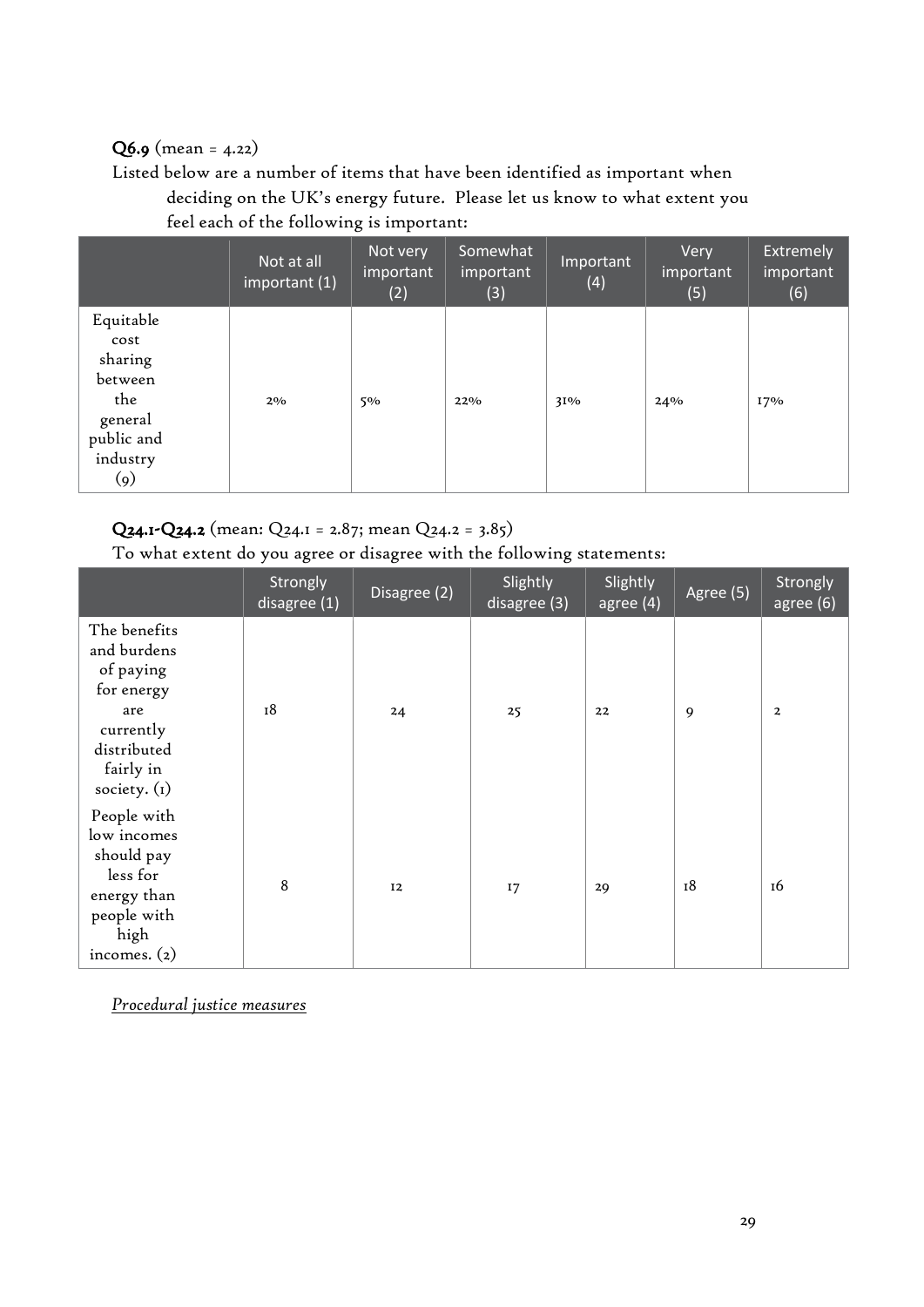## Q8.1-Q8.2 (mean: Q8.1 = 3.69; Q8.2 = 3.11)

To what extent do you agree or disagree with the following statements: When it comes to the process that the energy industry uses to make decisions about the energy system, I ...

|                                                                                                             | Strongly<br>disagree (1) | Disagree (2) | Slightly<br>disagree (3) | Slightly<br>agree $(4)$ | Agree (5) | Strongly<br>agree $(6)$ | Dor<br>know |
|-------------------------------------------------------------------------------------------------------------|--------------------------|--------------|--------------------------|-------------------------|-----------|-------------------------|-------------|
| Believe that<br>there are<br>opportunities<br>for people<br>like me to<br>have a say.<br>$\left( 1 \right)$ | II                       | 16           | I4                       | 19                      | 23        | 13                      | 5           |
| Think that<br>the energy<br>industry is<br>willing to<br>listen to<br>people like<br>me. (2)                | 17                       | 2I           | 18                       | 15                      | I4        | 8                       | 6           |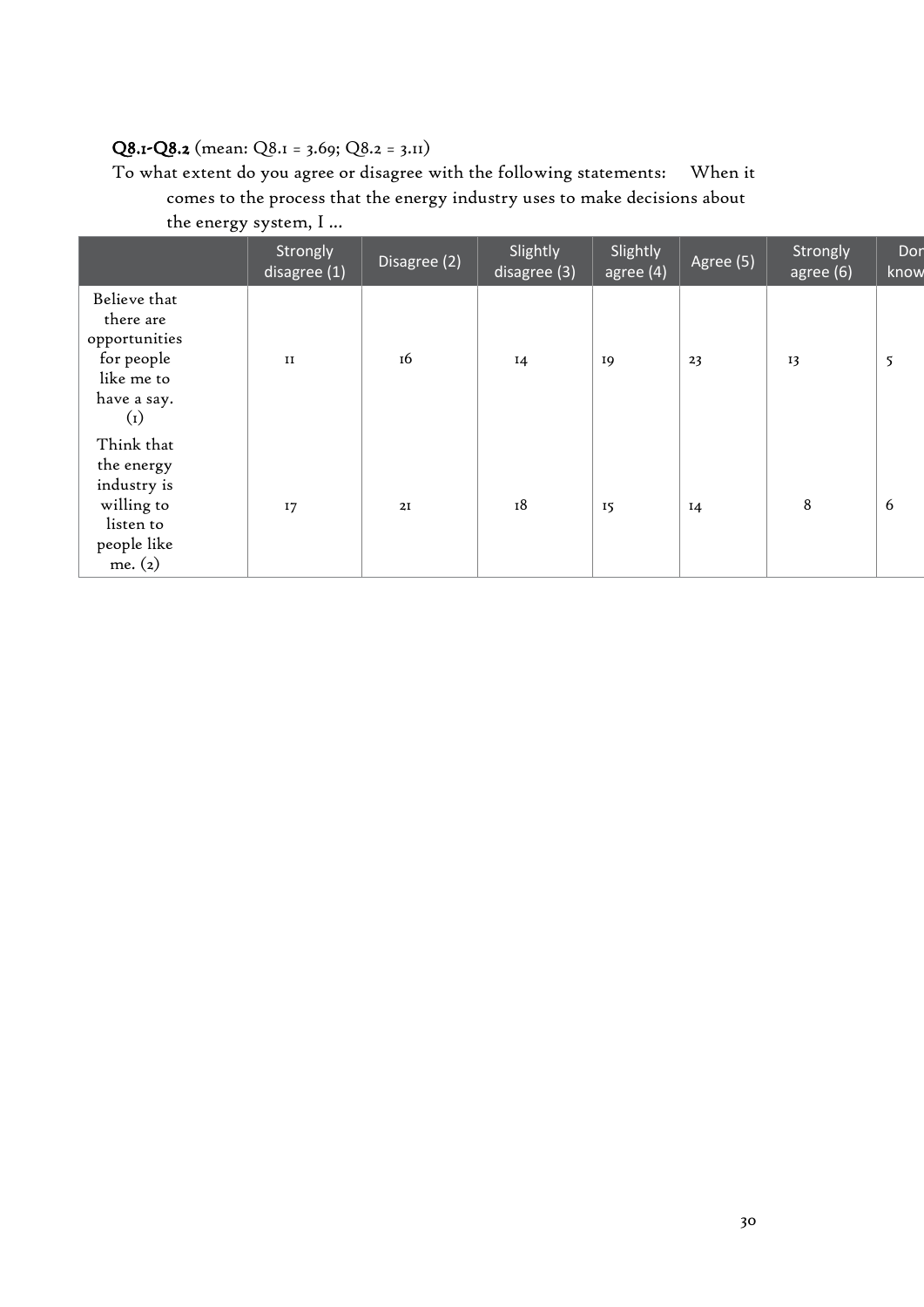|                                                                                                                   | Strongly<br>disagree<br>(1) | Disagree<br>(2) | Slightly<br>disagree<br>(3) | Slightly<br>agree (4) | Agree (5) | Strongly<br>agree (6) | Don't<br>know (7) |
|-------------------------------------------------------------------------------------------------------------------|-----------------------------|-----------------|-----------------------------|-----------------------|-----------|-----------------------|-------------------|
| In general,<br>energy<br>companies<br>treat people<br>like me with<br>respect (i)                                 | 14                          | 15              | 20                          | 25                    | I4        | $\overline{4}$        | 9                 |
| Energy<br>companies<br>generally<br>communicate<br>openly about<br>their<br>decisions and<br>actions (2)          | 18                          | 20              | 2I                          | 19                    | IO        | $\overline{4}$        | 9                 |
| The UK<br>Government<br>generally<br>communicates<br>openly about<br>its decisions<br>and actions<br>(3)          | 19                          | 15              | 19                          | 2I                    | 13        | 4                     | 8                 |
| There are<br>procedures in<br>place to<br>ensure energy<br>companies are<br>honest about<br>their actions<br>(4)  | 9                           | II              | 13                          | 28                    | 18        | 5                     | 15                |
| There are<br>procedures in<br>place to<br>ensure the<br>UK<br>Government<br>is honest<br>about its<br>actions (5) | 13                          | 12              | 13                          | 25                    | 16        | 5                     | 16                |

# Q16.1-Q16.5 (mean: Q16.1 = 3.25; Q16.2 = 2.94; Q16.3 = 3.07; Q16.4 = 3.58; Q16.5 = 3.39) To what extent do you agree or disagree with the following statements: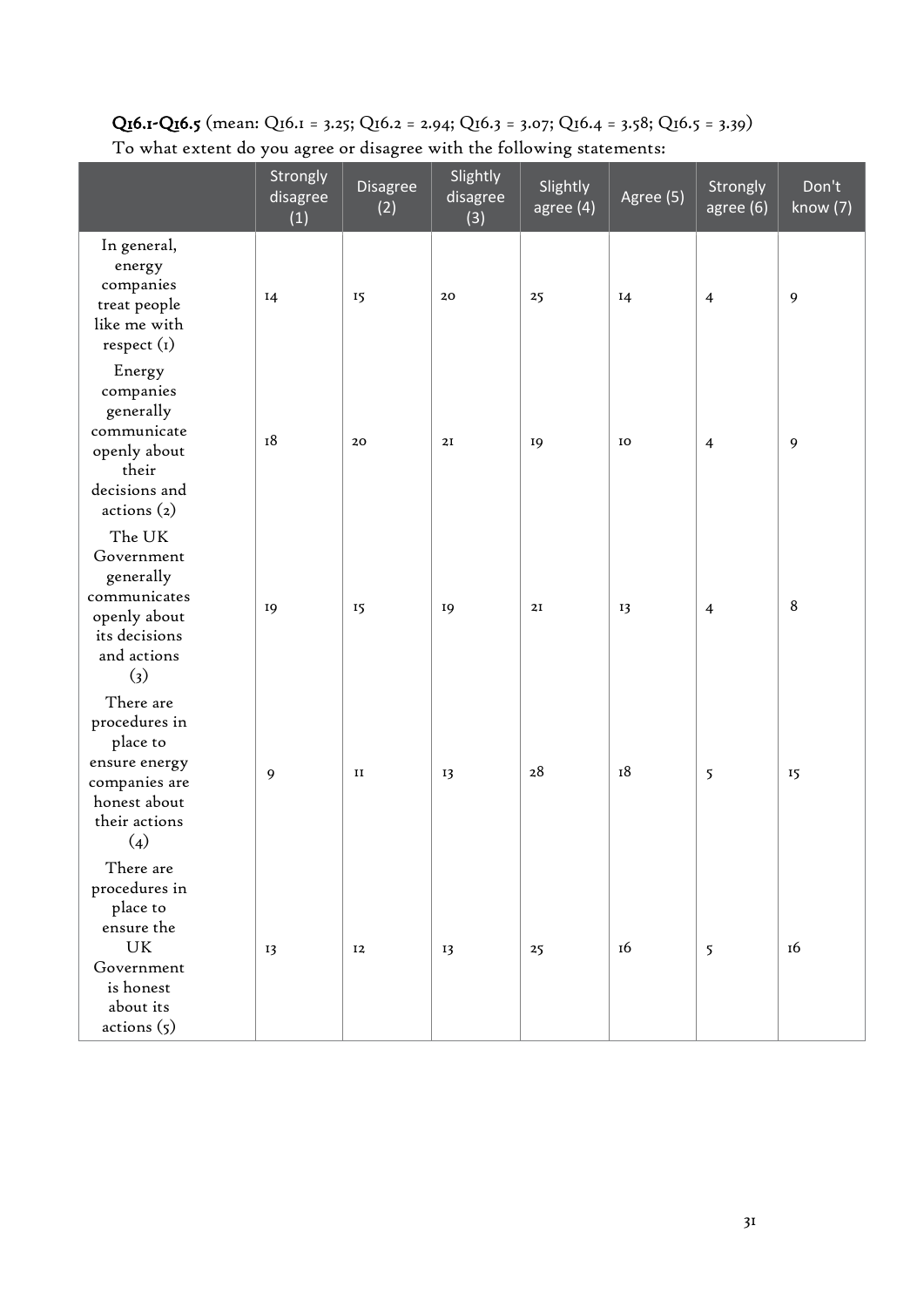#### *Trust measures*

Q12.1-Q12.5 (mean: Q12.1 = 3.59; Q12.2 = 3.34; Q12.3 = 3.30; Q12.4 = 3.23; Q12.5 = 4.41) To what extent do you think energy companies find each of the following goals important:

|                                                                                   | Not at all<br>important<br>(1) | Not very<br>important<br>(2) | Somewhat<br>important (3) | Important<br>(4) | Very<br>important<br>(5) | Extremely<br>important<br>(6) | Don't<br>know (7) |
|-----------------------------------------------------------------------------------|--------------------------------|------------------------------|---------------------------|------------------|--------------------------|-------------------------------|-------------------|
| Increasing the<br>use of low-<br>carbon energy<br>sources $(i)$                   | 6                              | I4                           | 28                        | 2I               | I4                       | IO                            | $\overline{7}$    |
| Making<br>energy<br>affordable for<br>all UK<br>households<br>$\left( 2\right)$   | 13                             | 22                           | 20                        | 15               | II                       | I4                            | 5                 |
| Helping<br>vulnerable<br>and<br>disadvantaged<br>people pay for<br>energy $(3)$   | 12                             | 22                           | 2I                        | <sup>16</sup>    | II                       | I2                            | 6                 |
| Reducing<br>overall energy<br>use in the UK<br>(4)                                | I4                             | 2I                           | 20                        | 18               | 12                       | 9                             | $\overline{7}$    |
| Ensuring a<br>reliable<br>supply of<br>energy is<br>continuously<br>available (5) | $\overline{\mathbf{3}}$        | $\overline{\mathbf{4}}$      | 17                        | 23               | 25                       | 23                            | 5                 |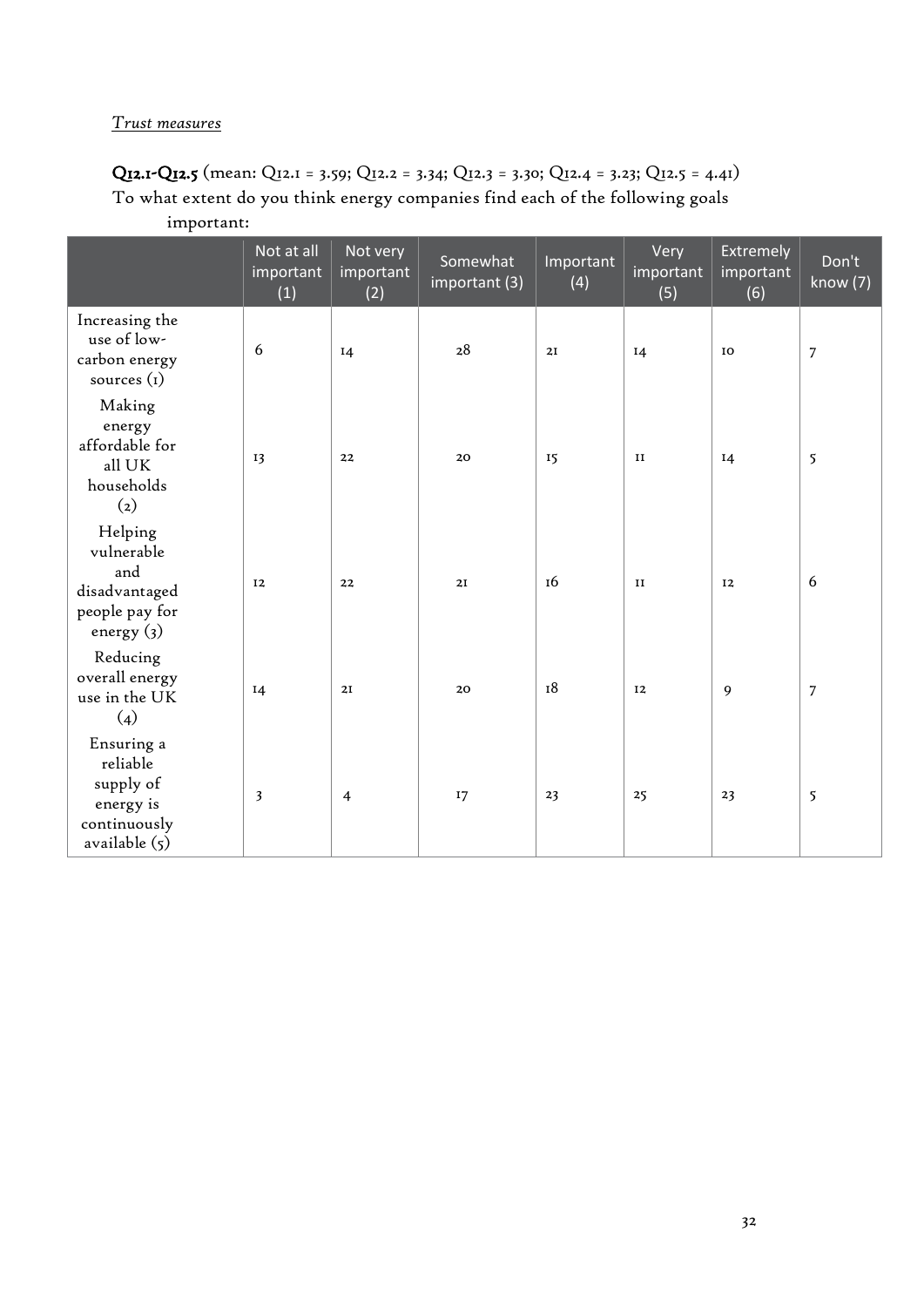# Q14.1-Q14.5 (mean: Q14.1 = 3.06; Q14.2 = 3.14; Q14.3 = 3.05; Q14.4 = 2.71; Q14.5 = 3.36)

To what extent do you think energy companies can take effective action on the

|                                                                         | Not at all<br>(1) | A little (2) | A fair<br>amount<br>(3) | A great<br>deal $(4)$ | Don't<br>know $(5)$ |
|-------------------------------------------------------------------------|-------------------|--------------|-------------------------|-----------------------|---------------------|
| Increasing the use of low-carbon energy<br>sources $(i)$                | 4                 | 19           | 36                      | 32                    | 9                   |
| Making energy affordable for all UK<br>households $(z)$                 |                   | 17           | 25                      | 44                    | 6                   |
| Helping vulnerable and disadvantaged<br>people pay for energy $(3)$     | 8                 | 19           | 27                      | 39                    |                     |
| Reducing overall energy use in the UK<br>(4)                            | 9                 | 29           | 35                      | 20                    | 8                   |
| Ensuring a reliable supply of energy is<br>continuously available $(5)$ | 3                 | II           | 3I                      | 49                    | 6                   |

#### following: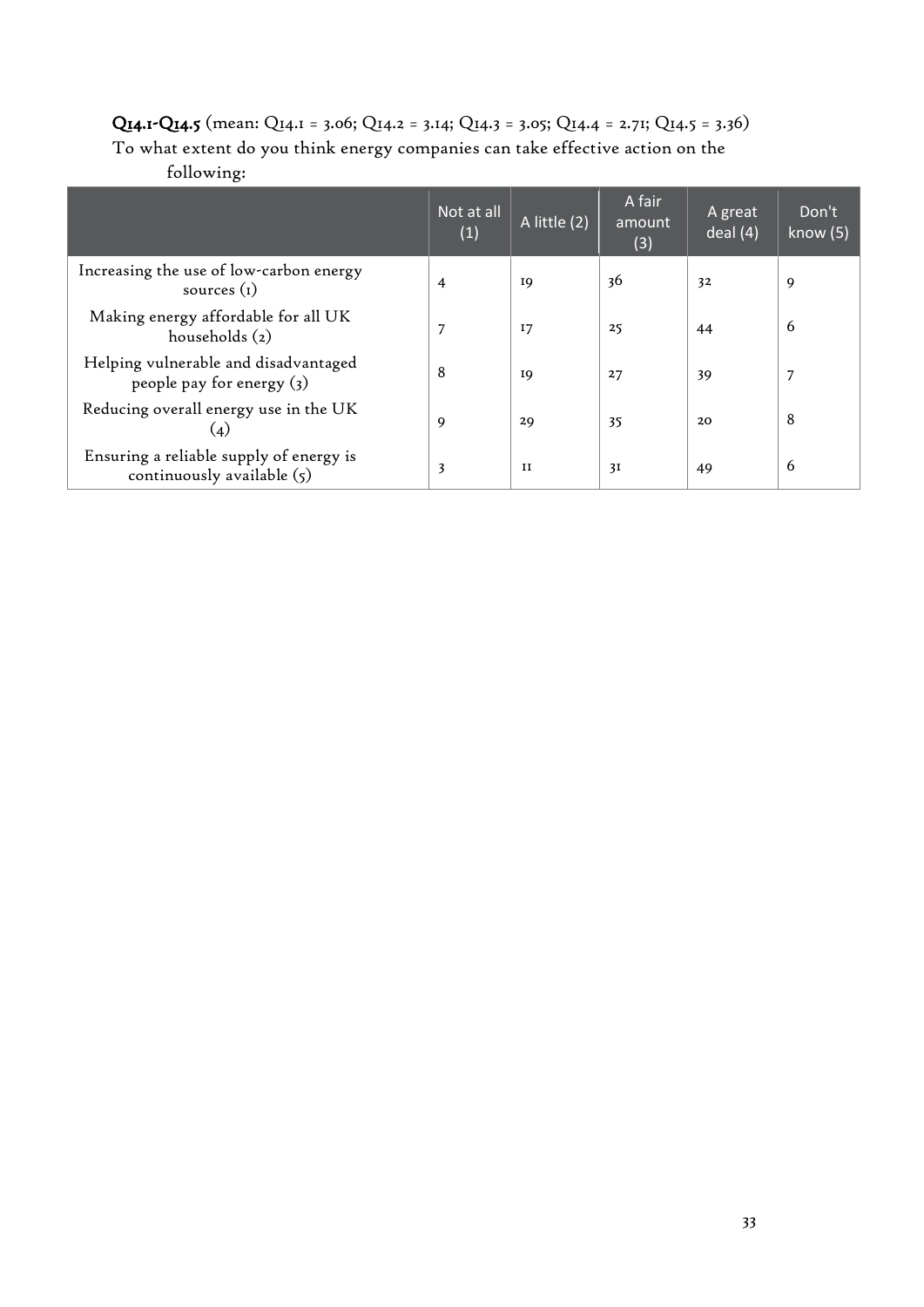#### *Values*

 $Q_2$  (mean = 5.32)

How important do you feel it is that energy is affordable for all UK households? Not at all important (1%); Not very important (0%); Somewhat important (5%);

Important (11%); Very important (25%); Extremely important (58%)

 $Q$ 2.1- $Q$ 2.4 (mean:  $Q$ 2.1 = 4.81;  $Q$ 2.2 = 5.00;  $Q$ 2.3 = 4.58;  $Q$ 2.4 = 3.88)

Several types of households and individuals struggle at times to pay for energy. How important do you feel it is that the following groups receive help paying for their energy?

|                                                | Not at all<br>important<br>(1) | Not very<br>important<br>(2) | Somewhat<br>important<br>(3) | Important<br>(4) | Very<br>important<br>(5) | <b>Extremely</b><br>important<br>(6) |
|------------------------------------------------|--------------------------------|------------------------------|------------------------------|------------------|--------------------------|--------------------------------------|
| People with<br>disabilities (1)                | $\mathbf{2}$                   | 3                            | I <sub>2</sub>               | 19               | 26                       | 39                                   |
| Elderly people $(2)$                           |                                | $\overline{2}$               | <b>TO</b>                    | <sup>16</sup>    | 25                       | 47                                   |
| Low-income families<br>WITH children $(3)$     | $\mathbf{2}$                   | $\overline{4}$               | 16                           | 2I               | 25                       | 32                                   |
| Low-income families<br>WITHOUT children<br>(4) | 4                              | II                           | 26                           | 27               | 17                       | 15                                   |

 $Q_3$  (mean = 4.51)

- How important do you feel it is that the UK reduces the use of fossil fuels (like coal, gas, and oil) and increases the use of low-carbon energy sources? (Note: by 'low-carbon' we mean energy sources that produce minimal emissions that damage the environment)
- Not at all important (2%); Not very important (4%); Somewhat important (17%); Important (23%); Very important (27%); Extremely important (28%)

Q3.1-Q3.7 (mean: Q3.1 = 4.54; Q3.2 = 4.50; Q3.3 = 4.00; Q3.4 = 4.22; Q3.5 = 4.27; Q3.6  $= 3.65$ ; Q3.7 = 3.43)

Low-carbon energy sources include different types of energy technologies. How important do you feel it is that the UK pursues each of the following goals: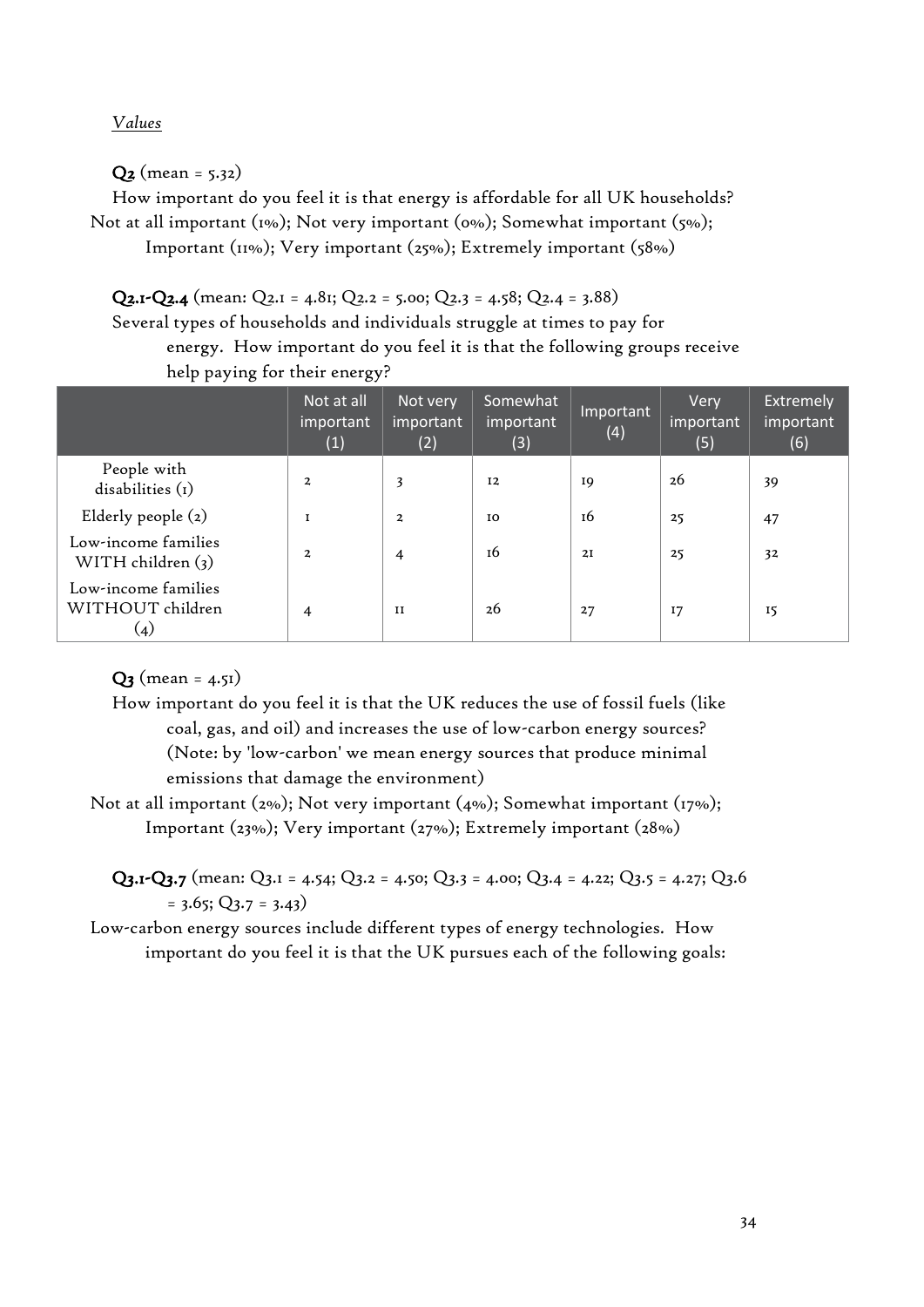|                                                                                         | Not at all<br>important<br>(1) | Not very<br>important<br>(2) | Somewhat<br>important<br>(3) | Important<br>(4) | Very<br>important<br>(5) | Extremely<br>important<br>(6) |
|-----------------------------------------------------------------------------------------|--------------------------------|------------------------------|------------------------------|------------------|--------------------------|-------------------------------|
| To increase<br>electricity<br>production from<br>renewable sources<br>generally $(i)$   | $\overline{a}$                 | $\overline{4}$               | 17                           | 24               | 25                       | 29                            |
| To increase<br>electricity<br>production from<br>solar power $(2)$                      | $\overline{2}$                 | $\overline{4}$               | 16                           | 24               | 26                       | 28                            |
| To increase<br>electricity<br>production from<br><b>ONSHORE</b> wind<br>energy $(3)$    | 6                              | 9                            | 22                           | 26               | 19                       | 18                            |
| To increase<br>electricity<br>production from<br>OFFSHORE wind<br>energy $(4)$          | $\overline{4}$                 | 7                            | 19                           | 26               | 22                       | 23                            |
| To increase<br>electricity<br>production from<br>marine energy<br>$(tidal, wave)$ $(5)$ | $\overline{2}$                 | 6                            | 19                           | 28               | 22                       | 22                            |
| To build nuclear<br>power stations to<br>replace old ones<br>soon to be retired<br>(6)  | II                             | 12                           | 24                           | 23               | 15                       | 15                            |
| To build new<br>nuclear power<br>stations in addition<br>to replacing old<br>ones $(7)$ | 15                             | 15                           | 24                           | 2I               | 13                       | 13                            |

 $Q_4$  (mean = 4.32)

How important do you feel it is that overall energy use in the UK is reduced? Not at all important (2%); Not very important (4%); Somewhat important (21%); Important (28%); Very important (24%); Extremely important (21%)

 $Q_4$ .1- $Q_4$ .3 (mean:  $Q_4$ .1 = 4.42;  $Q_4$ .2 = 4.79;  $Q_4$ .3 = 4.66)

Reductions in energy use can be achieved in several ways. Please let us know how important you feel it is to reduce energy use via each of the following: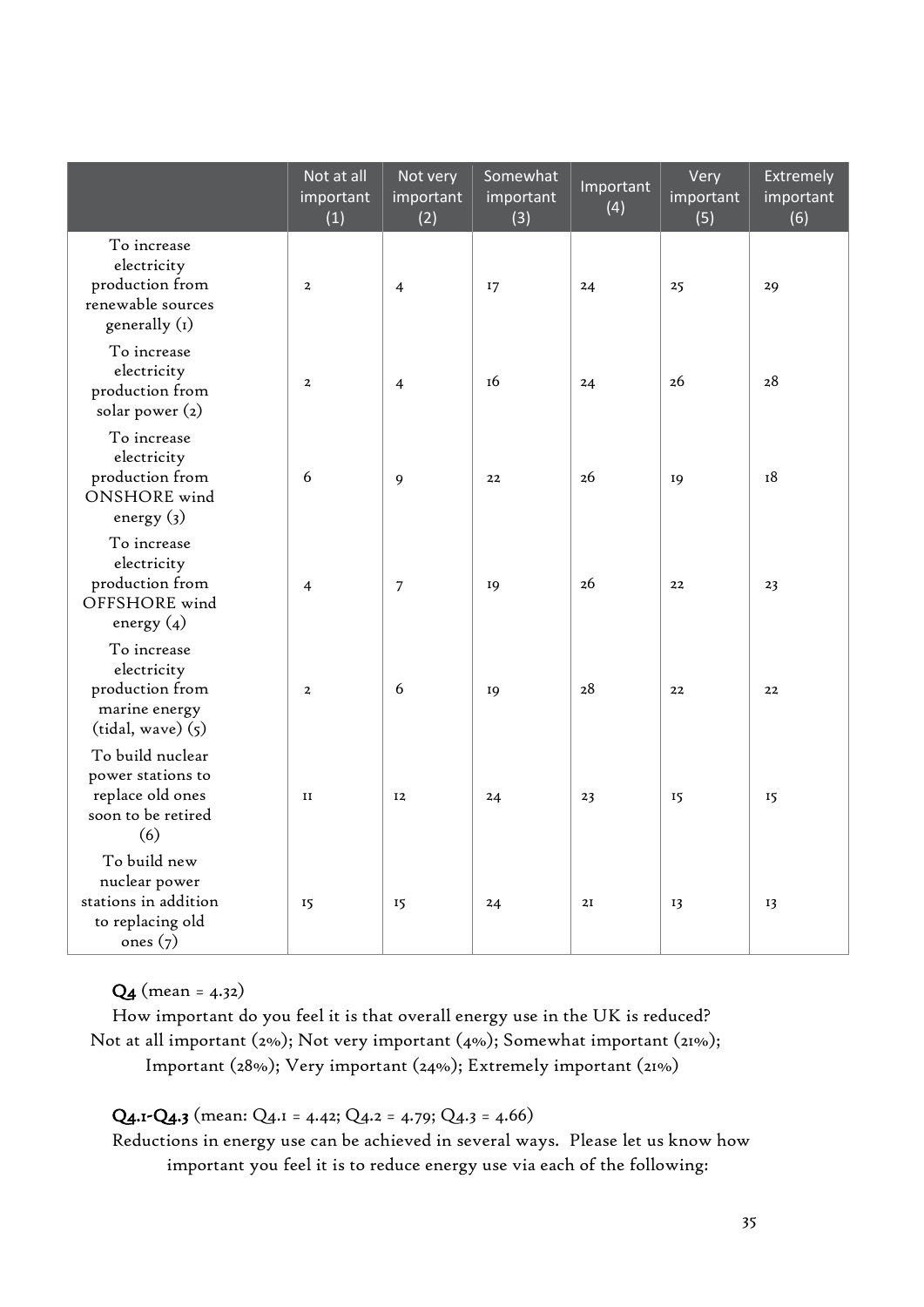|                                                                                                                        | Not at all<br>important<br>(1) | Not very<br>important<br>(2) | Somewhat<br>important<br>(3) | Important<br>(4) | Very<br>important<br>(5) | <b>Extremely</b><br>important<br>(6) |
|------------------------------------------------------------------------------------------------------------------------|--------------------------------|------------------------------|------------------------------|------------------|--------------------------|--------------------------------------|
| Through actions<br>people take in their<br>daily lives (e.g.,<br>using less<br>electricity, heat, or<br>water $(1)(1)$ | $\overline{z}$                 | $\overline{4}$               | <b>18</b>                    | 27               | 26                       | 24                                   |
| Through energy-<br>saving technologies<br>used in industry and<br>business $(2)$                                       |                                | $\overline{2}$               | 12                           | 2I               | 30                       | 34                                   |
| Through energy<br>efficiency measures<br>in homes $(3)$                                                                |                                | $\overline{2}$               | 13                           | 25               | 29                       | 30                                   |

 $Q_5$  (mean = 5.27)

Some discussions have focused on how to ensure enough energy is always available in the UK (for example, to keep the lights on and keep homes warm in winter). How important do you feel it is that a reliable energy supply is continuously available?

Not at all important (1%); Not very important (1%); Somewhat important (7%); Important (12%); Very important (25%); Extremely important (56%)

Q6.1-Q6.3, Q6.6 (mean: Q6.1 = 4.68; Q6.2 = 4.99; Q6.3 = 4.81; Q6.6 = 4.85)

Listed below are a number of items that have been identified as important when deciding on the UK's energy future. Please let us know to what extent you feel each of the following is important:

|                                                              | Not at all<br>important<br>(1) | Not very<br>important<br>(2) | Somewhat<br>important<br>(3) | Important<br>(4) | Very<br>important<br>(5) | Extremely<br>important<br>(6) |
|--------------------------------------------------------------|--------------------------------|------------------------------|------------------------------|------------------|--------------------------|-------------------------------|
| To reduce carbon<br>(greenhouse gas)<br>emissions $(i)$      | $\overline{2}$                 | 4                            | 13                           | 22               | 24                       | 35                            |
| To reduce pollution<br>that could harm<br>human health $(2)$ | $\mathbf I$                    | $\mathbf I$                  | 9                            | 19               | 26                       | 44                            |
| To protect the<br>environment $(3)$                          | $\bf{I}$                       | 3                            | 12                           | 22               | 25                       | 38                            |
| To consider the effects<br>on future generations<br>(6)      | <b>I</b>                       | $\overline{2}$               | II                           | 22               | 27                       | 37                            |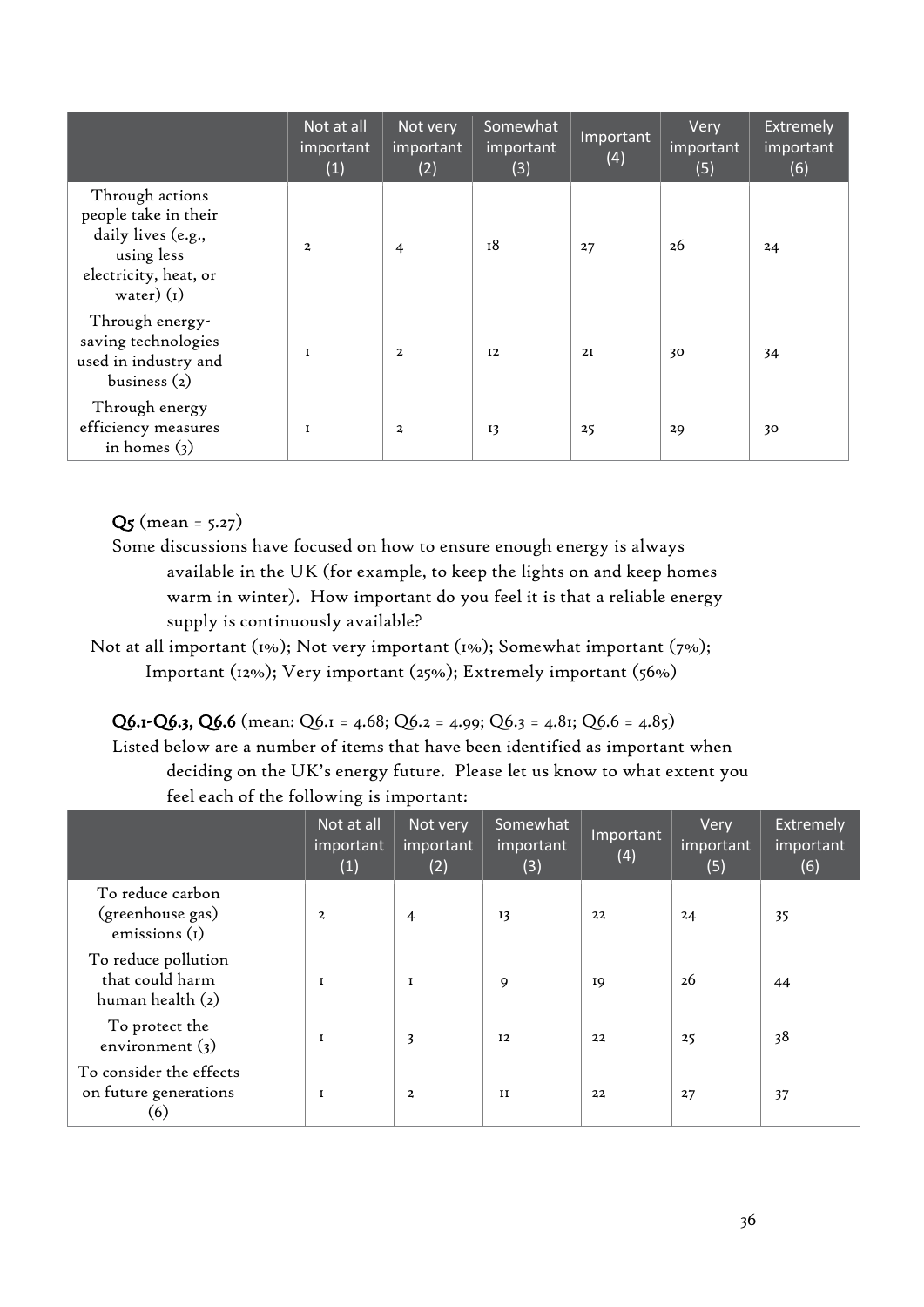#### *Perceptions of energy bills*

#### Q26

What percent of your energy bill do you think currently goes to social and environmental levies? If you are unsure, simply provide your best guess. Levies are portions of the bill earmarked for particular purposes (e.g., to pay for programmes that increase low-carbon energy and help people in energy poverty).

Mean = 14%; Median = 10%; Mode = 4%

#### Q27

What percent of your energy bill do you think are company profits? If you are unsure, simply provide your best guess.

Mean = 30%; Median = 30%; Mode = 50%

#### Q29

Approximately 9% of energy (electricity and gas) bills currently go to energy company profits. What percent of your total energy bill do you think would be reasonable to go to company profits?

Mean = 9%; Median = 7%; Mode = 5%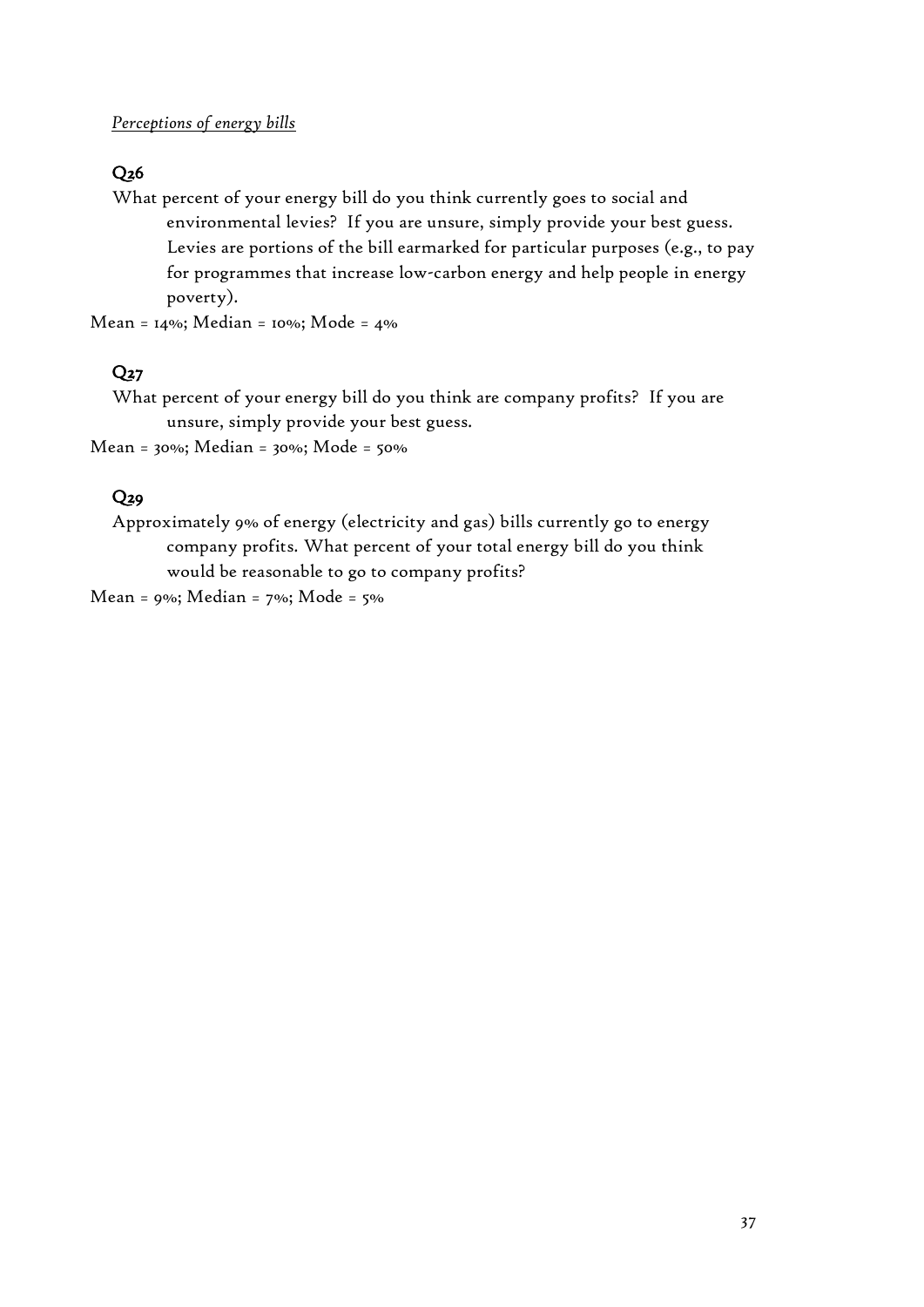## Supplementary Note 2

## Full text of survey

To ensure we obtain responses from a range of different people, please tell us the following about yourself:

[Sex] Please indicate whether you are male or female.

 $\overline{Q}$  Male (1)

 $\overline{Q}$  Female (2)

[Age] How old are you (in years)?

- [Edu] What is the highest academic or professional qualification you have obtained?
- Higher degree (e.g., MSc, MBA, PGCE, PhD, MD, MRCVS) (1)
- $\overline{O}$  Degree (e.g., BA, BSc) (2)
- $\Omega$  Professional qualifications (e.g., teaching, nursing, accountancy) (3)
- NVQ level 4-5, HNC, HND, RSA Higher Diploma, or BTEC Higher Level (4)
- $\overline{Q}$  Apprenticeship  $(5)$
- 2+ A levels / VCEs, 4+ AS levels, Higher School Certificate, or Progression / Advanced Diploma (6)
- Welsh Baccalaureate Advanced Diploma or Advanced Higher (Scotland) (7)
- NVQ level 3, Advanced GNVQ, City and Guilds Advanced Craft, ONC, OND, RSA Advanced Diploma, or BTEC National (8)
- $\bigcirc$  5+ O levels (passes) / CSEs (grade 1) / GCSEs (grades A\*-C) (9)
- Welsh Baccalaureate Intermediate Diploma or Higher Grade (Scotland) (10)
- O School certificate, Lower (Scotland), 1 A level, 2-3 AS levels / VCEs, Intermediate/Higher Diploma (11)
- NVQ level 2, Intermediate GNVQ, City and Guilds Craft, RSA Diploma, or BTEC First / General Diploma (12)
- $\overline{O}$  1-4 O levels / CSEs / GCSEs (any grade) (13)
- Entry level or Foundation Diploma (14)
- NVQ level 1, Foundation GNVQ, Basic Skills (15)
- $\Omega$  Other qualification (including vocational and work-related qualification) (16)
- $\overline{O}$  No academic or professional qualification (17)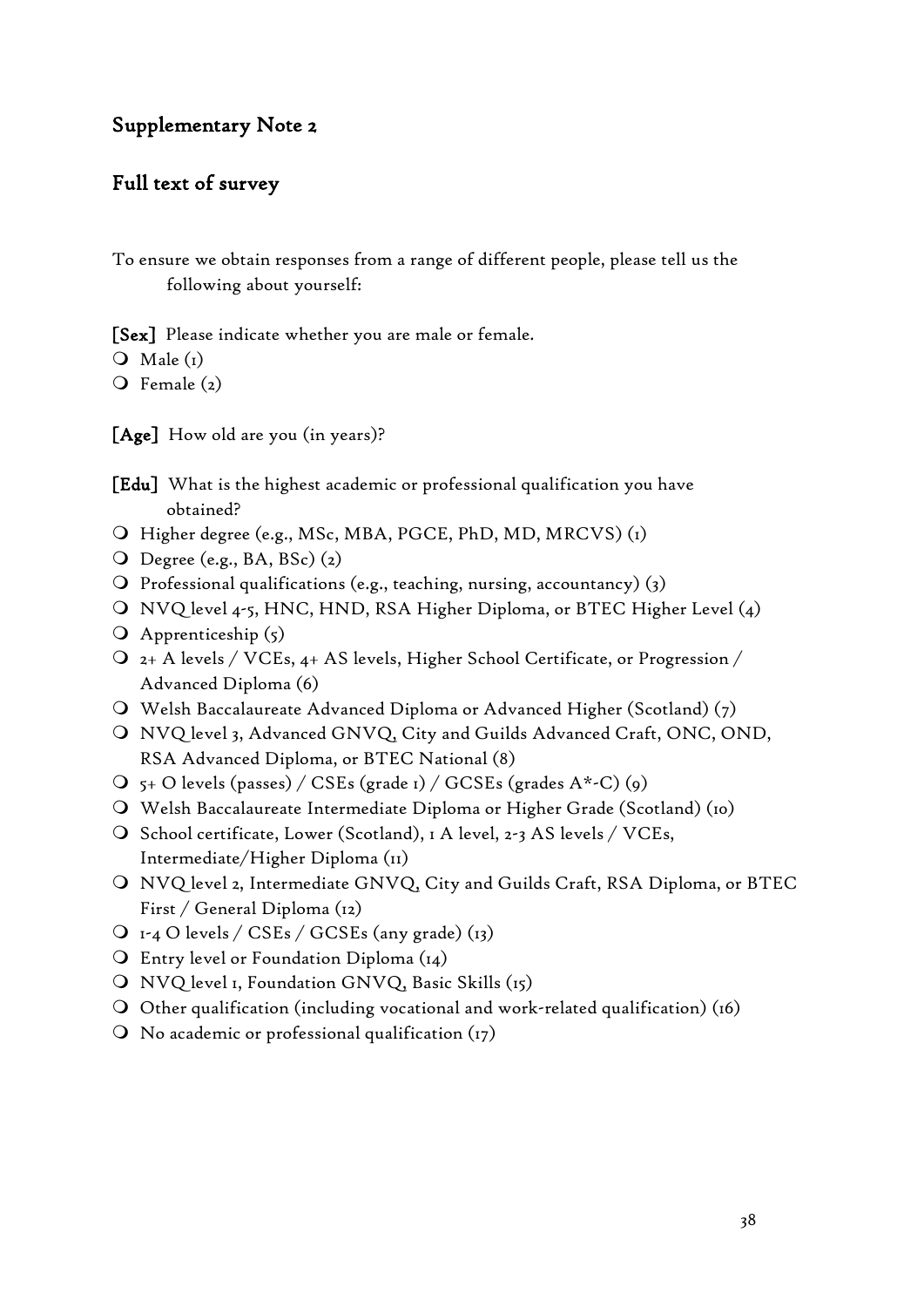[Income] What is your annual household income before tax?

- $\overline{Q}$  Less than  $\epsilon$ 10,000 $\overline{I}$
- $Q$  £10,000 19,999 (2)
- $Q$  £20,000 29,999 (3)
- $Q$  £30,000 39,999 (4)
- $Q$  £40,000 49,999 (5)
- $Q$  £50,000 59,999 (6)
- $Q$  £60,000 69,999 (7)
- $Q$  £70,000+ (8)

#### [Region] In which of the following regions of Great Britain do you live?

- North East (1)
- $\bigcirc$  North West (2)
- Yorkshire and The Humber (3)
- $\bigcirc$  East Midlands (4)
- West Midlands (5)
- East of England (6)
- $\overline{Q}$  London  $(7)$
- $\overline{O}$  South East (8)
- $\bigcirc$  South West (9)
- $\overline{Q}$  Scotland (10)
- $Q$  Wales ( $II$ )
- Thank you for taking part in this research. The survey is conducted by a research group at Cardiff University. We expect the survey will take about 25 minutes of your time. The questions ask about your views on a range of energy issues, such as how we should produce, use, and pay for energy. There are no right or wrong answers; all views are important to us, so please answer all questions as best as you can.
- A few pieces of information before you start: Your participation is voluntary. If you decide you do not want to complete the survey, you are able to withdraw by closing the browser and the data will not be collected. Your responses are anonymous and cannot be traced to you individually. The data collected as a result of this survey may be held indefinitely. The data will be used to produce reports and academic publications and presentations. You will be provided with further information about the research at the end of the survey.
- Contact details for the research team: Dr. Darrick Evensen evensend@cardiff.ac.uk Dr. Christina Demski demskicc@cardiff.ac.uk Professor Nick Pidgeon pidgeonn@cardiff.ac.uk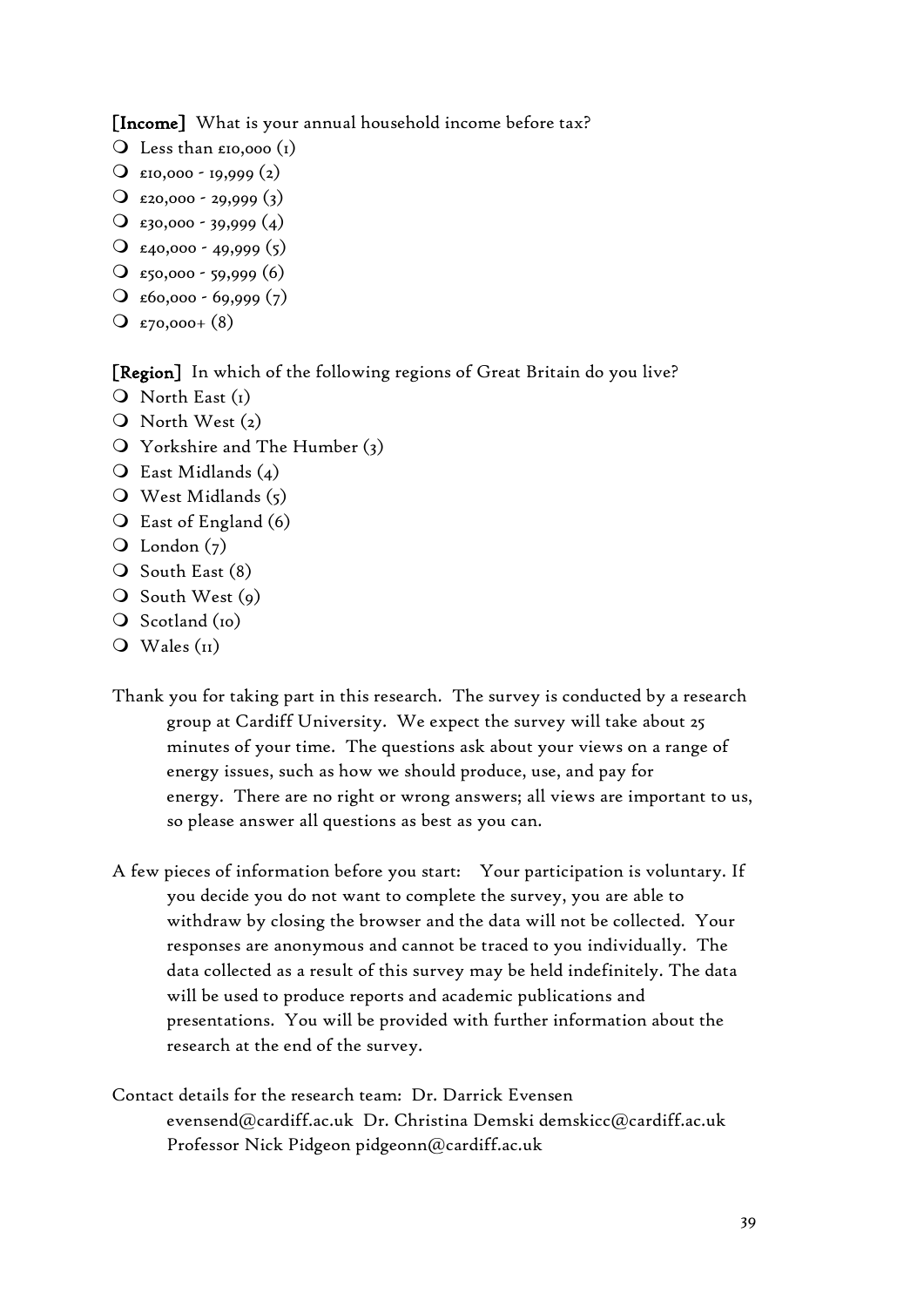Please click the circle below to continue.

I consent to participate in this survey

# Q1

What is the first thing that comes to mind when you hear 'energy system change'? There is no right or wrong answer; we are just interested in your first thoughts.

Several changes have recently been discussed in relation to how energy is produced and used in the UK for a range of reasons. The next few questions ask about your views on these.

# $Q<sub>2</sub>$

How important do you feel it is that energy is affordable for all UK households?

- $\overline{O}$  Not at all important (1)
- $\bigcirc$  Not very important (2)
- $\bigcirc$  Somewhat important  $(3)$
- $\bigcirc$  Important  $(4)$
- $\overline{Q}$  Very important  $(5)$
- Extremely important (6)

# Q2.1-Q2.4

Several types of households and individuals struggle at times to pay for

energy. How important do you feel it is that the following groups receive

|                                                     | Not at all<br>important<br>(1) | Not very<br>important<br>(2) | Somewhat<br>important<br>(3) | Important<br>(4) | Very<br>important<br>(5) | Extremely<br>important<br>(6) |
|-----------------------------------------------------|--------------------------------|------------------------------|------------------------------|------------------|--------------------------|-------------------------------|
| People with<br>disabilities<br>$\rm (I)$            | $\mathsf{O}$                   |                              | $\bigcirc$                   | $\bigcirc$       | $\bigcirc$               |                               |
| Elderly<br>people $(2)$                             | $\bigcirc$                     |                              | $\bigcirc$                   | $\bigcirc$       | $\bigcirc$               |                               |
| Low-income<br>families<br>WITH<br>children (3)      | $\mathsf{O}$                   |                              | $\bigcirc$                   | $\bigcirc$       | $\bigcirc$               |                               |
| Low-income<br>families<br>WITHOUT<br>children $(4)$ | O                              |                              | O                            | ∩                | O                        |                               |

help paying for their energy?

# Q3

How important do you feel it is that the UK reduces the use of fossil fuels (like coal, gas, and oil) and increases the use of low-carbon energy sources?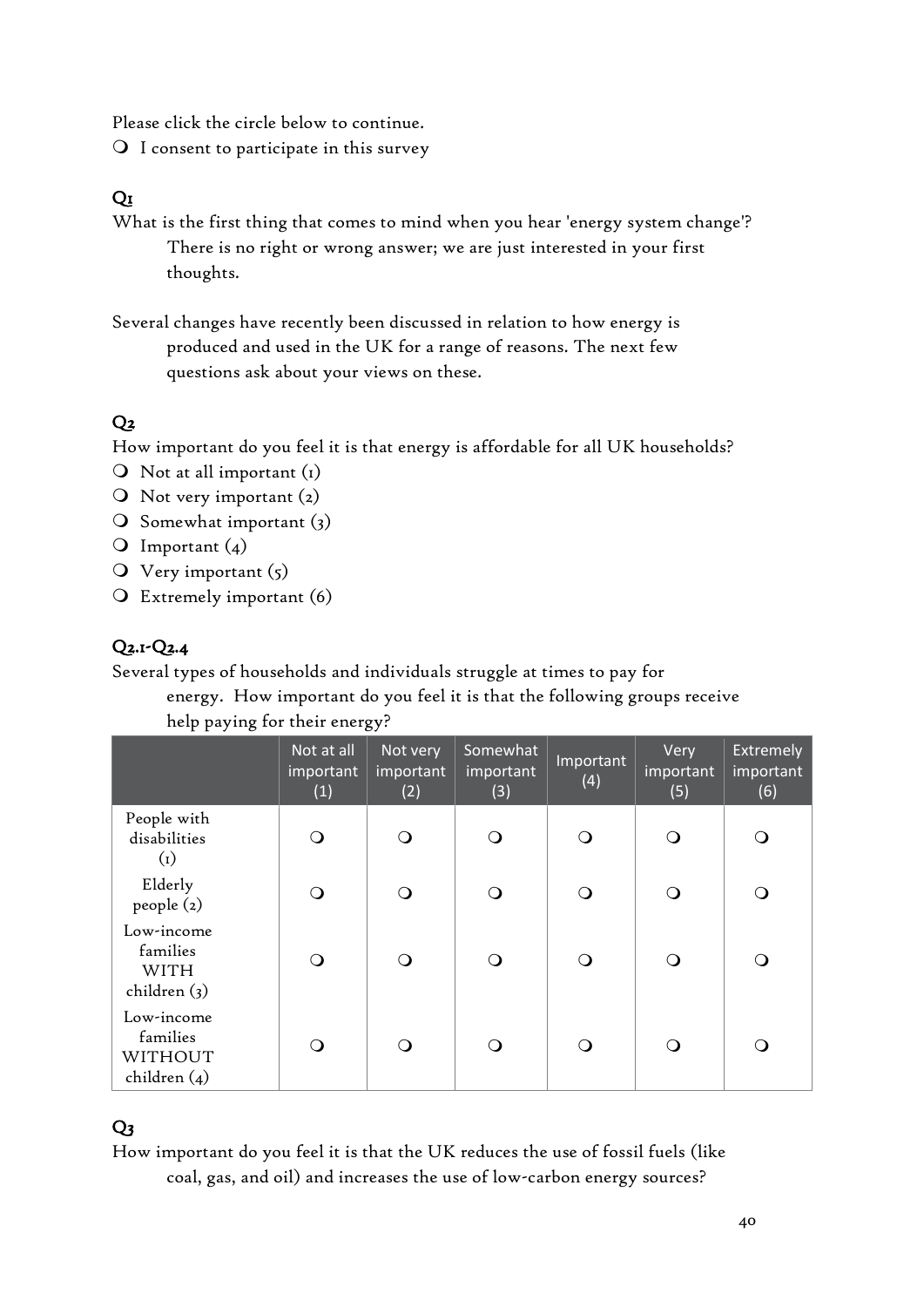(Note: by 'low-carbon' we mean energy sources that produce minimal emissions that damage the environment)

- Not at all important (1)
- $\bigcirc$  Not very important  $(z)$
- O Somewhat important (3)
- $\bigcirc$  Important  $(4)$
- Very important (5)
- Extremely important (6)

## Q3.1-Q3.7

Low-carbon energy sources include different types of energy technologies. How important do you feel it is that the UK pursues each of the following goals: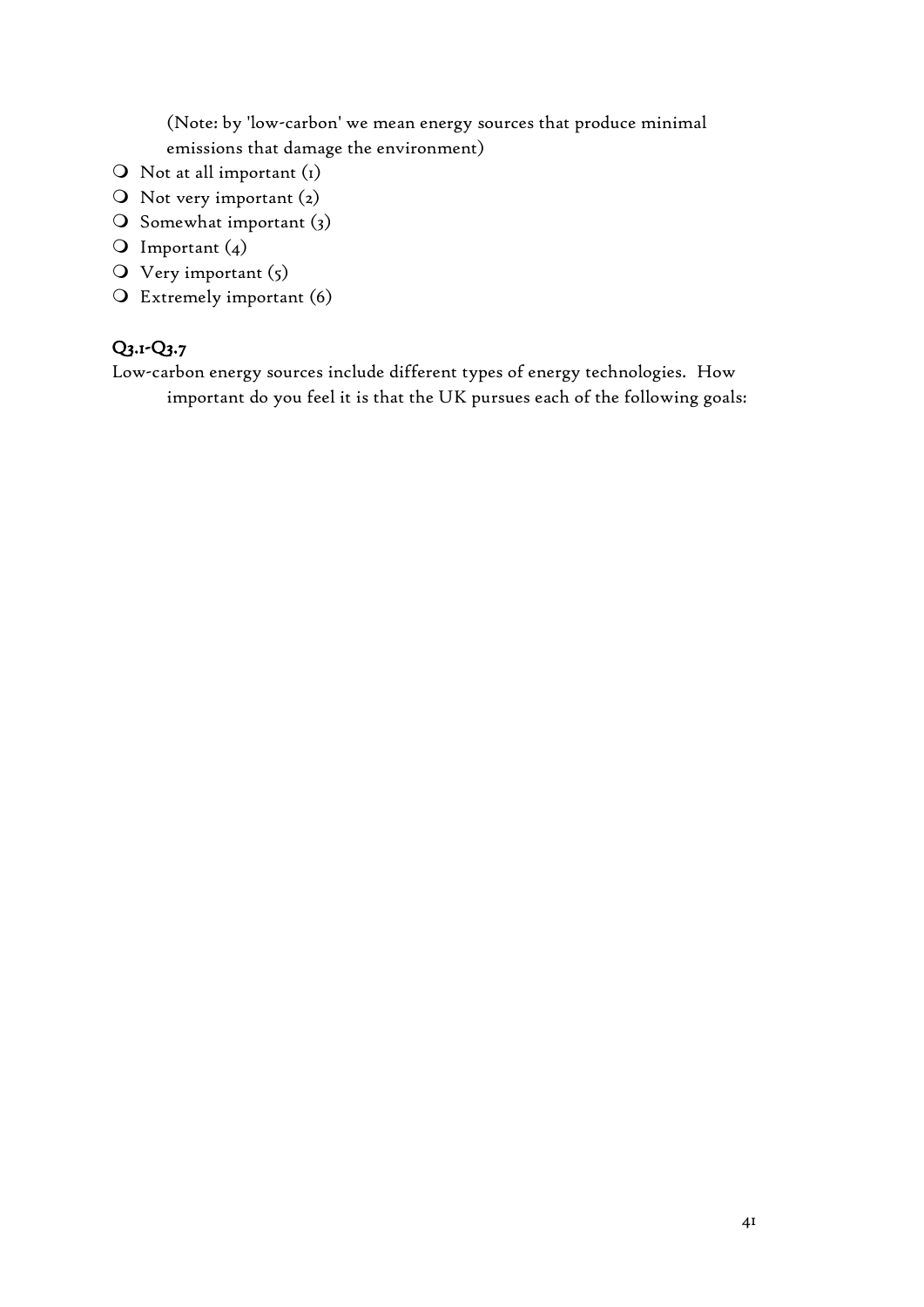|                                                                                                 | Not at all<br>important<br>(1) | Not very<br>important<br>(2) | Somewhat<br>important<br>(3) | Important<br>(4) | Very<br>important<br>(5) | <b>Extremely</b><br>important<br>(6) |
|-------------------------------------------------------------------------------------------------|--------------------------------|------------------------------|------------------------------|------------------|--------------------------|--------------------------------------|
| To increase<br>electricity<br>production<br>from<br>renewable<br>sources<br>generally (1)       | $\bigcirc$                     | $\bigcirc$                   | $\bigcirc$                   | $\bigcirc$       | $\bigcirc$               | $\bigcirc$                           |
| To increase<br>electricity<br>production<br>from solar<br>power $(2)$                           | $\bigcirc$                     | $\bigcirc$                   | $\bigcirc$                   | $\bigcirc$       | $\bigcirc$               | $\bigcirc$                           |
| To increase<br>electricity<br>production<br>from<br>ONSHORE<br>wind energy<br>$\left( 3\right)$ | $\bigcirc$                     | $\bigcirc$                   | $\bigcirc$                   | $\bigcirc$       | $\bigcirc$               | $\bigcirc$                           |
| To increase<br>electricity<br>production<br>from<br><b>OFFSHORE</b><br>wind energy<br>(4)       | $\bigcirc$                     | $\bigcirc$                   | $\bigcirc$                   | $\bigcirc$       | $\bigcirc$               | $\bigcirc$                           |
| To increase<br>electricity<br>production<br>from marine<br>energy<br>(tidal, wave)<br>(5)       | $\bigcirc$                     | $\bigcirc$                   | $\bigcirc$                   | $\bigcirc$       | $\bigcirc$               | $\bigcirc$                           |
| To build<br>nuclear<br>power<br>stations to<br>replace old<br>ones soon to<br>be retired (6)    | $\bigcirc$                     | $\Omega$                     | $\bigcirc$                   | $\bigcirc$       | $\Omega$                 | ∩                                    |
| To build<br>new nuclear<br>power<br>stations in<br>addition to<br>replacing old<br>ones $(7)$   | $\Omega$                       | ∩                            | $\Omega$                     | $\bigcirc$       |                          |                                      |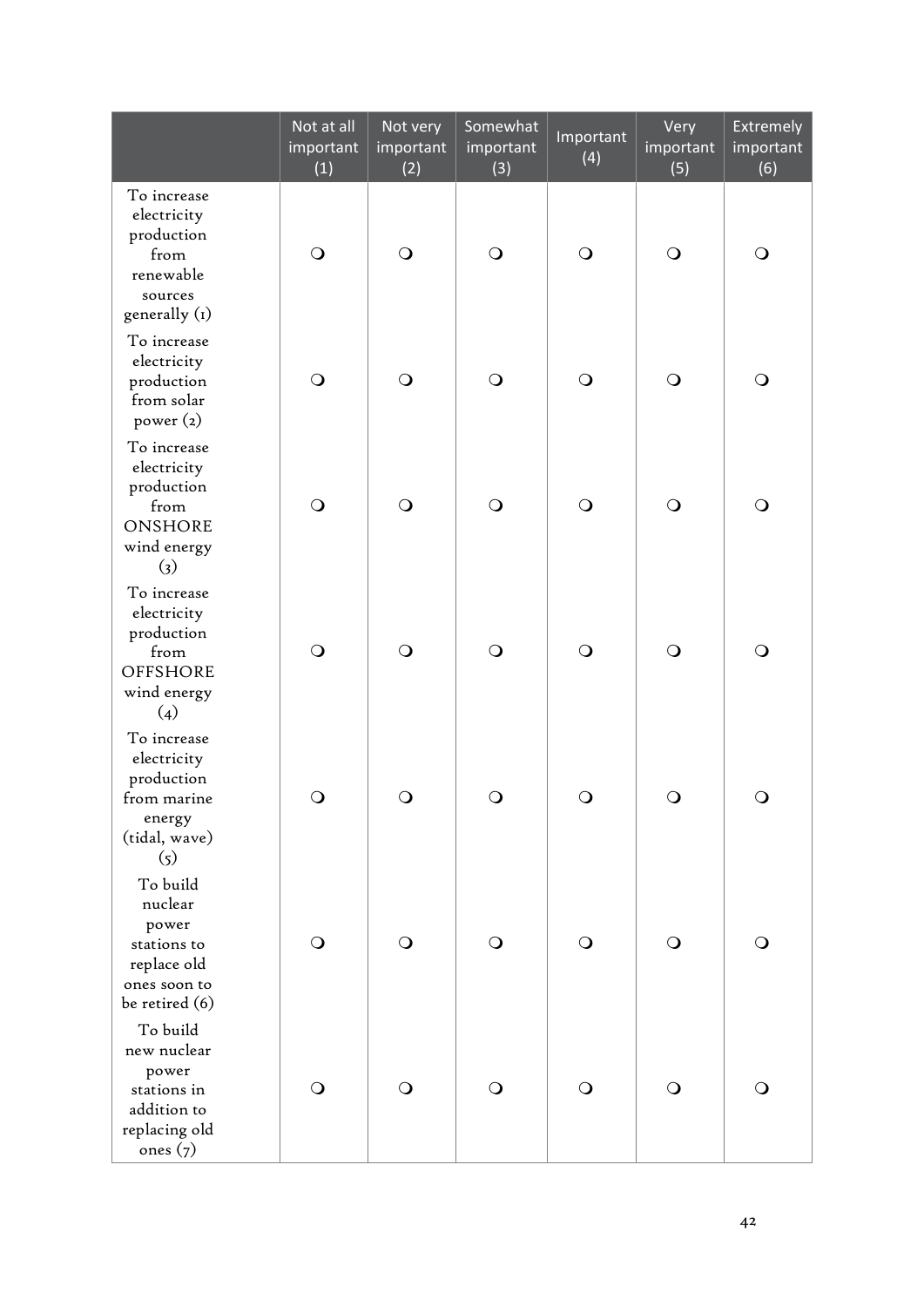# $Q<sub>4</sub>$

How important do you feel it is that overall energy use in the UK is reduced?

- Not at all important (1)
- $\bigcirc$  Not very important  $(2)$
- O Somewhat important (3)
- $\bigcirc$  Important  $(4)$
- $\overline{O}$  Very important  $(5)$
- Extremely important (6)

# Q4.1-Q4.3

Reductions in energy use can be achieved in several ways. Please let us know how important you feel it is to reduce energy use via each of the following:

|                                                                                                                                    | Not at all<br>important<br>(1) | Not very<br>important<br>(2) | Somewhat<br>important<br>(3) | Important<br>(4) | Very<br>important<br>(5) | Extremely<br>important<br>(6) |
|------------------------------------------------------------------------------------------------------------------------------------|--------------------------------|------------------------------|------------------------------|------------------|--------------------------|-------------------------------|
| Through<br>actions<br>people take<br>in their<br>daily lives<br>(e.g., using<br>less<br>electricity,<br>heat, or<br>water $(1)(1)$ | ∩                              | $\Omega$                     | $\bigcirc$                   | $\Omega$         | ∩                        |                               |
| Through<br>energy-<br>saving<br>technologies<br>used in<br>industry<br>and<br>business $(2)$                                       | $\Omega$                       | $\Omega$                     | $\Omega$                     | $\Omega$         | $\Omega$                 |                               |
| Through<br>energy<br>efficiency<br>measures in<br>homes $(3)$                                                                      |                                |                              | ∩                            | ∩                |                          |                               |

# Q5

Some discussions have focused on how to ensure enough energy is always available in the UK (for example, to keep the lights on and keep homes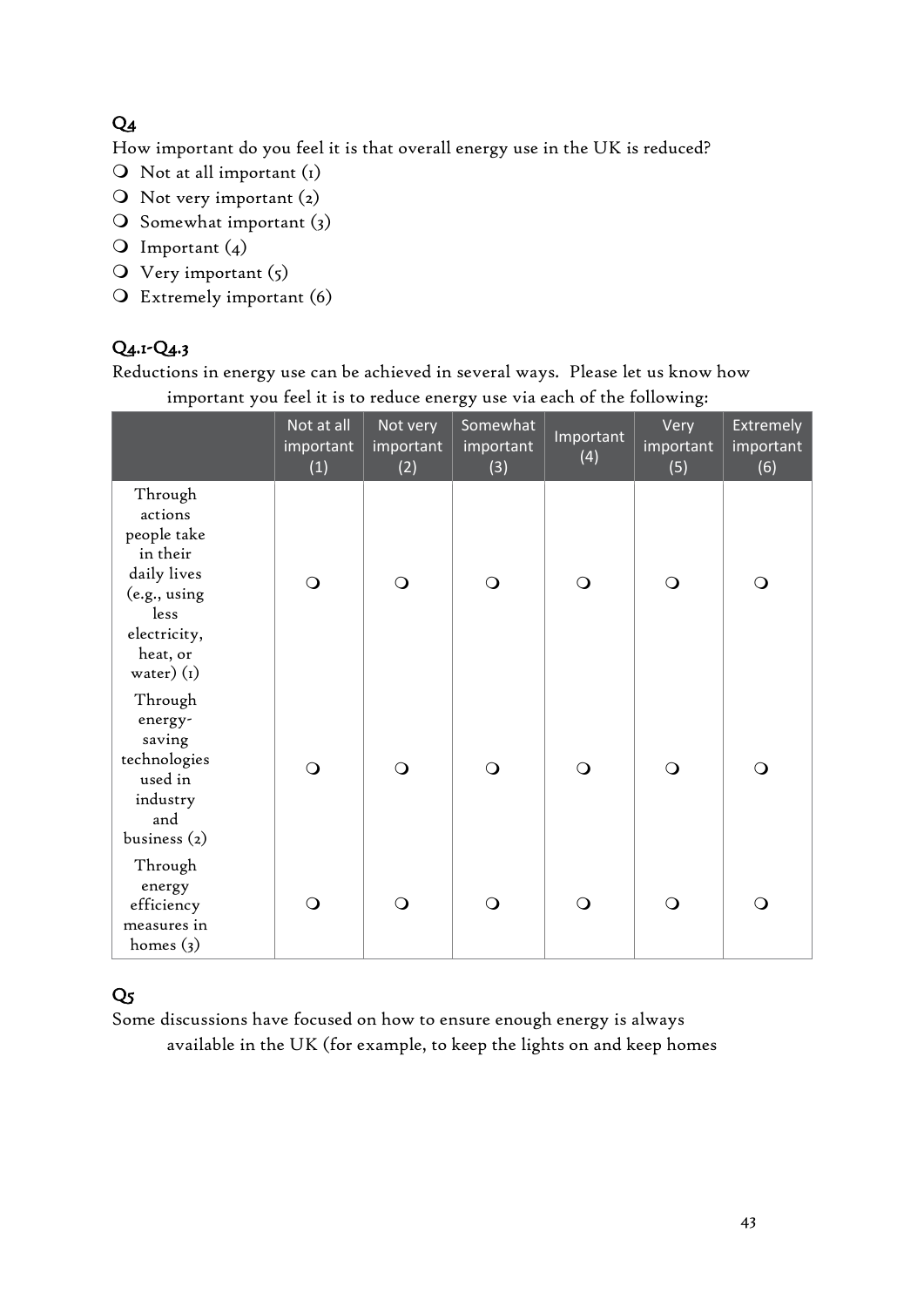warm in winter). How important do you feel it is that a reliable energy supply is continuously available?

- Not at all important (1)
- $\bigcirc$  Not very important  $(2)$
- $\bigcirc$  Somewhat important  $(3)$
- $\bigcirc$  Important  $(4)$
- $\overline{O}$  Very important  $(5)$
- Extremely important (6)

#### Q5.1-Q5.2

Some people have suggested that the following actions contribute to a reliable energy supply. Please let us know how important you feel each of the following actions is:

|                                                                                                                           | Not at all<br>importan<br>t(1) | Not very<br>importan<br>t(2) | Somewha<br>important<br>(3) | Importan<br>t(4) | Very<br>importan<br>t(5) | Extremel<br>importan<br>t(6) |
|---------------------------------------------------------------------------------------------------------------------------|--------------------------------|------------------------------|-----------------------------|------------------|--------------------------|------------------------------|
| Increase the<br>amount of<br>energy<br>produced in<br>Britain (and<br>reduce<br>energy<br>$imports)$ (1)                  | $\Omega$                       | ∩                            |                             | $\Omega$         | $\Omega$                 |                              |
| Invest in key<br>energy<br>infrastructur<br>e (e.g., the<br>electricity<br>and gas grids,<br>new power<br>stations) $(2)$ | ∩                              | ∩                            |                             | ∩                | $\Omega$                 |                              |

# Q6.1-Q6.15

Listed below are a number of items that have been identified as important when deciding on the UK's energy future. Please let us know to what extent you feel each of the following is important: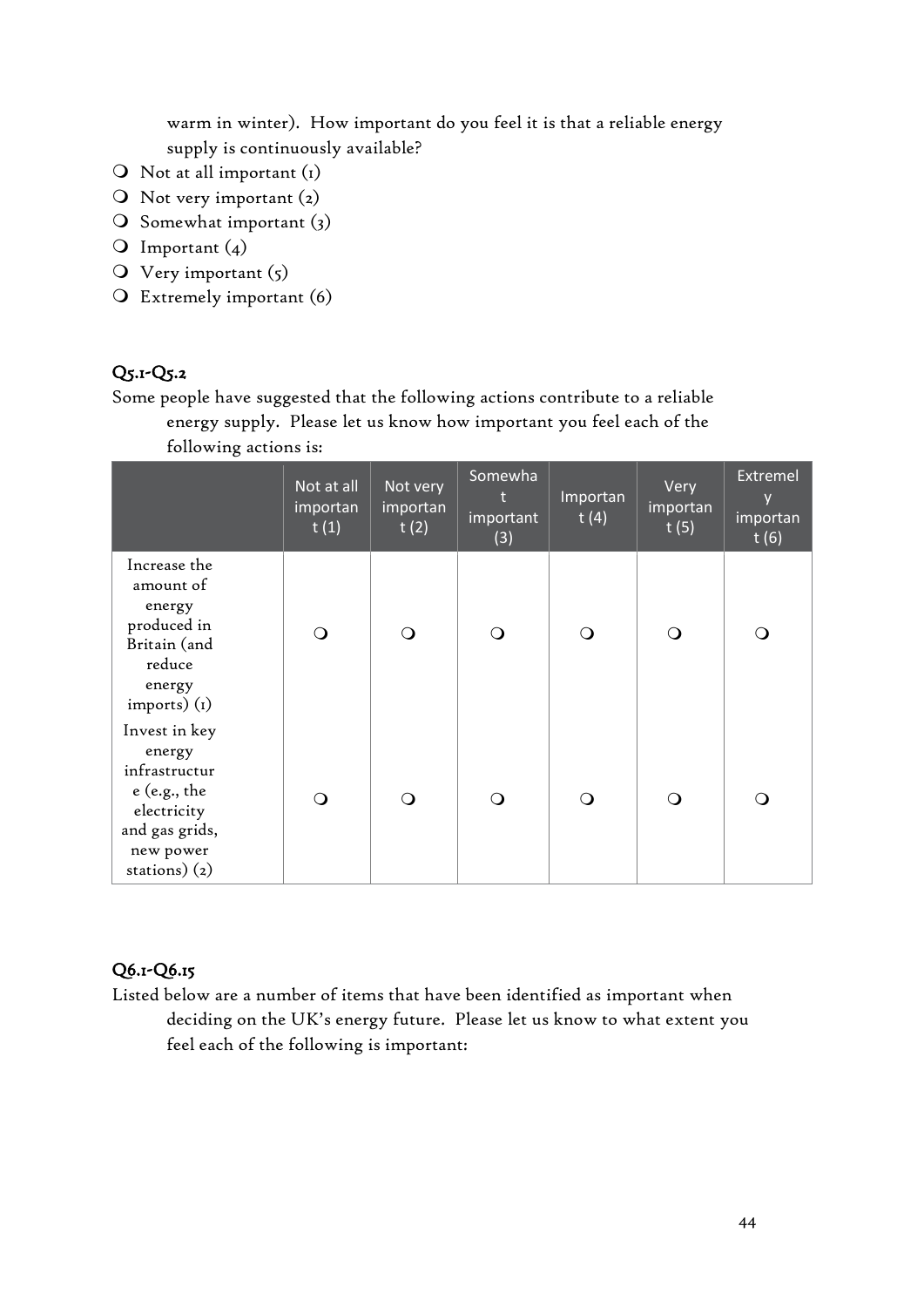|                                                                                           | Not at all<br><i>importan</i><br>t(1) | Not very<br>importan<br>t(2) | Somewha<br>t<br><i>important</i><br>(3) | Importan<br>t(4) | Very<br>importan<br>t(5) | Extremely<br><i>importan</i><br>t(6) |
|-------------------------------------------------------------------------------------------|---------------------------------------|------------------------------|-----------------------------------------|------------------|--------------------------|--------------------------------------|
| To reduce<br>carbon<br>(greenhouse<br>gas)<br>emissions $\mathrm{(}\mathrm{I}\mathrm{)}$  | $\bigcirc$                            | $\mathbf{O}$                 | $\bigcirc$                              | $\bigcirc$       | $\bigcirc$               | $\circ$                              |
| To reduce<br>pollution<br>that could<br>harm human<br>health $(2)$                        | $\bigcirc$                            | $\bigcirc$                   | $\bigcirc$                              | $\bigcirc$       | $\bigcirc$               | $\circ$                              |
| To protect<br>the<br>environment<br>$\left( 3\right)$                                     | $\bigcirc$                            | $\circ$                      | $\bigcirc$                              | $\bigcirc$       | $\Omega$                 | $\mathbf{O}$                         |
| To<br>strengthen<br>the UK<br>economy $(4)$                                               | $\bigcirc$                            | $\bigcirc$                   | $\bigcirc$                              | $\bigcirc$       | $\bigcirc$               | $\circ$                              |
| To create<br>new job<br>opportunitie<br>s(5)                                              | $\bigcirc$                            | $\circ$                      | $\bigcirc$                              | $\bigcirc$       | $\bigcirc$               | $\bigcirc$                           |
| To consider<br>the effects<br>on future<br>generations<br>(6)                             | $\bigcirc$                            | $\bigcirc$                   | $\bigcirc$                              | $\bigcirc$       | $\bigcirc$               | $\bigcirc$                           |
| To prevent<br>power cuts<br>(7)                                                           |                                       |                              |                                         |                  |                          |                                      |
| To ensure<br>the UK is<br>independent<br>from the<br>influence of<br>other nations<br>(8) | $\bigcirc$                            | $\mathbf{O}$                 | $\bigcirc$                              | $\bigcirc$       | O                        | $\bigcirc$                           |
| Equitable<br>cost sharing<br>between the<br>general<br>public and<br>industry (9)         | $\bigcirc$                            | $\circ$                      | $\bigcirc$                              | $\bigcirc$       | $\Omega$                 | O                                    |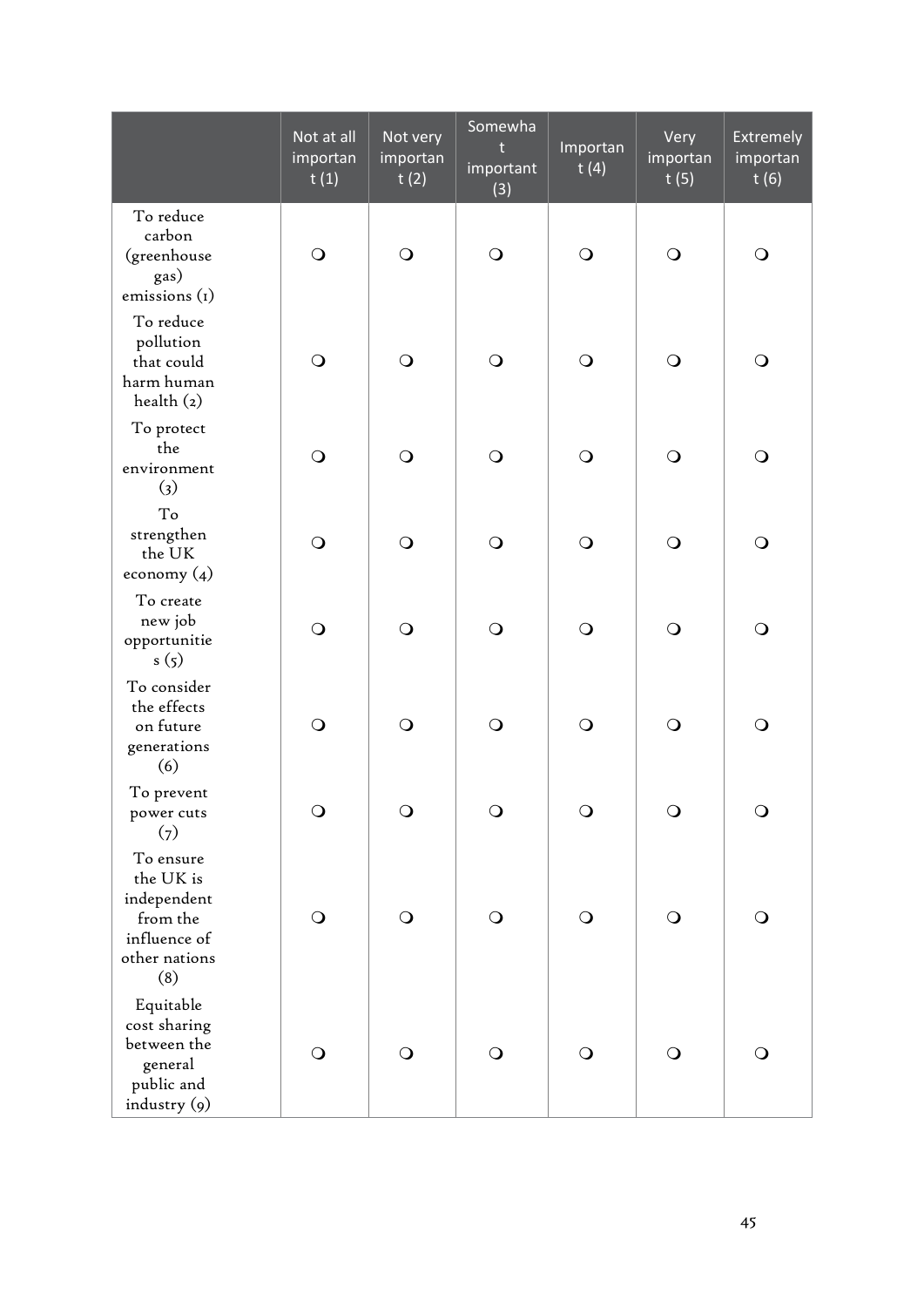| The public<br>having a<br>voice in<br>decision<br>making (10)            | $\bigcirc$ | $\bigcirc$ | $\bigcirc$     | $\Omega$   | $\bigcirc$     | $\circ$    |
|--------------------------------------------------------------------------|------------|------------|----------------|------------|----------------|------------|
| Avoiding<br>expensive<br>changes (II)                                    | $\Omega$   | $\Omega$   | $\overline{O}$ | $\bigcirc$ | $\overline{O}$ | $\bigcirc$ |
| Fair and<br>transparent<br>decision<br>making<br>processes<br>(12)       | $\Omega$   | $\Omega$   | $\bigcirc$     | $\bigcirc$ | $\bigcirc$     | $\Omega$   |
| To ensure<br>people's<br>lifestyles do<br>not change<br>too much<br>(i3) | $\Omega$   | $\Omega$   | $\overline{O}$ | $\Omega$   | $\bigcirc$     | $\Omega$   |
| To consider<br>local issues<br>in decision<br>making (14)                | $\Omega$   | $\Omega$   | $\Omega$       | $\Omega$   | $\Omega$       | $\Omega$   |
| Other (write<br>in): $(i5)$                                              | ∩          | ∩          | ∩              | ∩          | ∩              | $\Omega$   |

# Q7.1-Q7.3

To what extent do you agree or disagree with the following statements: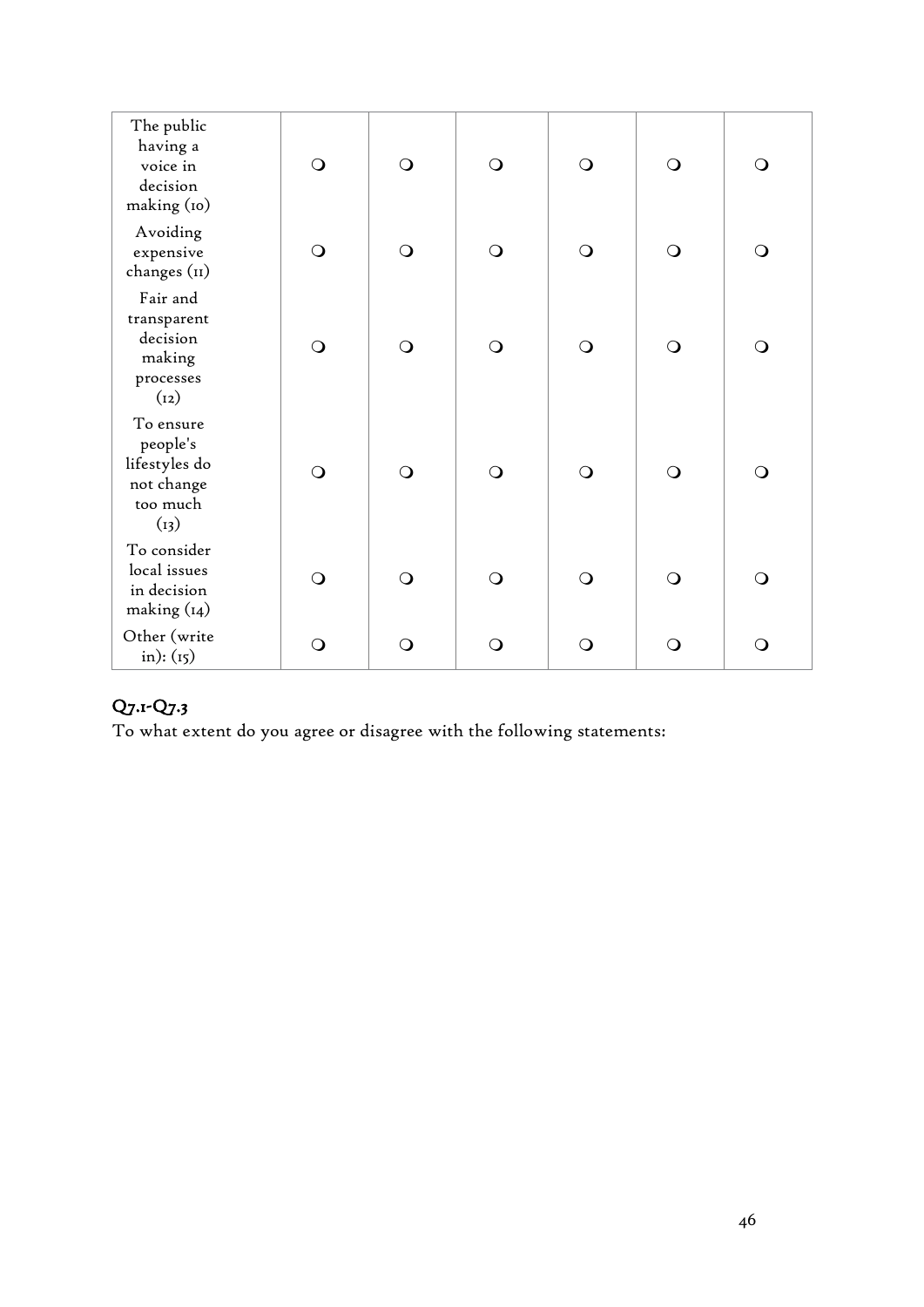|                                                                                              | Strongly<br>disagree<br>(1) | Disagree<br>(2) | Slightly<br>disagree<br>(3) | Slightly<br>agree (4) | Agree (5)  | Strongly<br>agree (6) |
|----------------------------------------------------------------------------------------------|-----------------------------|-----------------|-----------------------------|-----------------------|------------|-----------------------|
| Being<br>able to<br>live in a<br>warm<br>house is<br>a basic<br>right.<br>$\left( 1 \right)$ | $\bigcirc$                  | $\bigcirc$      | $\bigcirc$                  | $\bigcirc$            | $\bigcirc$ | $\bigcirc$            |
| Access<br>to<br>energy<br>is a<br>luxury.<br>$\left( 2\right)$                               | $\bigcirc$                  | $\bigcirc$      | $\bigcirc$                  | $\bigcirc$            | $\bigcirc$ | $\bigcirc$            |
| Society<br>would<br>not<br>function<br>without<br>constant<br>access<br>to<br>energy.<br>(3) | $\bigcirc$                  | $\bigcirc$      | $\bigcirc$                  | $\bigcirc$            | $\bigcirc$ | $\bigcirc$            |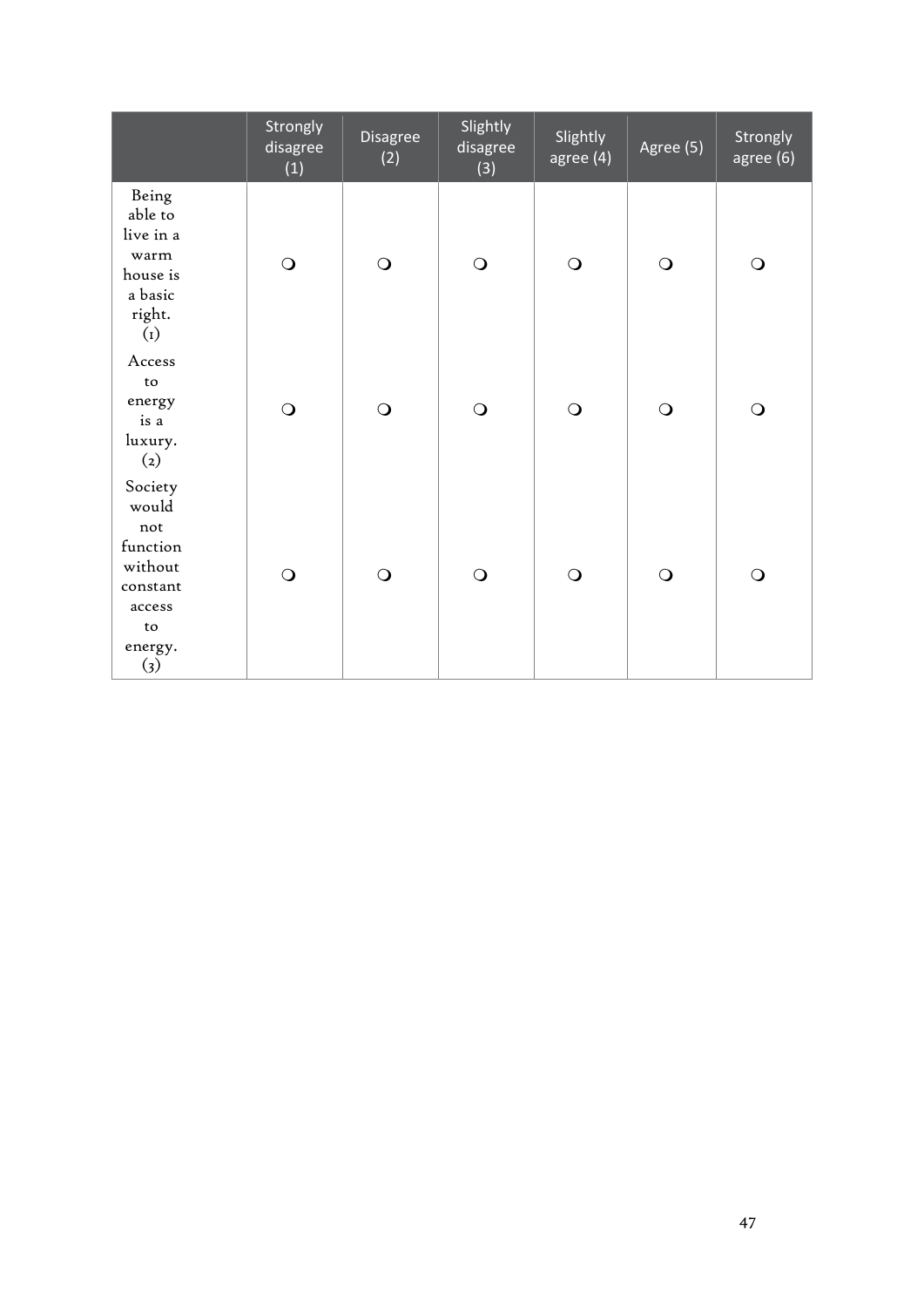## Q8.1-Q8.4

To what extent do you agree or disagree with the following statements: When it comes to the process that the energy industry uses to make decisions about

|                                                                                                                  | Strongly<br>disagree<br>(1) | Disagree<br>(2) | Slightly<br>disagree<br>(3) | Slightly<br>agree<br>(4) | Agree<br>(5) | Strongly<br>agree<br>(6) | Don't<br>know<br>(7) |
|------------------------------------------------------------------------------------------------------------------|-----------------------------|-----------------|-----------------------------|--------------------------|--------------|--------------------------|----------------------|
| Believe that<br>there are<br>opportunities<br>for people<br>like me to<br>have a say.<br>$\left( 1 \right)$      | $\bigcirc$                  | $\bigcirc$      | $\bigcirc$                  | $\bigcirc$               | $\bigcirc$   | $\bigcirc$               | ∩                    |
| Think that<br>the energy<br>industry is<br>willing to<br>listen to<br>people like<br>me. (2)                     | $\Omega$                    | $\bigcirc$      | $\bigcirc$                  | $\bigcirc$               | $\bigcirc$   | $\bigcirc$               |                      |
| Do not think<br>that the<br>decision<br>making<br>process is<br>fair. $(3)$                                      | $\Omega$                    | $\bigcirc$      | $\Omega$                    | $\mathsf{O}$             | $\bigcirc$   | $\bigcirc$               |                      |
| Think the<br>energy<br>industry<br>does what it<br>wants to,<br>regardless of<br>what the<br>public think<br>(4) | $\bigcirc$                  | $\bigcirc$      | $\bigcirc$                  | $\bigcirc$               | $\bigcirc$   | $\bigcirc$               | ∩                    |

the energy system, I ...

We now will ask about several organisations that have varying levels of control over energy use and production in the UK.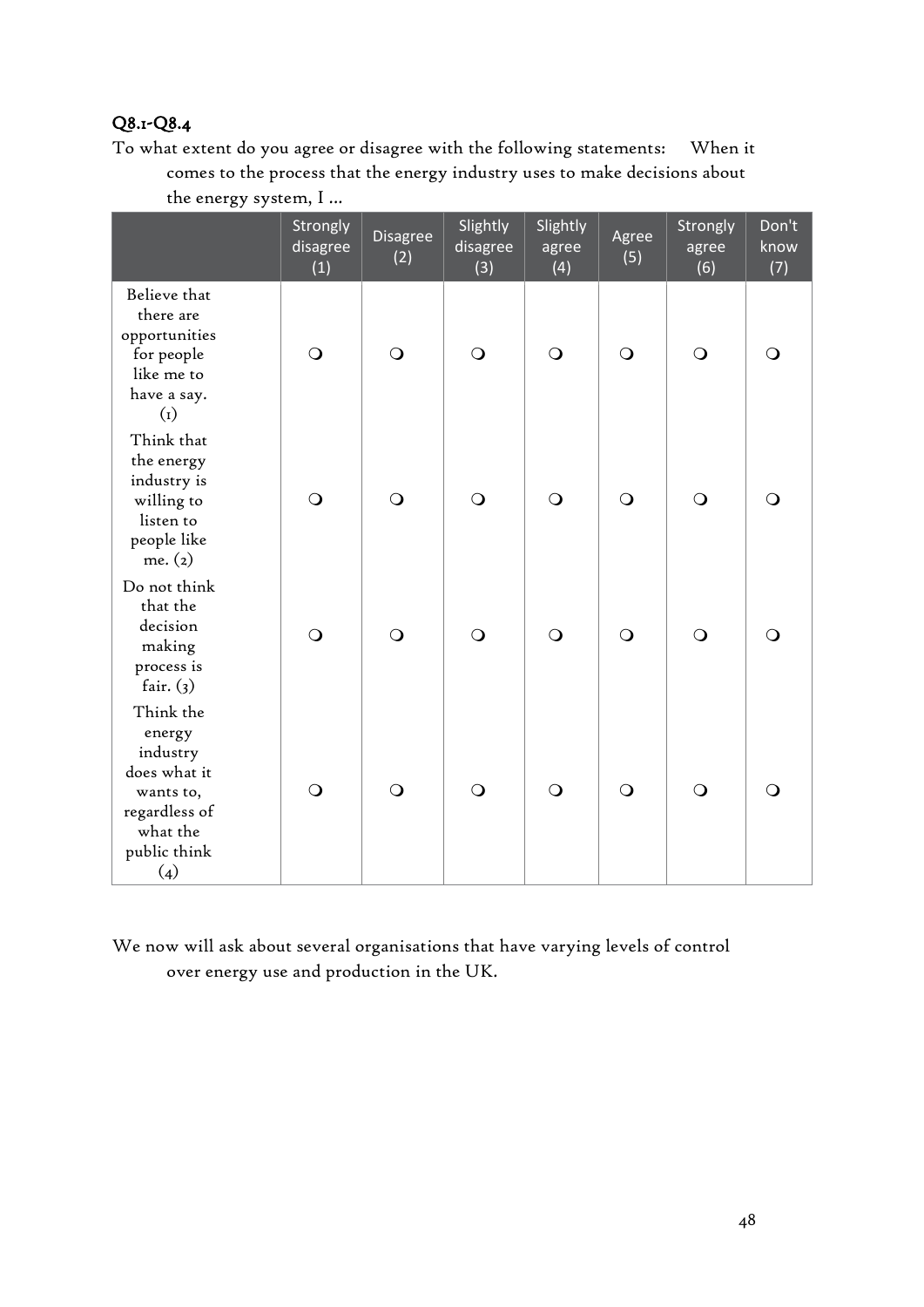# Q9.1-Q9.6

| To what extent would you say you are informed about the following: |  |  |  |  |
|--------------------------------------------------------------------|--|--|--|--|
|--------------------------------------------------------------------|--|--|--|--|

|                                                                                                                              | I've never<br>heard of this<br>organisation<br>(1) | I've heard of<br>it, but know<br>nothing<br>about it $(2)$ | I know a<br>little $(3)$ | I know a fair<br>amount (4) | I know a<br>great deal<br>(5) |
|------------------------------------------------------------------------------------------------------------------------------|----------------------------------------------------|------------------------------------------------------------|--------------------------|-----------------------------|-------------------------------|
| Energy<br>supply<br>companies<br>in the UK<br>(electric and<br>$\text{gas}$ ) (1)                                            | $\bigcirc$                                         | $\bigcirc$                                                 | $\bigcirc$               | $\bigcirc$                  | $\bigcirc$                    |
| Electricity<br>and gas<br>transmission<br>and<br>distribution<br>network<br>operators<br>(e.g.,<br>National<br>$Grid)$ $(2)$ | $\Omega$                                           | $\bigcirc$                                                 | $\bigcirc$               | $\Omega$                    | $\bigcirc$                    |
| UK<br>Government<br>(in general)<br>$\left( 3\right)$                                                                        | $\bigcirc$                                         | $\bigcirc$                                                 | $\bigcirc$               | $\bigcirc$                  | $\bigcirc$                    |
| <b>DECC</b><br>(Department<br>of Energy<br>and Climate<br>Change) $(4)$                                                      | $\bigcirc$                                         | $\bigcirc$                                                 | $\bigcirc$               | $\bigcirc$                  | $\bigcirc$                    |
| Ofgem<br>(Office of<br>Gas and<br>Electricity<br>Markets $(5)$                                                               | $\bigcirc$                                         | $\bigcirc$                                                 | $\bigcirc$               | $\bigcirc$                  | $\bigcirc$                    |
| Your local<br>council (6)                                                                                                    | $\bigcirc$                                         | $\bigcirc$                                                 | $\bigcirc$               | $\bigcirc$                  | $\bigcirc$                    |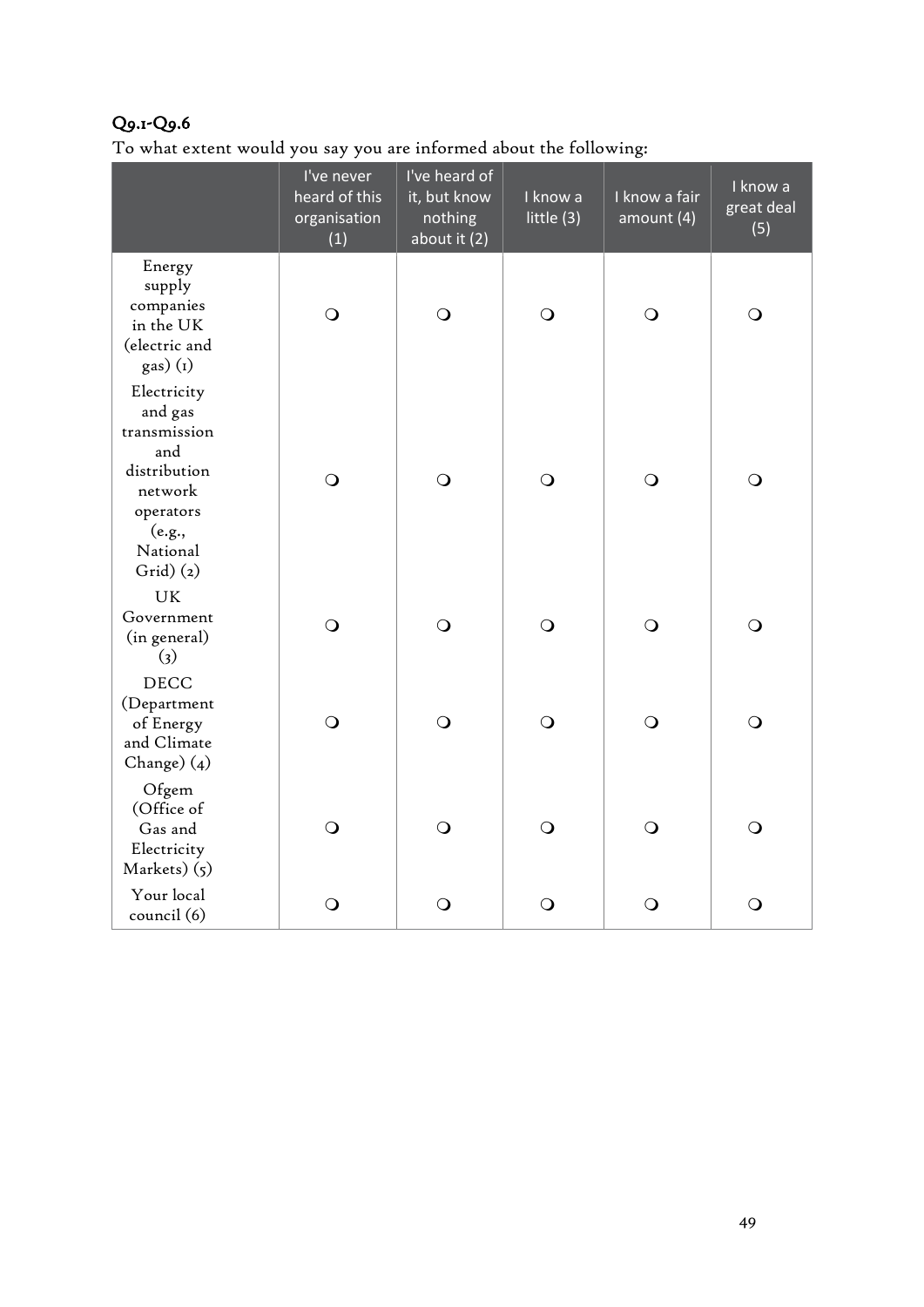# Q10.1-Q10.6

To what extent do you think each organisation below has the expertise to make effective changes to the UK energy system:

|                                                                                                                              | Not at all<br>(1) | A little (2) | A fair<br>amount (3) | A great deal<br>(4) | Don't know<br>(5) |
|------------------------------------------------------------------------------------------------------------------------------|-------------------|--------------|----------------------|---------------------|-------------------|
| Energy<br>supply<br>companies<br>in the UK<br>(electric and<br>$gas)$ (1)                                                    | $\bigcirc$        | $\bigcirc$   | $\bigcirc$           | $\bigcirc$          | $\bigcirc$        |
| Electricity<br>and gas<br>transmission<br>and<br>distribution<br>network<br>operators<br>(e.g.,<br>National<br>$Grid)$ $(2)$ | $\bigcirc$        | $\bigcirc$   | $\bigcirc$           | $\bigcirc$          | $\bigcirc$        |
| <b>UK</b><br>Government<br>(in general)<br>$\left( 3\right)$                                                                 | $\bigcirc$        | $\bigcirc$   | $\bigcirc$           | $\bigcirc$          | $\bigcirc$        |
| <b>DECC</b><br>(Department<br>of Energy<br>and Climate<br>Change) (4)                                                        | $\bigcirc$        | $\bigcirc$   | $\bigcirc$           | $\bigcirc$          | $\bigcirc$        |
| Ofgem<br>(Office of<br>Gas and<br>Electricity<br>Markets) (5)                                                                | $\bigcirc$        | $\bigcirc$   | $\bigcirc$           | $\bigcirc$          | $\bigcirc$        |
| Your local<br>council (6)                                                                                                    | $\bigcirc$        | Ő            | $\mathsf{O}$         | $\mathsf{O}$        | $\bigcirc$        |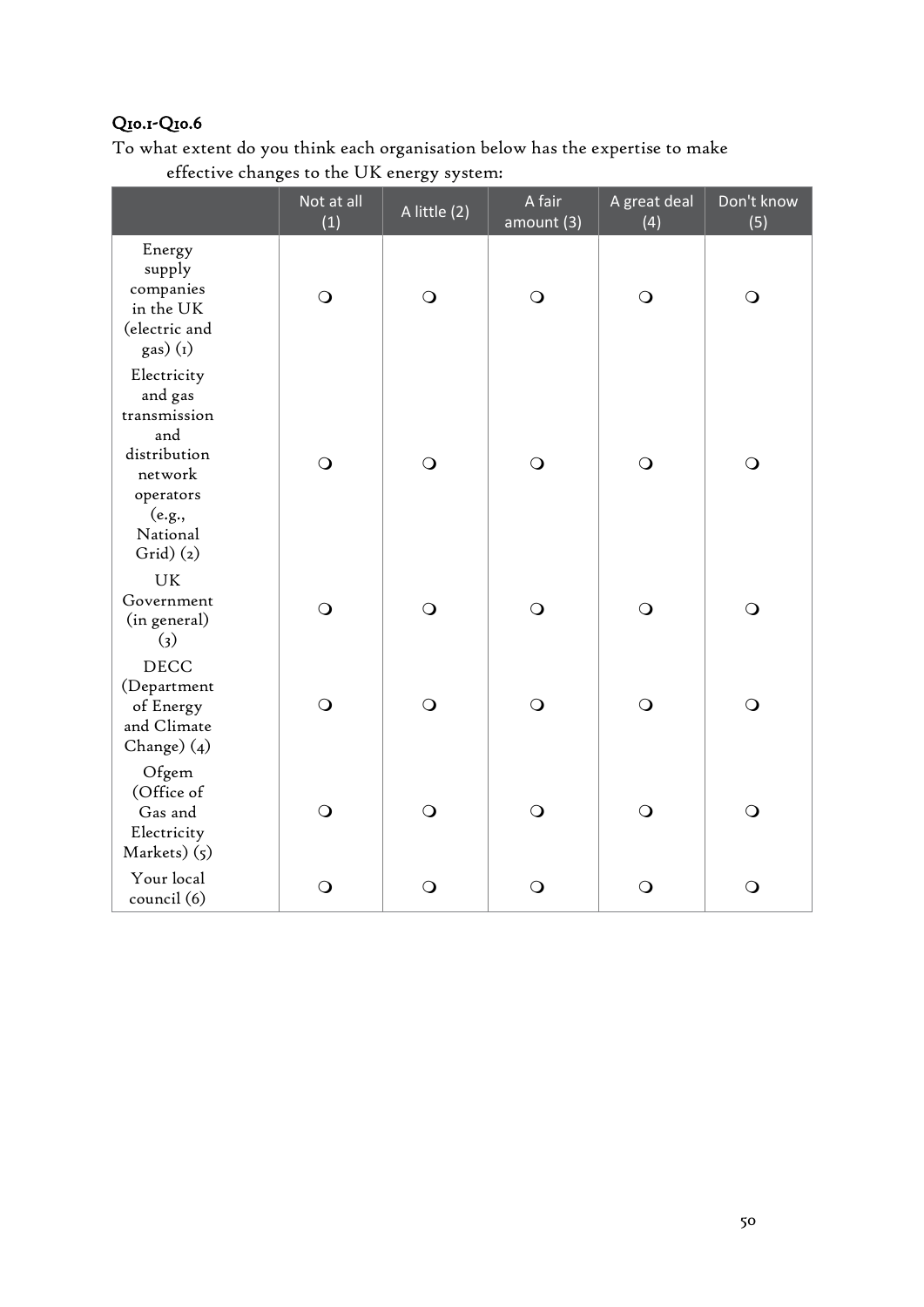#### QII.<sup>1</sup>-QII.6

To what extent do you think each organisation below will do what is right for society regarding the UK energy system:

|                                                                                                                              | Will not do<br>what is<br>right (1) | ັ<br>Will partially<br>do what is<br>right (2) | Will mostly<br>do what is<br>right (3) | Will always<br>do what is<br>right (4) | Don't know<br>(5) |
|------------------------------------------------------------------------------------------------------------------------------|-------------------------------------|------------------------------------------------|----------------------------------------|----------------------------------------|-------------------|
| Energy<br>supply<br>companies<br>in the UK<br>(electric and<br>$gas)$ (1)                                                    | $\bigcirc$                          | $\bigcirc$                                     | $\bigcirc$                             | $\bigcirc$                             | $\bigcirc$        |
| Electricity<br>and gas<br>transmission<br>and<br>distribution<br>network<br>operators<br>(e.g.,<br>National<br>$Grid)$ $(2)$ | $\bigcirc$                          | $\bigcirc$                                     | $\bigcirc$                             | $\bigcirc$                             | $\bigcirc$        |
| <b>UK</b><br>Government<br>(in general)<br>$\left( 3\right)$                                                                 | $\bigcirc$                          | $\bigcirc$                                     | $\bigcirc$                             | $\bigcirc$                             | $\bigcirc$        |
| <b>DECC</b><br>(Department<br>of Energy<br>and Climate<br>Change) $(4)$                                                      | $\bigcirc$                          | $\bigcirc$                                     | $\bigcirc$                             | $\bigcirc$                             | $\bigcirc$        |
| Ofgem<br>(Office of<br>Gas and<br>Electricity<br>Markets $(5)$                                                               | $\bigcirc$                          | $\bigcirc$                                     | $\bigcirc$                             | $\bigcirc$                             | $\bigcirc$        |
| Your local<br>council (6)                                                                                                    | $\bigcirc$                          | $\bigcirc$                                     | $\bigcirc$                             | $\bigcirc$                             | $\bigcirc$        |

Now we would like to ask what you think about energy companies and the UK government in more detail. Although multiple energy companies operate in the UK, please provide us with your overall impression of energy companies generally. Similarly, the UK government consists of numerous departments and agencies, but please provide us with your overall impressions of the government.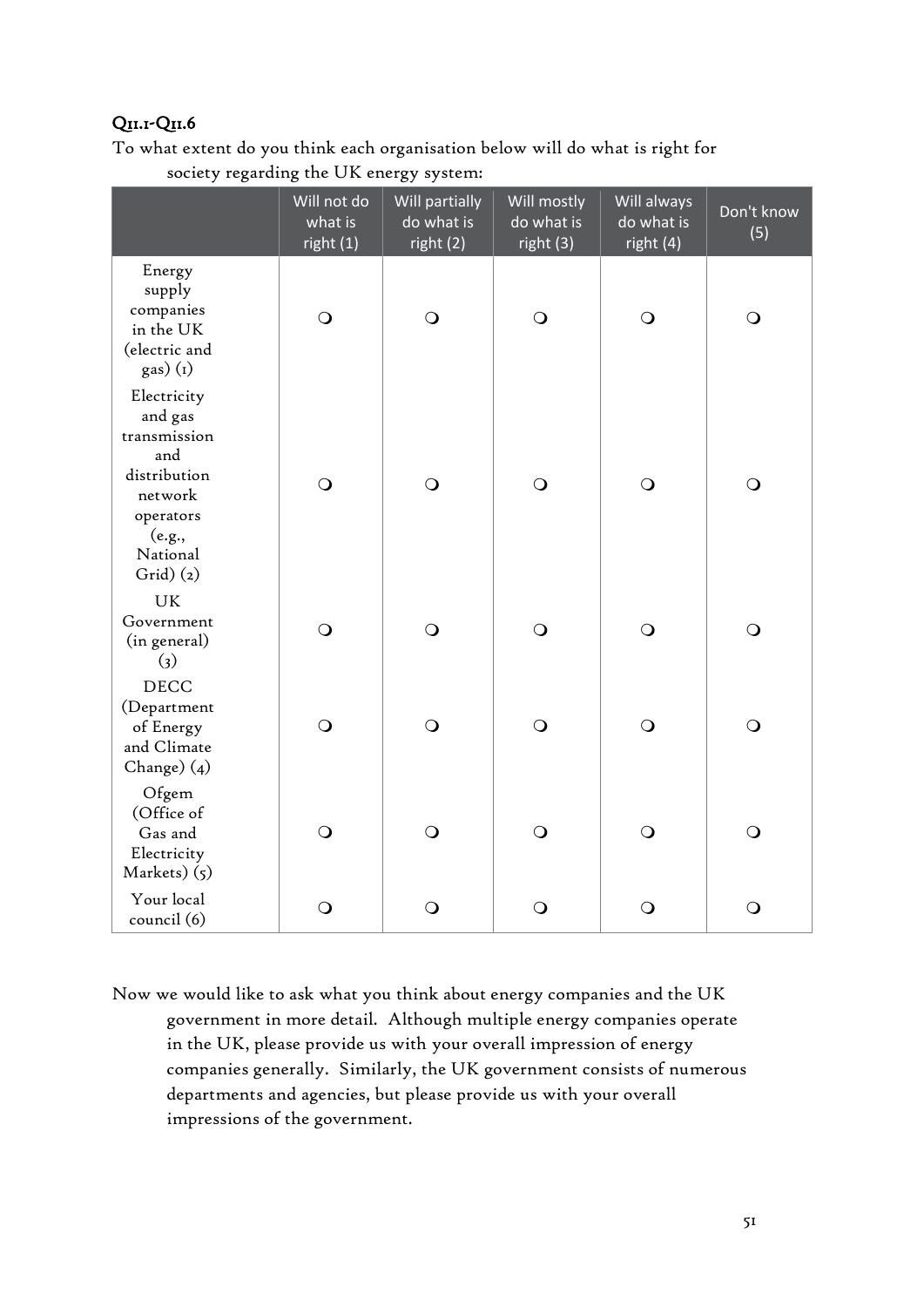# Q12.1-Q12.5

To what extent do you think energy companies find each of the following goals

important:

|                                                                                   | Not at all<br>important<br>(1) | Not very<br>important<br>(2) | Somewhat<br>important<br>(3) | Important<br>(4) | Very<br>important<br>(5) | Extremely<br>important<br>(6) | Don't<br>know<br>(7) |
|-----------------------------------------------------------------------------------|--------------------------------|------------------------------|------------------------------|------------------|--------------------------|-------------------------------|----------------------|
| Increasing the<br>use of low-<br>carbon energy<br>sources $(i)$                   | $\bigcirc$                     | $\bigcirc$                   | $\bigcirc$                   | $\bigcirc$       | $\bigcirc$               | $\bigcirc$                    | $\Omega$             |
| Making<br>energy<br>affordable for<br>all UK<br>households<br>$\left( 2\right)$   | $\bigcirc$                     | $\bigcirc$                   | $\bigcirc$                   | $\bigcirc$       | $\bigcirc$               | $\circ$                       | ∩                    |
| Helping<br>vulnerable<br>and<br>disadvantaged<br>people pay for<br>energy $(3)$   | $\bigcirc$                     | $\bigcirc$                   | $\bigcirc$                   | $\Omega$         | $\Omega$                 | $\bigcirc$                    |                      |
| Reducing<br>overall energy<br>use in the UK<br>$\left(4\right)$                   | $\bigcirc$                     | $\bigcirc$                   | $\bigcirc$                   | $\bigcirc$       | $\bigcirc$               | $\circ$                       | $\Omega$             |
| Ensuring a<br>reliable<br>supply of<br>energy is<br>continuously<br>available (5) | $\bigcirc$                     | $\bigcirc$                   | $\bigcirc$                   | $\Omega$         | $\Omega$                 | $\Omega$                      | $\left( \right)$     |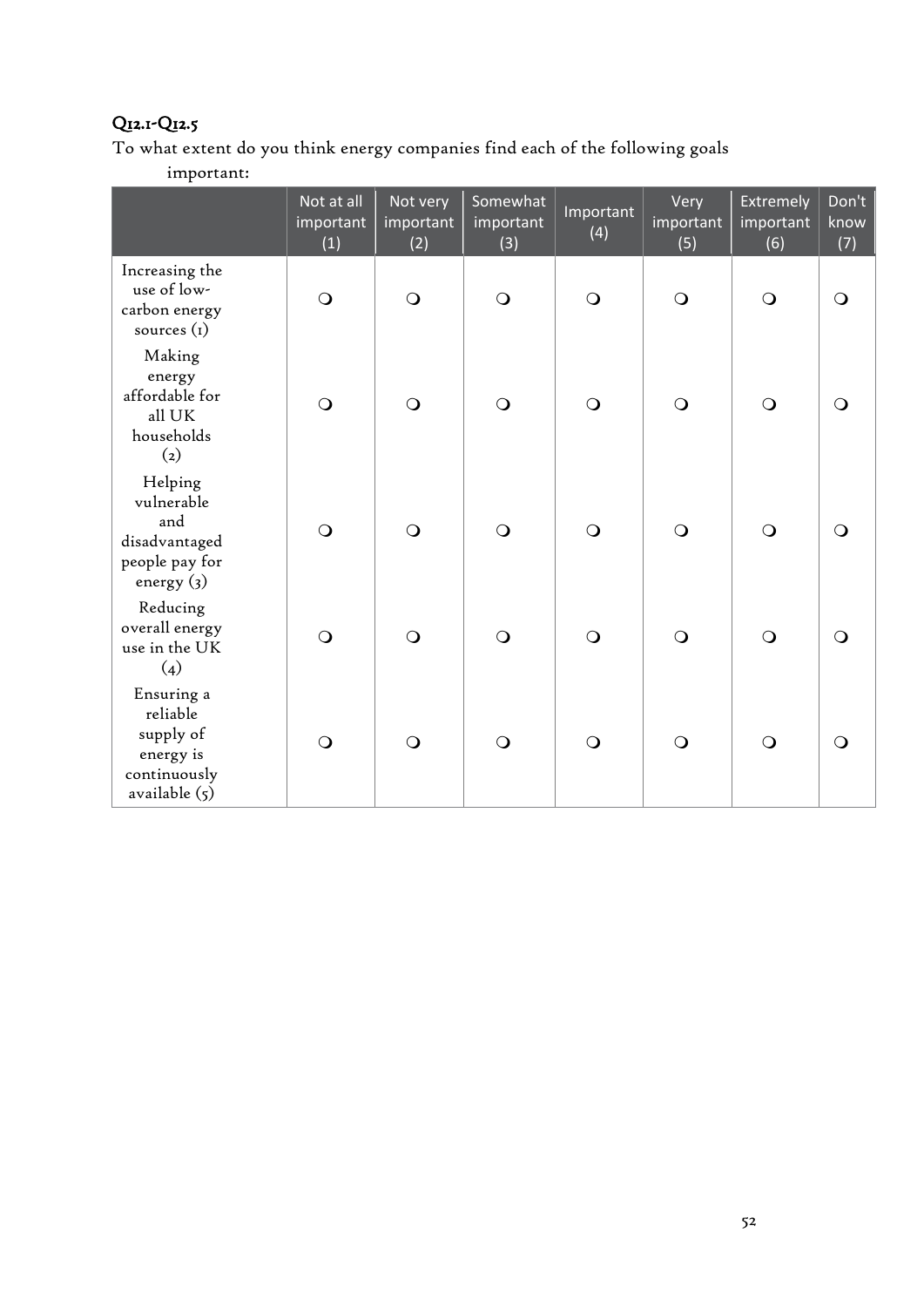# Q13.1-Q13.5

To what extent do you think the UK Government finds each of the following

goals important:

|                                                                                     | Not at all<br>important<br>(1) | Not very<br>important<br>(2) | Somewhat<br>important<br>(3) | Important<br>(4) | Very<br>important<br>(5) | Extremely<br>important<br>(6) | Don't<br>know<br>(7) |
|-------------------------------------------------------------------------------------|--------------------------------|------------------------------|------------------------------|------------------|--------------------------|-------------------------------|----------------------|
| Increasing the<br>use of low-<br>carbon energy<br>sources $(i)$                     | $\bigcirc$                     | $\bigcirc$                   | $\bigcirc$                   | $\bigcirc$       | $\bigcirc$               | $\mathsf{O}$                  | ∩                    |
| Making<br>energy<br>affordable for<br>all UK<br>households<br>$\left( 2\right)$     | $\bigcirc$                     | $\bigcirc$                   | $\overline{O}$               | $\bigcirc$       | $\Omega$                 | $\bigcirc$                    |                      |
| Helping<br>vulnerable<br>and<br>disadvantaged<br>people pay for<br>energy $(3)$     | $\bigcirc$                     | $\bigcirc$                   | $\bigcirc$                   | $\bigcirc$       | $\Omega$                 | $\bigcirc$                    |                      |
| Reducing<br>overall energy<br>use in the UK<br>$\left(4\right)$                     | $\bigcirc$                     | $\bigcirc$                   | $\bigcirc$                   | $\bigcirc$       | $\bigcirc$               | $\bigcirc$                    |                      |
| Ensuring a<br>reliable<br>supply of<br>energy is<br>continuously<br>available $(5)$ | $\bigcirc$                     | $\circ$                      | $\bigcirc$                   | $\Omega$         | $\Omega$                 | $\bigcirc$                    |                      |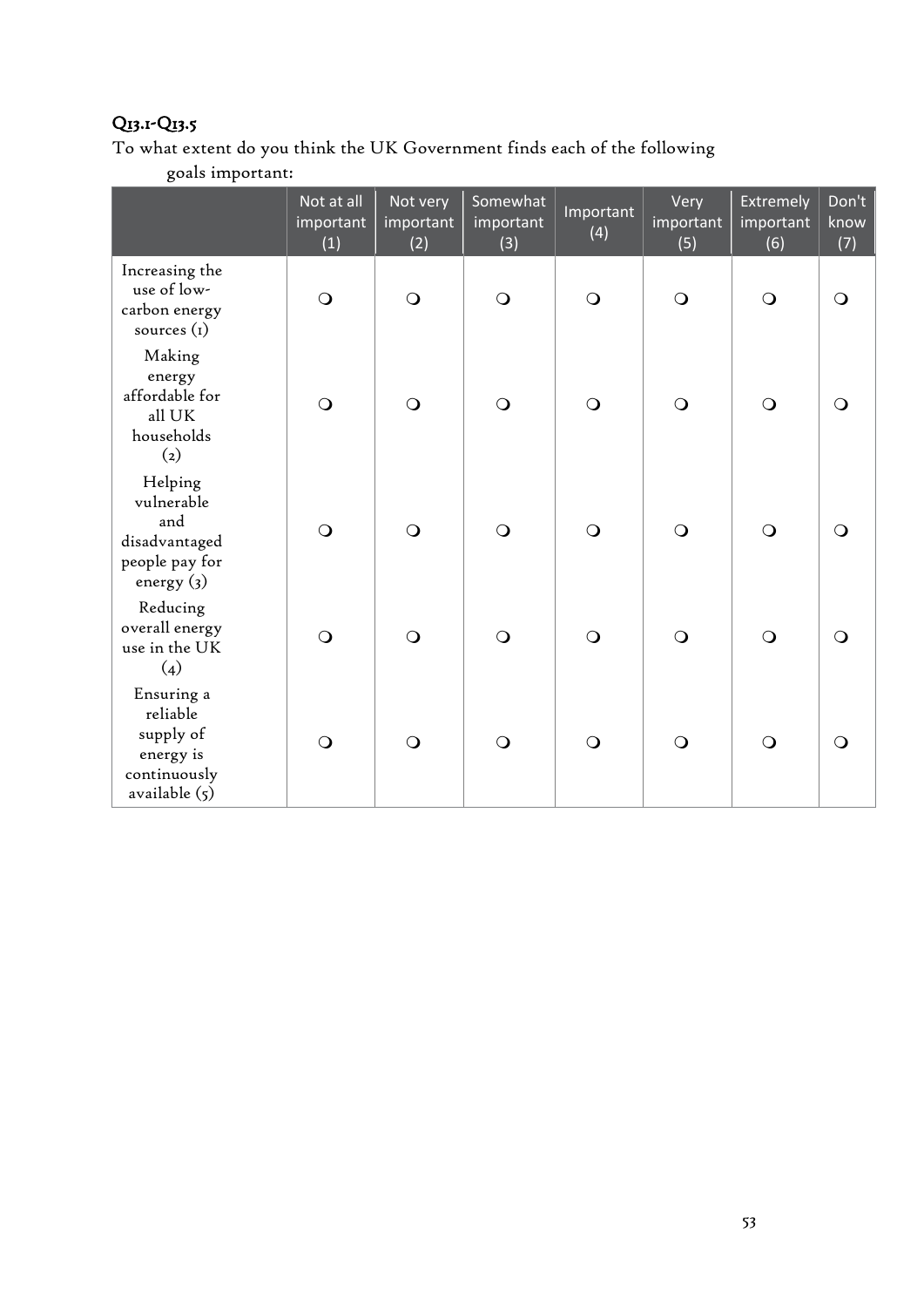# Q14.1-Q14.5

To what extent do you think energy companies can take effective action on the

following:

|                                                                                     | Not at all<br>(1) | A little (2) | A fair<br>amount (3) | A great deal<br>(4) | Don't know<br>(5) |
|-------------------------------------------------------------------------------------|-------------------|--------------|----------------------|---------------------|-------------------|
| Increasing the<br>use of low-<br>carbon energy<br>sources $(i)$                     | $\bigcirc$        | $\bigcirc$   | ∩                    | $\Omega$            | $\Omega$          |
| Making<br>energy<br>affordable for<br>all UK<br>households<br>$\left( 2\right)$     | $\bigcirc$        | $\bigcirc$   | $\Omega$             | $\Omega$            | $\bigcirc$        |
| Helping<br>vulnerable<br>and<br>disadvantaged<br>people pay for<br>energy $(3)$     | $\bigcirc$        | $\bigcirc$   | $\bigcirc$           | $\bigcirc$          | $\bigcirc$        |
| Reducing<br>overall energy<br>use in the UK<br>(4)                                  | $\overline{O}$    | $\bigcirc$   | ∩                    | $\Omega$            | $\bigcirc$        |
| Ensuring a<br>reliable<br>supply of<br>energy is<br>continuously<br>available $(5)$ | $\bigcirc$        | $\Omega$     | ∩                    | $\Omega$            | $\bigcirc$        |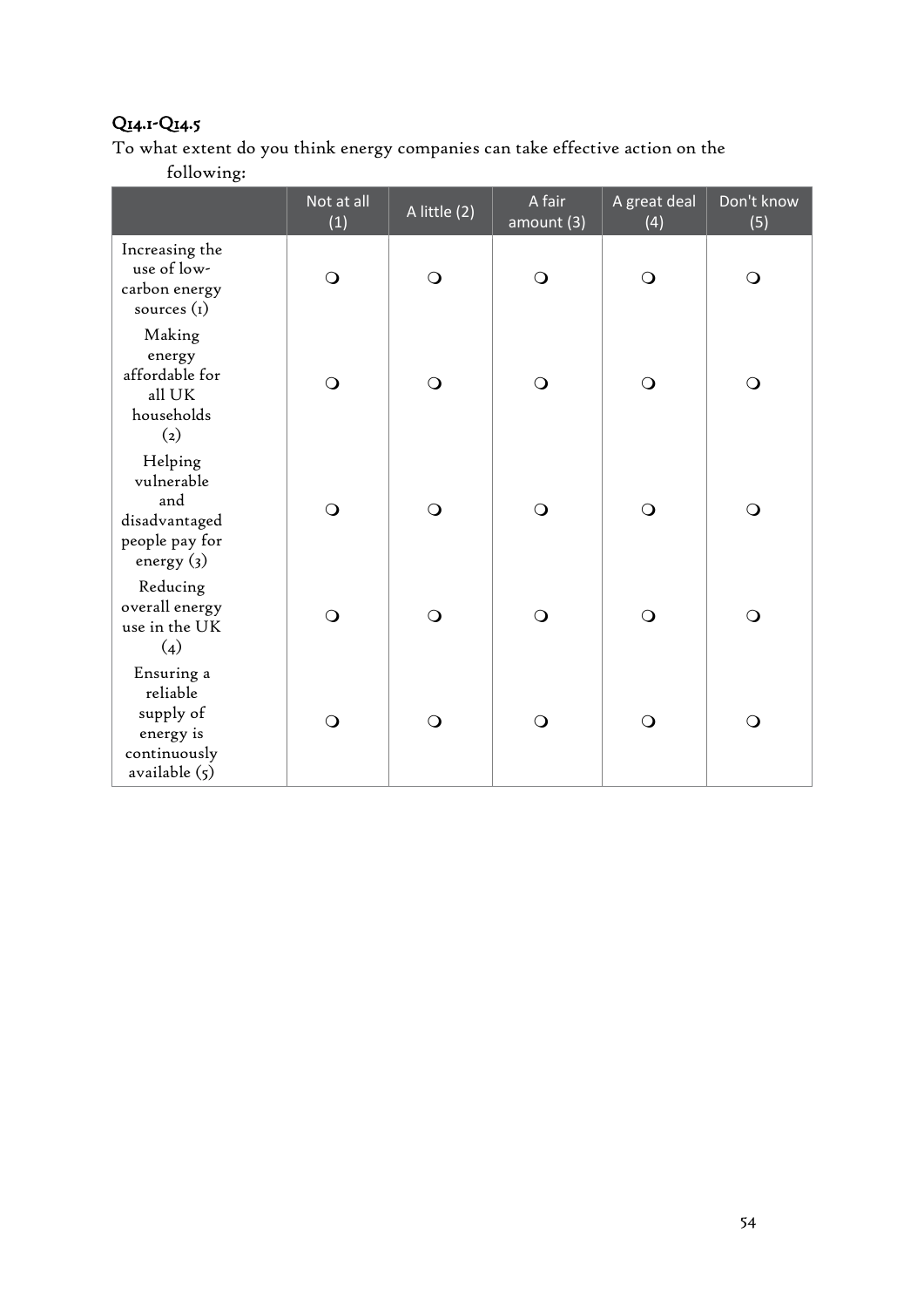# Q15.1-Q15.5

To what extent do you think the UK Government can take effective action on the

following:

|                                                                                     | Not at all<br>(1) | A little (2) | A fair<br>amount (3) | A great deal<br>(4) | Don't know<br>(5) |
|-------------------------------------------------------------------------------------|-------------------|--------------|----------------------|---------------------|-------------------|
| Increasing the<br>use of low-<br>carbon energy<br>sources $(i)$                     | $\bigcirc$        | $\bigcirc$   | ∩                    | $\Omega$            | $\Omega$          |
| Making<br>energy<br>affordable for<br>all UK<br>households<br>$\left( 2\right)$     | $\bigcirc$        | $\bigcirc$   | $\Omega$             | $\Omega$            | $\bigcirc$        |
| Helping<br>vulnerable<br>and<br>disadvantaged<br>people pay for<br>energy $(3)$     | $\bigcirc$        | $\bigcirc$   | $\bigcirc$           | $\bigcirc$          | $\bigcirc$        |
| Reducing<br>overall energy<br>use in the UK<br>(4)                                  | $\overline{O}$    | $\bigcirc$   | ∩                    | $\Omega$            | $\bigcirc$        |
| Ensuring a<br>reliable<br>supply of<br>energy is<br>continuously<br>available $(5)$ | $\bigcirc$        | $\Omega$     | ∩                    | $\Omega$            | $\bigcirc$        |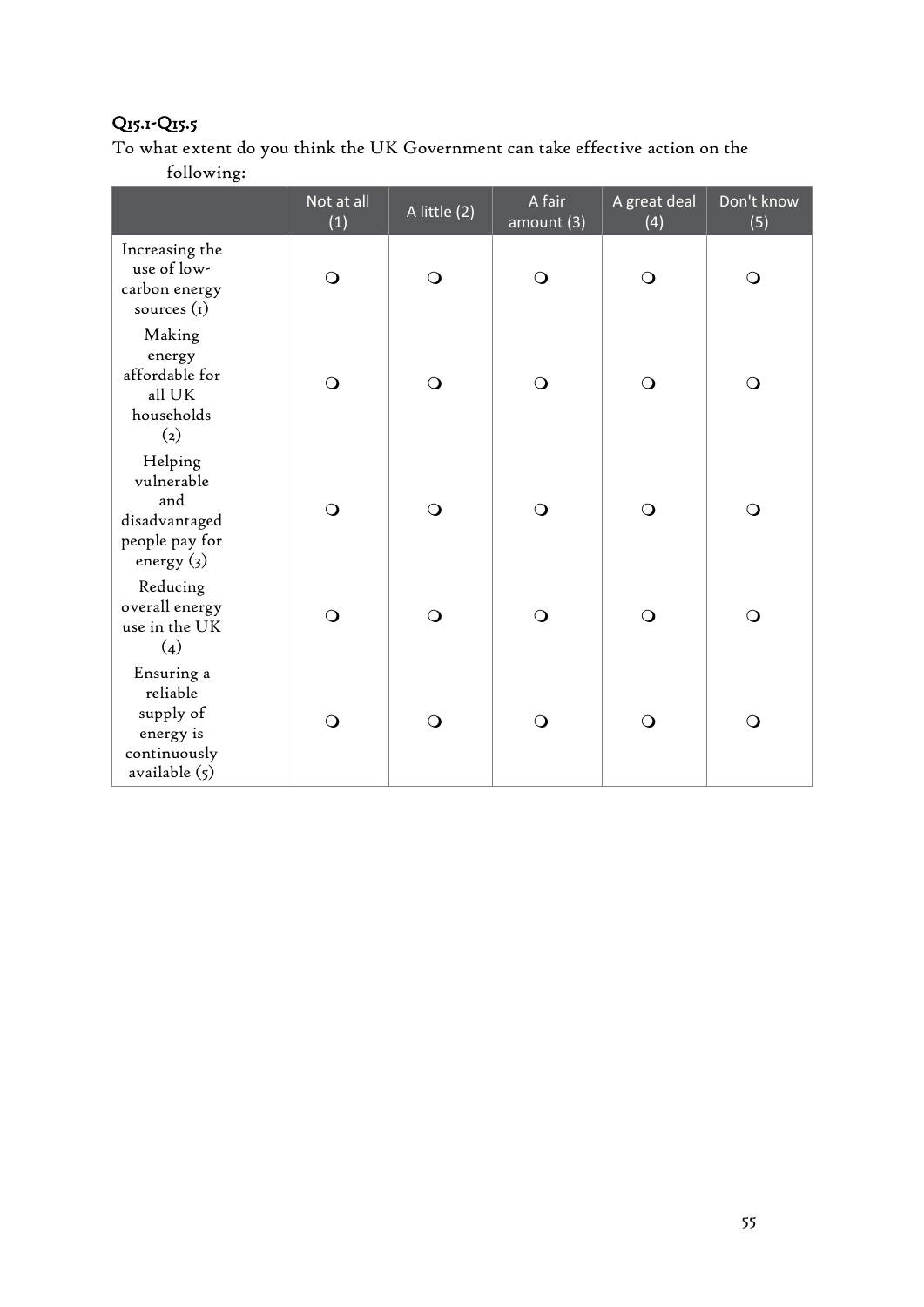# Q16.1-Q16.5

To what extent do you agree or disagree with the following statements:

|                                                                                                                        | Strongly<br>disagree<br>(1) | <b>Disagree</b><br>(2) | Slightly<br>disagree<br>(3) | Slightly<br>agree<br>(4) | Agree<br>(5) | Strongly<br>agree (6) | Don't<br>know<br>(7) |
|------------------------------------------------------------------------------------------------------------------------|-----------------------------|------------------------|-----------------------------|--------------------------|--------------|-----------------------|----------------------|
| In general,<br>energy<br>companies<br>treat people<br>like me with<br>respect (i)                                      | $\bigcirc$                  | $\bigcirc$             | $\bigcirc$                  | $\bigcirc$               | $\bigcirc$   | $\mathsf{O}$          | $\Omega$             |
| Energy<br>companies<br>generally<br>communicate<br>openly about<br>their<br>decisions and<br>actions (2)               | $\bigcirc$                  | $\bigcirc$             | $\bigcirc$                  | $\circ$                  | $\bigcirc$   | $\bigcirc$            |                      |
| The UK<br>Government<br>generally<br>communicates<br>openly about<br>its decisions<br>and actions<br>$\left( 3\right)$ | $\bigcirc$                  | $\bigcirc$             | $\bigcirc$                  | $\bigcirc$               | $\bigcirc$   | $\bigcirc$            | $\Omega$             |
| There are<br>procedures in<br>place to<br>ensure energy<br>companies are<br>honest about<br>their actions<br>(4)       | $\bigcirc$                  | $\bigcirc$             | $\bigcirc$                  | $\mathbf{O}$             | $\bigcirc$   | $\bigcirc$            |                      |
| There are<br>procedures in<br>place to<br>ensure the<br>UK<br>Government<br>is honest<br>about its<br>actions (5)      | $\Omega$                    | $\mathsf{O}$           | $\Omega$                    | $\Omega$                 | $\Omega$     | $\Omega$              |                      |

We will now ask for your thoughts about regulation of the energy system.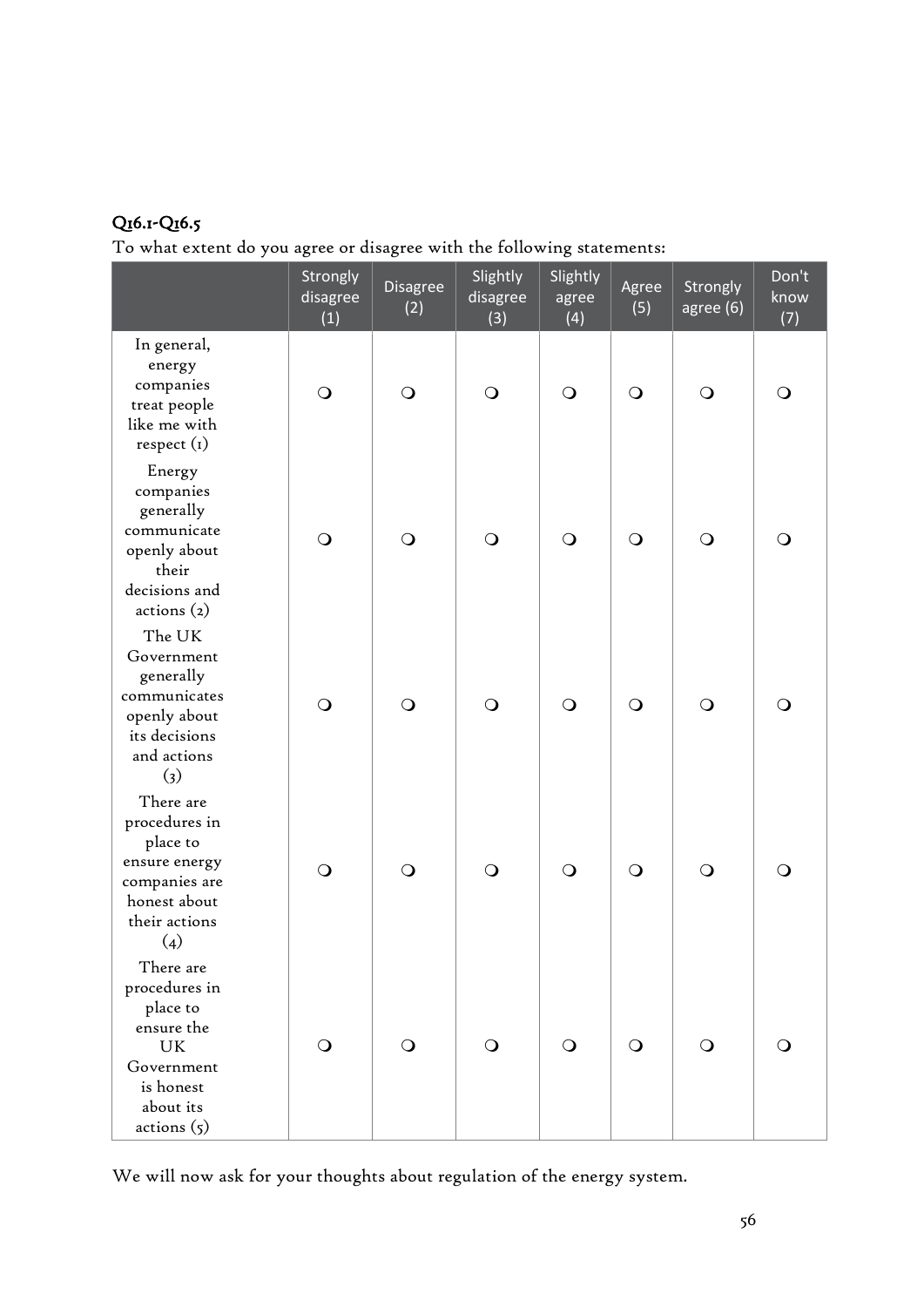# Q17.1-Q17.3

To what extent do you agree or disagree with the following statements:

|                                                                                                                                                | Strongly<br>disagree<br>(1) | <b>Disagree</b><br>(2) | Slightly<br>disagree<br>(3) | Slightly<br>agree (4) | Agree (5)  | Strongly<br>agree (6) |
|------------------------------------------------------------------------------------------------------------------------------------------------|-----------------------------|------------------------|-----------------------------|-----------------------|------------|-----------------------|
| We should<br>let the<br>market<br>decide<br>which<br>changes will<br>be made to<br>the energy<br>system (I)                                    | $\bigcirc$                  | $\bigcirc$             | $\bigcirc$                  | $\bigcirc$            | $\bigcirc$ | $\bigcirc$            |
| The UK<br>Government<br>should<br>regulate the<br>energy<br>industry to<br>ensure the<br>industry<br>does what is<br>best for<br>society $(2)$ | $\bigcirc$                  | $\bigcirc$             | $\bigcirc$                  | $\bigcirc$            | $\bigcirc$ | $\bigcirc$            |
| It is<br>appropriate<br>for the UK<br>Government<br>to require<br>people to<br>adopt<br>energy<br>saving and<br>efficiency<br>measures $(3)$   | $\bigcirc$                  | $\bigcirc$             | $\bigcirc$                  | $\bigcirc$            | $\bigcirc$ | $\bigcirc$            |

Ask the following one question, if agree with: The UK Government should regulate the energy industry to ensure the industry does what is best for society

#### Q18

You indicated that you agree with regulation of the energy industry. To what extent do you think the industry should be regulated?

Minimal regulation (1)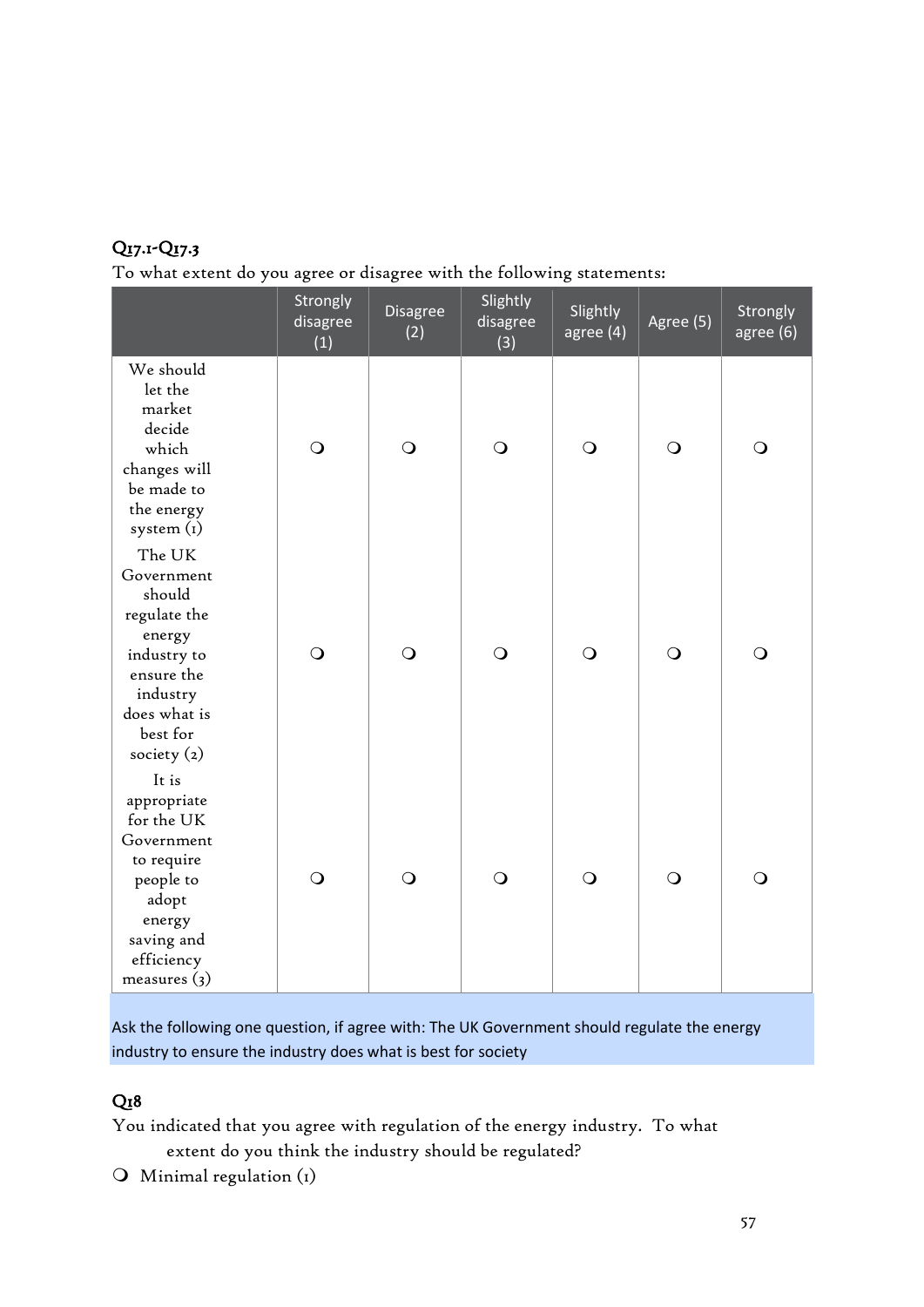- $\bigcirc$  Moderate regulation (2)
- $\bigcirc$  Heavy regulation  $(3)$
- The UK Government should produce and provide energy via a state-run organisation (nationalisation) (4)

In the following section we would like to know your opinions about different ways of paying for changes to how we produce and use energy. In the next four questions, you can assign 100% responsibility to one group  $/$ organisation or share responsibility between them by assigning a different amount to each (with the total adding up to 100% in each question).

## Q19.1-Q19.4

To what extent do you feel each group below should be responsible for costs associated with...

|                                                                                         | General public<br>(through new<br>taxes or fees on<br>energy bills) (1) | Energy<br>companies in the<br>UK(2) | <b>UK Government</b><br>(with existing<br>$taxes)$ (4) | <b>Future UK</b><br>residents<br>(through public<br>borrowing,<br>government<br>$debt)$ (5) |
|-----------------------------------------------------------------------------------------|-------------------------------------------------------------------------|-------------------------------------|--------------------------------------------------------|---------------------------------------------------------------------------------------------|
| Increasing<br>the use of<br>$low-$<br>carbon<br>energy<br>sources<br>$\left( 1 \right)$ |                                                                         |                                     |                                                        |                                                                                             |

# Q20.1-Q20.4

To what extent do you feel each group below should be responsible for costs associated

| with |
|------|
|------|

|                                                                                 | General public<br>(through new<br>taxes or fees<br>on energy bills)<br>(1) | Energy<br>companies in<br>the UK $(2)$ | <b>UK Government</b><br>(with existing<br>$taxes)$ (3) | <b>Future UK</b><br>residents<br>(through public<br>borrowing,<br>government<br>$debt)$ (4) |
|---------------------------------------------------------------------------------|----------------------------------------------------------------------------|----------------------------------------|--------------------------------------------------------|---------------------------------------------------------------------------------------------|
| Helping<br>vulnerable<br>and<br>disadvantaged<br>people pay for<br>energy $(i)$ |                                                                            |                                        |                                                        |                                                                                             |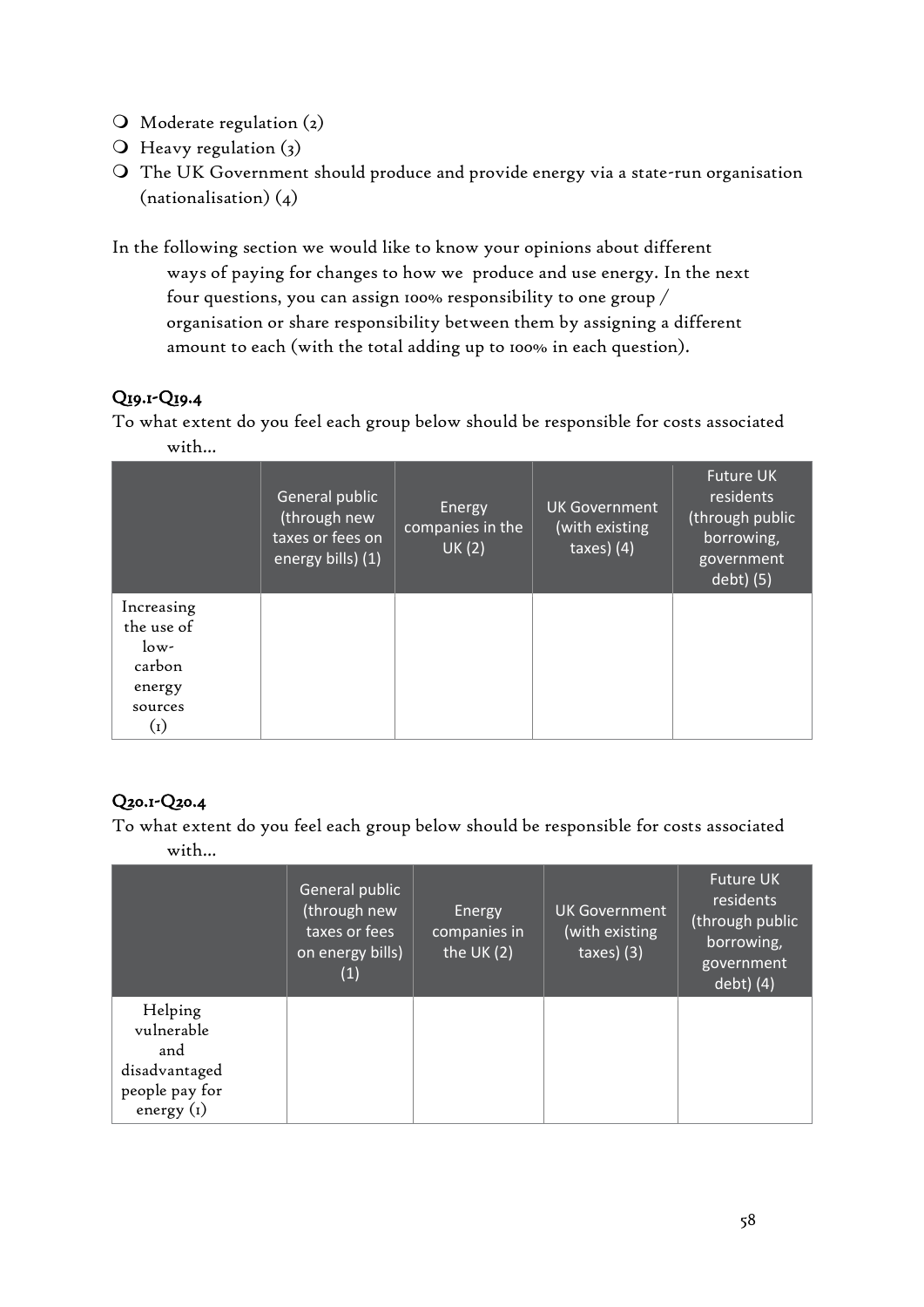# Q21.1-Q21.4

To what extent do you feel each group below should be responsible for costs associated with...

|                                                                               | General public<br>(through new<br>taxes or fees on<br>energy bills) (1) | Energy<br>companies in<br>the UK $(2)$ | <b>UK Government</b><br>(with existing<br>$taxes)$ (3) | <b>Future UK</b><br>residents<br>(through public<br>borrowing,<br>government<br>$debt)$ (4) |
|-------------------------------------------------------------------------------|-------------------------------------------------------------------------|----------------------------------------|--------------------------------------------------------|---------------------------------------------------------------------------------------------|
| Funding<br>programmes<br>to reduce<br>energy use<br>in the UK<br>$_{\rm (1)}$ |                                                                         |                                        |                                                        |                                                                                             |

# Q22.1-Q22.4

To what extent do you feel each group below should be responsible for costs associated with...

|                                                                                   | General public<br>(through new<br>taxes or fees on<br>energy bills) (1) | Energy<br>companies in<br>the UK $(2)$ | <b>UK Government</b><br>(with existing<br>$taxes)$ (3) | <b>Future UK</b><br>residents<br>(through public<br>borrowing,<br>government<br>$debt)$ (4) |
|-----------------------------------------------------------------------------------|-------------------------------------------------------------------------|----------------------------------------|--------------------------------------------------------|---------------------------------------------------------------------------------------------|
| Ensuring a<br>reliable<br>supply of<br>energy is<br>continuously<br>available (i) |                                                                         |                                        |                                                        |                                                                                             |

## Time\_1.1 – Time\_1.4

Timing on the above four questions: First Click (1), Last Click (2), Page Submit (3), Click Count (4)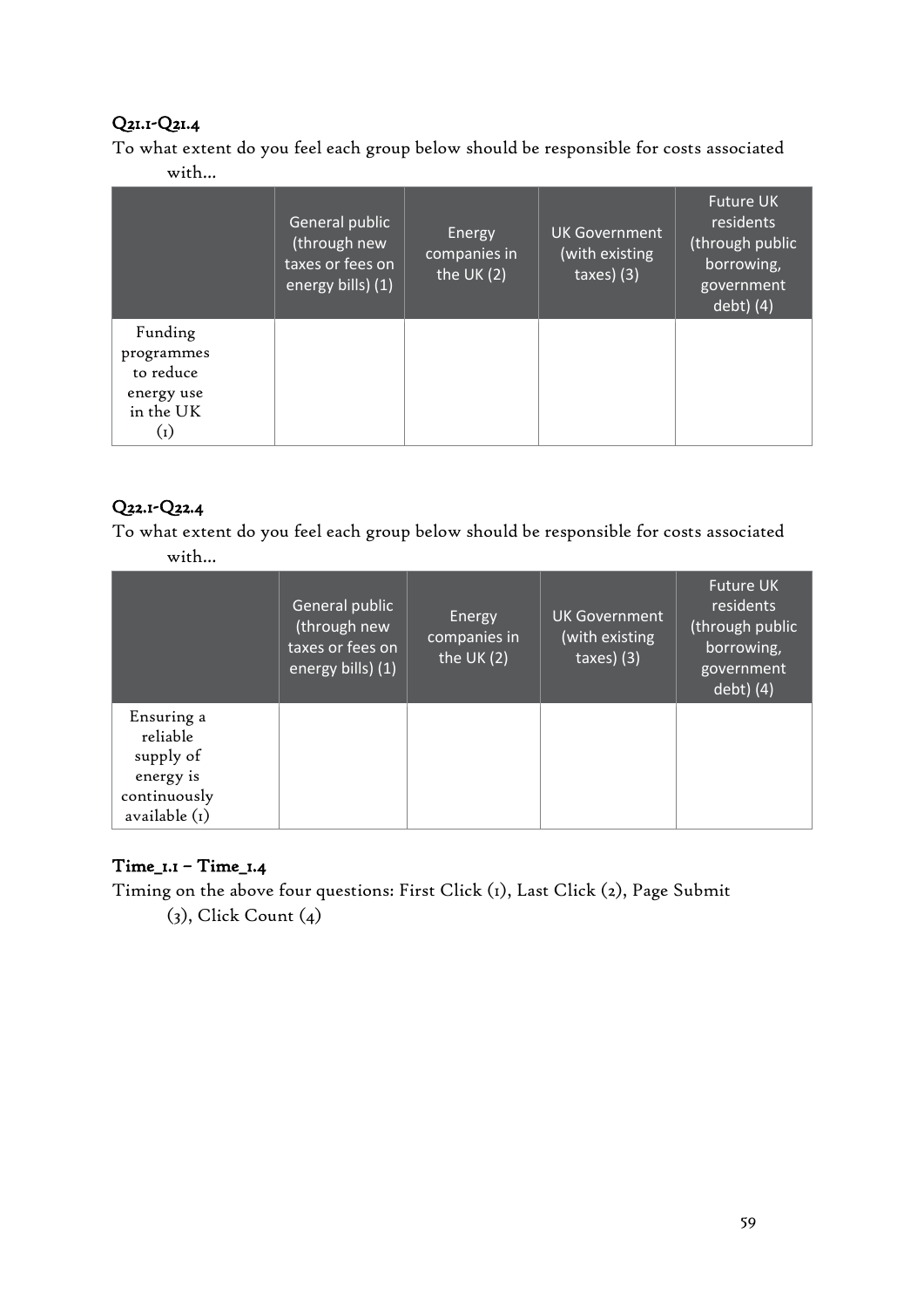# Q23.1-Q23.6

Please indicate the extent to which you are familiar with the following programmes that fund energy projects in the UK:

|                                                      | I've never<br>heard of this<br>programme<br>(1) | I've heard of<br>it, but know<br>nothing<br>about it (2) | I know a<br>little (3) | I know a fair<br>amount $(4)$ | I know a<br>great deal<br>(5) |
|------------------------------------------------------|-------------------------------------------------|----------------------------------------------------------|------------------------|-------------------------------|-------------------------------|
| Non-Fossil<br>Fuel<br>Obligation<br>$\rm (I)$        | $\Omega$                                        | $\Omega$                                                 | Q                      | $\bigcirc$                    | Q                             |
| Energy<br>Company<br>Obligation<br>$\left( 2\right)$ | $\bigcirc$                                      | $\bigcirc$                                               | $\bigcirc$             | $\bigcirc$                    | $\bigcirc$                    |
| Domestic<br>renewable<br>heat<br>incentive<br>(3)    | $\bigcirc$                                      | $\bigcirc$                                               | $\overline{O}$         | $\bigcirc$                    | $\bigcirc$                    |
| Feed-in<br>tariff (FIT)<br>scheme $(4)$              | $\Omega$                                        | $\Omega$                                                 | $\Omega$               | $\bigcirc$                    | $\Omega$                      |
| Renewables<br>Obligation<br>(5)                      | $\mathsf{O}$                                    | $\mathsf{O}$                                             | $\bigcirc$             | $\bigcirc$                    | $\bigcirc$                    |
| UK North<br>Sea oil and<br>gas trust<br>(6)          | ∩                                               | ∩                                                        | ∩                      | $\bigcirc$                    | ∩                             |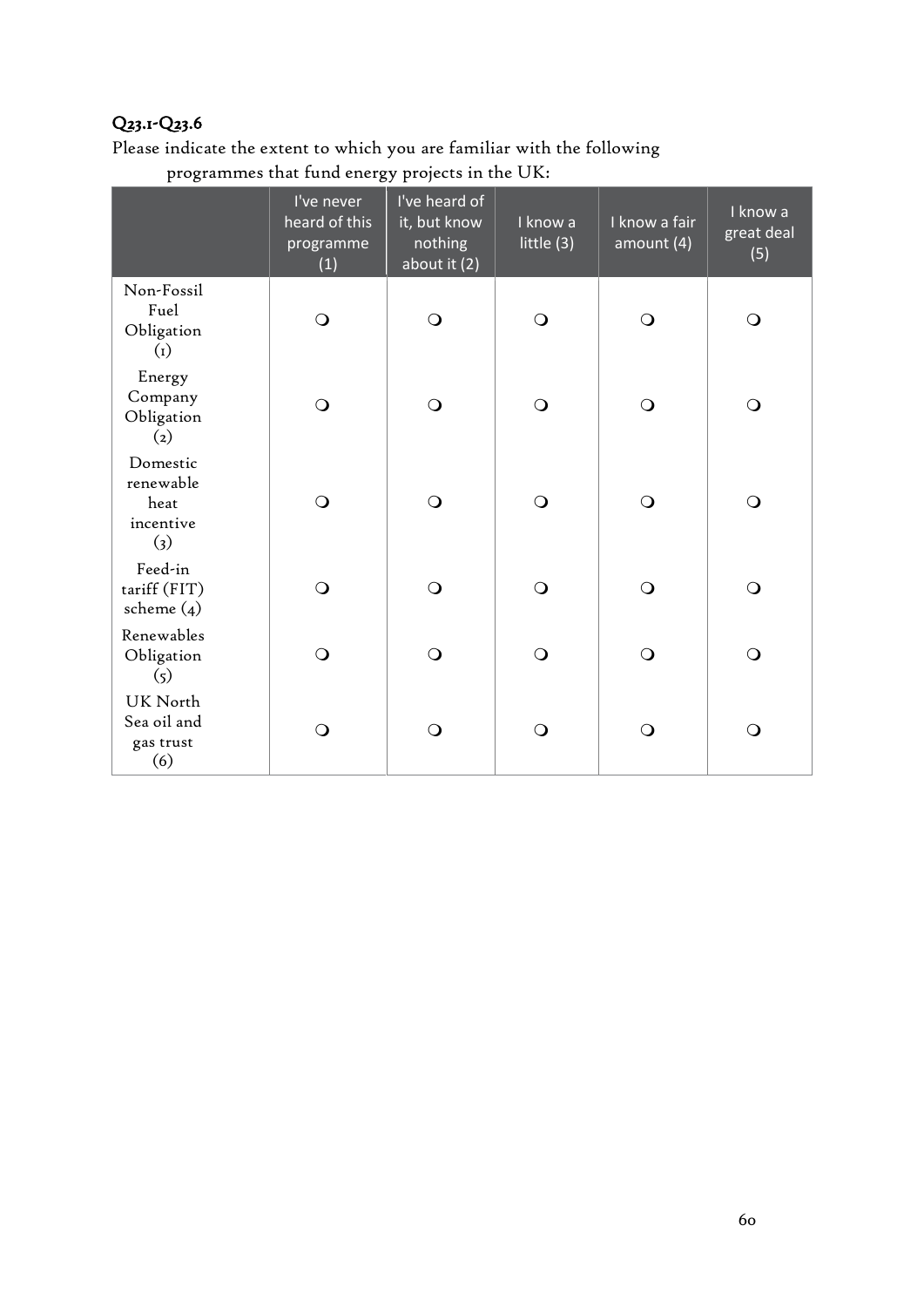#### Q24.1-Q24.2

To what extent do you agree or disagree with the following statements:

|                                                                                                                     | Strongly<br>disagree (1) | <b>Disagree</b><br>(2) | Slightly<br>disagree (3) | Slightly<br>agree $(4)$ | Agree<br>(5) | Strongly<br>agree $(6)$ |
|---------------------------------------------------------------------------------------------------------------------|--------------------------|------------------------|--------------------------|-------------------------|--------------|-------------------------|
| The benefits<br>and burdens<br>of paying for<br>energy are<br>currently<br>distributed<br>fairly in<br>society. (1) |                          | ∩                      |                          |                         |              | ∩                       |
| People with<br>low incomes<br>should pay<br>less for<br>energy than<br>people with<br>high incomes.<br>$\rm _{(2)}$ |                          |                        |                          |                         |              |                         |

# Q25.1-Q25.3

Assuming some of the cost associated with changes to the energy system will have to be paid for by the general public (as users of energy), to what extent would you support or oppose the following approaches:

|                                                                                  | <b>Strongly</b><br>oppose<br>(1) | Oppose<br>(2) | Slightly<br>oppose<br>(3) | Slightly<br>support<br>(4) | Support<br>(5) | Strongly<br>support (6) |
|----------------------------------------------------------------------------------|----------------------------------|---------------|---------------------------|----------------------------|----------------|-------------------------|
| Increases in energy<br>bills (electricity and<br>$\text{gas}$ ) (1)              | ∩                                |               |                           | Q                          | $\Omega$       |                         |
| Additional taxes<br>(paid to government)<br>$\rm _{(2)}$                         | ∩                                | ◠             |                           | ∩                          | ∩              |                         |
| Public borrowing<br>(government debt to<br>be paid for in future<br>years) $(3)$ | ∩                                |               |                           | ( )                        | ∩              |                         |

The next set of questions ask about a range of costs reported on household energy bills.

# Q26

What percent of your energy bill do you think currently goes to social and environmental levies? If you are unsure, simply provide your best guess.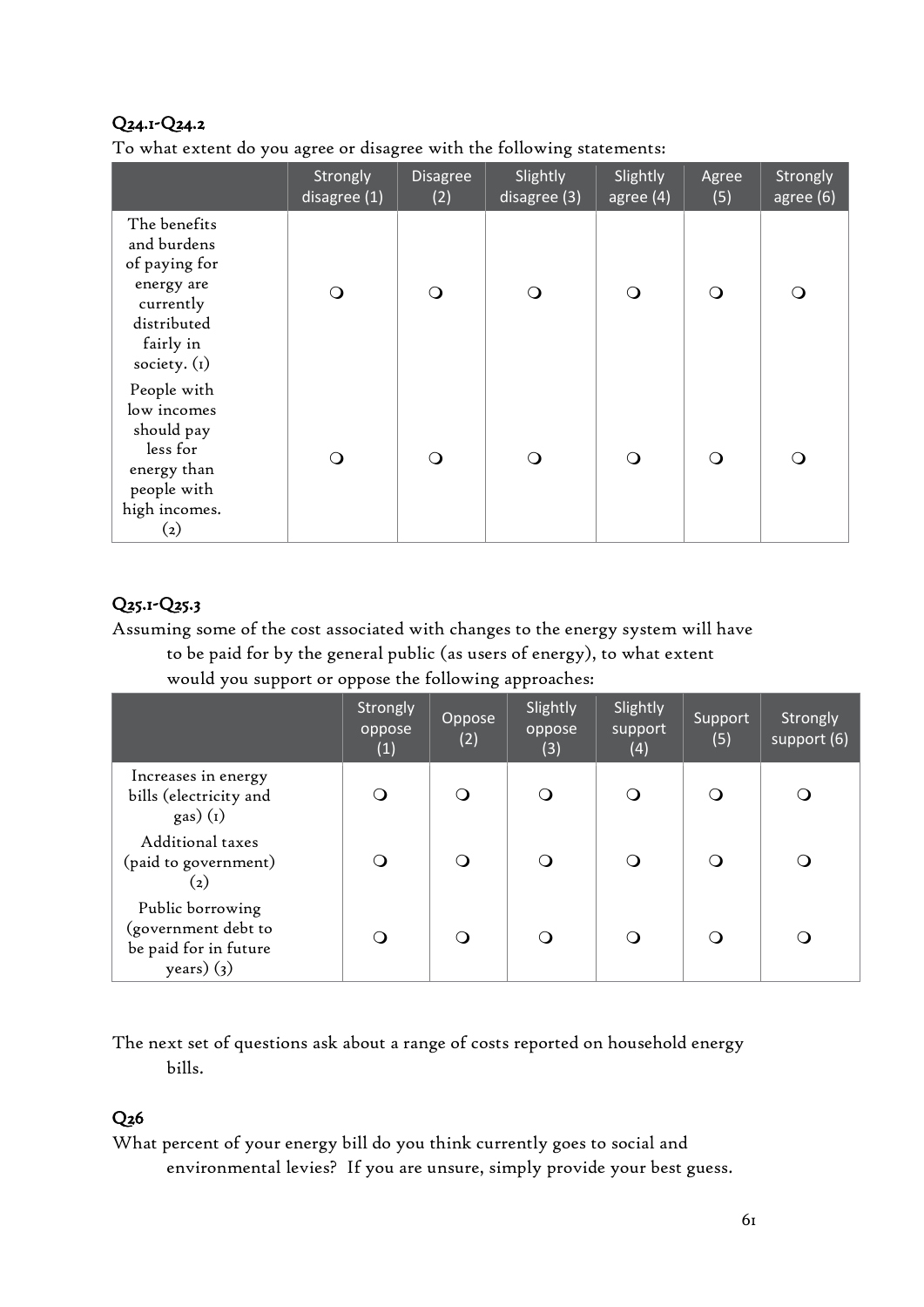Levies are portions of the bill earmarked for particular purposes (e.g., to pay for programmes that increase low-carbon energy and help people in energy poverty).Note: on questions with a sliding bar, if you wish to answer 0%, you need to click the bar and leave the slider at zero.

Levies  $(i)$ 

#### Q27

What percent of your energy bill do you think are company profits? If you are unsure, simply provide your best guess.

Company profits  $(i)$ 

#### Time\_2.1 – Time\_2.4

Timing on the above two questions: First Click (1), Last Click (2), Page Submit (3), Click Count (4)

The chart below provides data on typical energy bills for homes in the UK. The data is the most recent available; it comes from Ofgem (Office of Gas and Electricity Markets), the UK government's independent energy industry regulator.



Explanation of the above-listed costs: Wholesale cost of energy – cost to energy supplier of buying the gas or electricity they then deliver to homes and businesses Network costs - includes the cost of building, maintaining, and operating the gas pipes and electricity wires that deliver energy to homes and businesses Supplier operating costs - costs associated with running a retail energy business, including sales, metering, and billing Environmental and social levies - costs of government programmes to save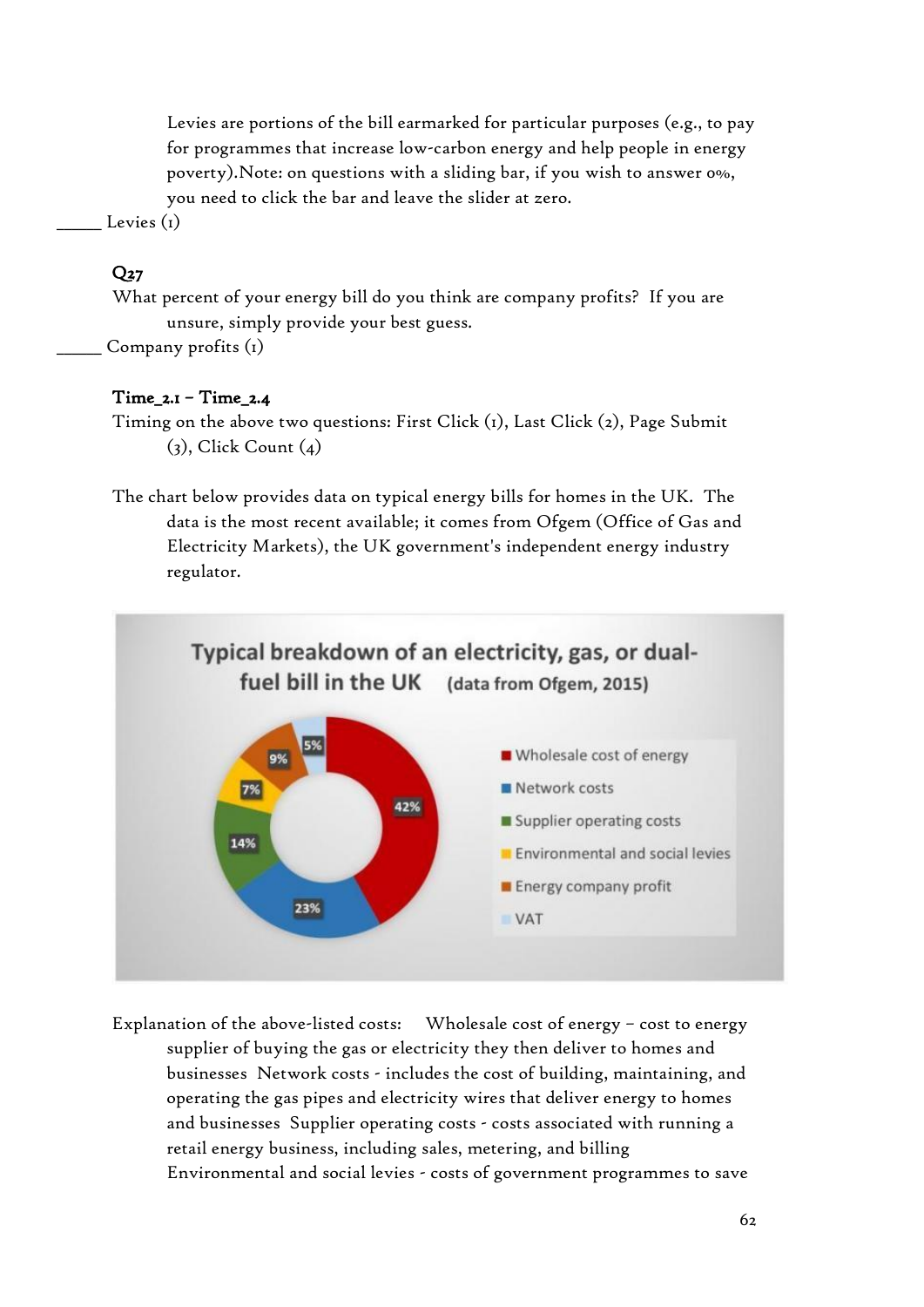energy, reduce emissions, encourage uptake of renewable energy, and help low income and elderly people pay for heat Energy company profit – after accounting for costs, this is the energy company's profit margin before they pay tax

#### Q28.1-Q28.4

- Approximately 7% of energy (electricity and gas) bills currently go to social and environmental levies. Listed below are a range of goals that environmental and social levies could fund. What percent of your total energy bill do you think would be reasonable to be used for each of the following: (please answer by sliding the bar below; numbers represent percent of your total combined bill)Note: on questions with a sliding bar, if you wish to answer 0%, you need to click the bar and leave the slider at zero.
- Increasing the use of low-carbon energy sources  $(i)$
- Helping vulnerable and disadvantaged people pay for energy  $(2)$
- $\_$  Funding programmes to reduce energy use in the UK (3)
- Ensuring a reliable supply of energy is continuously available  $(4)$

#### Q29

Approximately 9% of energy (electricity and gas) bills currently go to energy company profits. What percent of your total energy bill do you think would be reasonable to go to company profits?

Energy company profits  $(i)$ 

#### Time\_3.1 – Time\_3.4

Timing on the above two questions: First Click (1), Last Click (2), Page Submit (3), Click Count (4)

#### Q30.1-Q30.2

To what extent are you concerned about how much you currently pay for the following:

|                       | Not at all<br>concern<br>ed(1) | Not very<br>concern<br>ed(2) | Somewh<br>at<br>concern<br>ed(3) | Concern<br>ed(4) | Very<br>concern<br>ed(5) | Extremel<br>V<br>concern<br>ed (6) | <b>Not</b><br>applicab<br>le (7) |
|-----------------------|--------------------------------|------------------------------|----------------------------------|------------------|--------------------------|------------------------------------|----------------------------------|
| Electric<br>ity $(i)$ |                                | $\cup$                       | $\Omega$                         | Ő                | Q                        | $\cup$                             | Q                                |
| Gas(2)                |                                | $\Omega$                     | O                                | 0                | Q                        |                                    | Ő                                |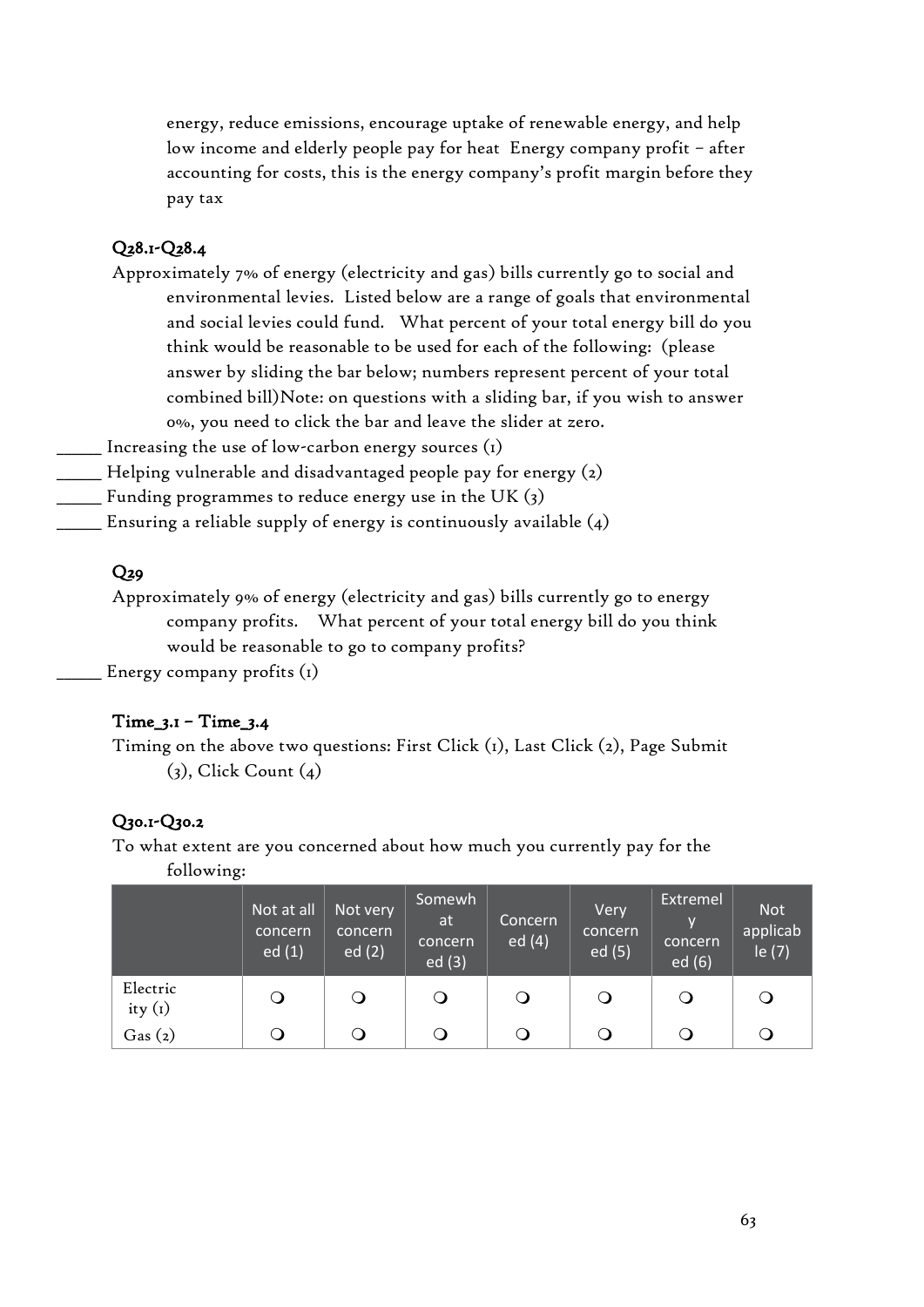# Q31

How often do you think about energy costs?

- O Never (1)
- $\overline{Q}$  Rarely (2)
- $\overline{O}$  Sometimes (3)
- $\overline{O}$  Often  $(4)$
- Very often (5)

# $Q<sub>32</sub>$

How often do you discuss the issue of energy costs with your family or friends?

- Never (1)
- Rarely (2)
- O Sometimes (3)
- $\bigcirc$  Often  $(4)$
- $\overline{O}$  Very often  $(5)$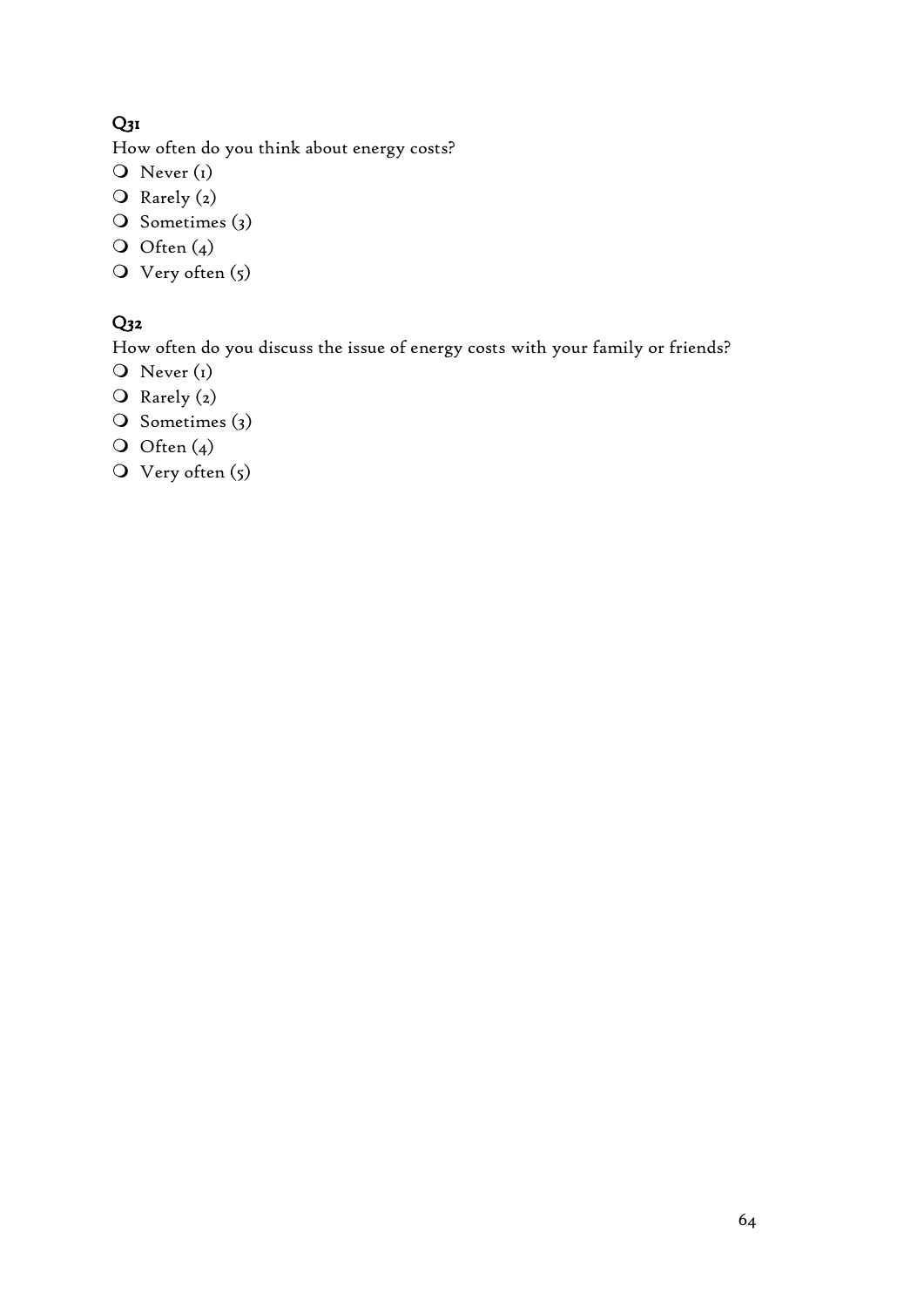# Q33.1-Q33.5

Please indicate the extent to which you agree or disagree with the following

statements:

|                                                                                            | Strongly<br>agree (1) | Agree<br>(2) | Slightly<br>agree<br>(3) | Slightly<br>disagree<br>(4) | Disagree<br>(5) | Strongly<br>disagree<br>(6) | Don't<br>know<br>(7) |
|--------------------------------------------------------------------------------------------|-----------------------|--------------|--------------------------|-----------------------------|-----------------|-----------------------------|----------------------|
| Switching<br>energy<br>supplier is a<br>real hassle (1)                                    | $\bigcirc$            | $\bigcirc$   | $\circ$                  | $\bigcirc$                  | $\bigcirc$      | $\bigcirc$                  | $\bigcirc$           |
| Switching<br>energy<br>supplier can<br>make a real<br>difference (2)                       | $\bigcirc$            | $\bigcirc$   | $\overline{O}$           | $\bigcirc$                  | $\bigcirc$      | $\bigcirc$                  | $\bigcirc$           |
| There is little<br>difference<br>between<br>energy<br>suppliers $(3)$                      | $\bigcirc$            | $\bigcirc$   | $\overline{O}$           | $\Omega$                    | $\Omega$        | $\Omega$                    | $\Omega$             |
| There are<br>many things I<br>can do to<br>control my<br>energy bill $(4)$                 | $\bigcirc$            | $\bigcirc$   | $\overline{O}$           | $\bigcirc$                  | $\overline{O}$  | $\bigcirc$                  | $\bigcirc$           |
| I feel<br>completely<br>powerless<br>when it comes<br>to managing<br>my energy bill<br>(5) | $\overline{O}$        | $\bigcirc$   | $\bigcirc$               | $\Omega$                    | $\overline{O}$  | ∩                           | $\bigcirc$           |

# Q34.1-Q34.10

Please indicate whether you have taken any of the following actions: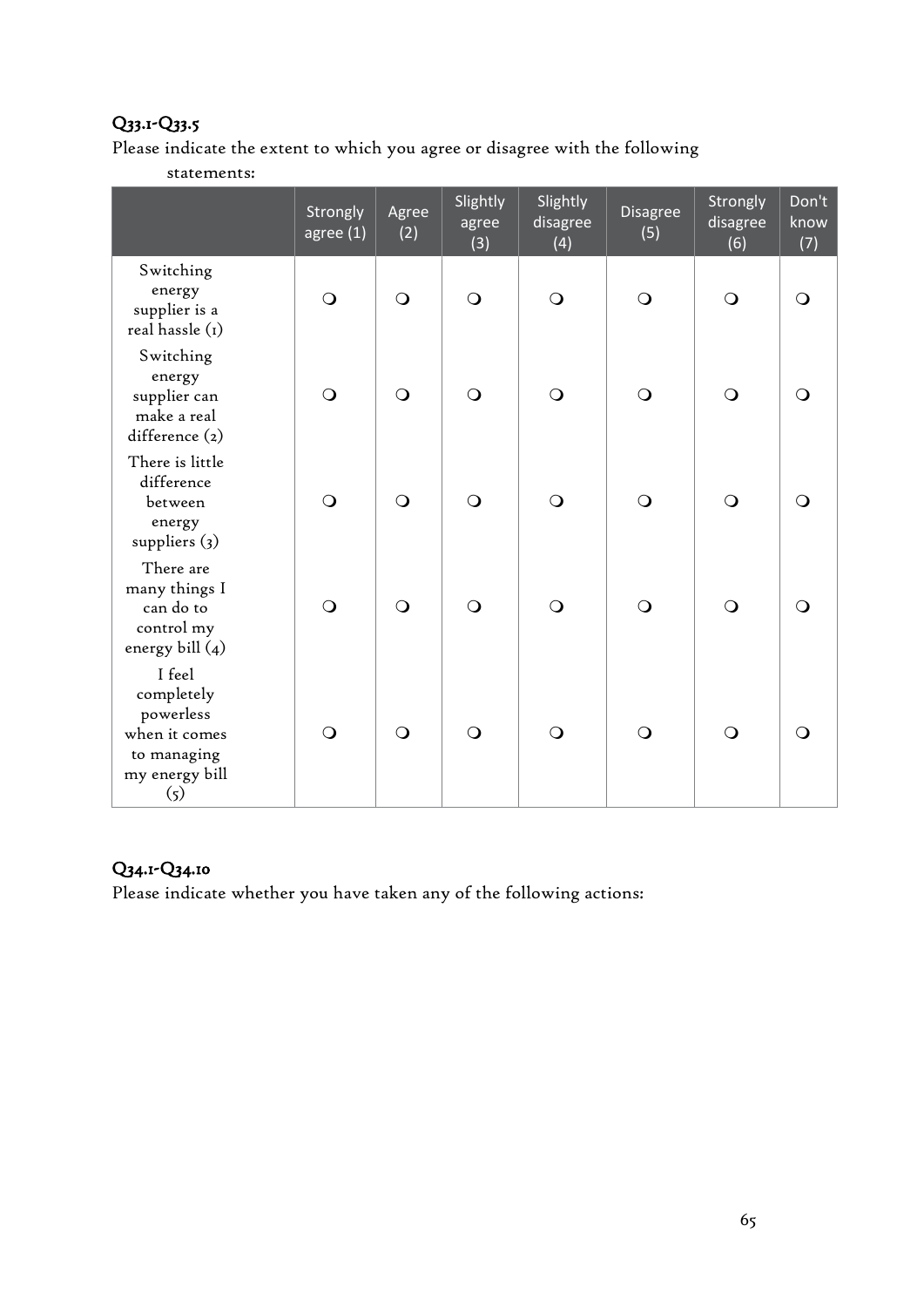|                                                                                                              | Yes $(1)$ | No(2) |
|--------------------------------------------------------------------------------------------------------------|-----------|-------|
| Switched to a different energy supplier in the last 12 months $(i)$                                          |           |       |
| Switched to a different price tariff (but stayed with your energy<br>supplier) in the last $12$ months $(2)$ |           |       |
| Installed insulation in your home (wall, roof, floor) $(3)$                                                  |           |       |
| Exchanged an old boiler for a more energy efficient one $(4)$                                                |           |       |
| Installed double- or triple-glazed windows (5)                                                               |           |       |
| Installed your own energy supply (e.g., solar panels) (6)                                                    |           |       |
| Taken part in a community energy scheme or collective switching<br>scheme $(7)$                              |           |       |
| Installed energy efficient appliances (8)                                                                    |           |       |
| Installed energy efficient lighting (9)                                                                      |           |       |
| Other action to manage energy bills or increase energy efficiency<br>(write in) (io)                         |           |       |

These final questions ask for some background information so we can compare responses across different groups of people.

# Q35

Do you own or rent your home?

- Own (outright or with a mortgage) (1)
- $\bigcirc$  Rent (including rent paid by housing benefit) (2)
- $\overline{O}$  Other (3)

# Q36

Which company is your current electricity provider?

- $Q$  Centrica (1)
- O SSE (including SSE Atlantic, SSE Scottish Hydro, SSE Southern Electric, and SSE  $SWALEC$ ) $(2)$
- $\overline{Q}$  npower (3)
- $\overline{O}$  EDF Energy  $(4)$
- $Q$  E.ON  $(5)$
- O Scottish Power (6)
- British Gas (7)
- Other (please write-in): (8) \_\_\_\_\_\_\_\_\_\_\_\_\_\_\_\_\_\_\_\_

# Q37

Which company is your current gas provider?

 $Q$  Centrica (1)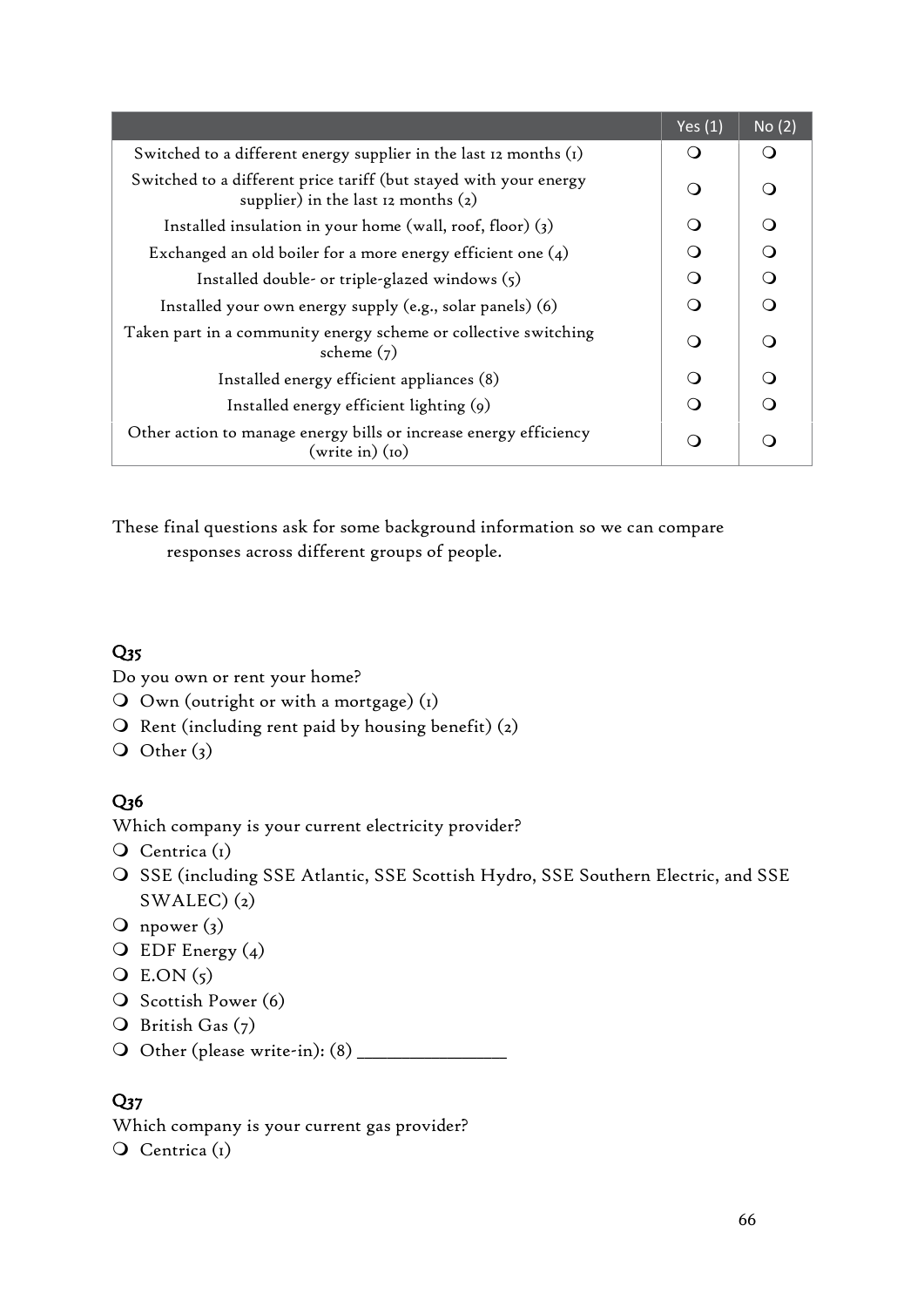- SSE (including SSE Atlantic, SSE Scottish Hydro, SSE Southern Electric, and SSE  $SWALEC$ ) $(2)$
- $\overline{O}$  npower (3)
- $Q$  EDF Energy  $(4)$
- $Q$  E.ON  $(5)$
- Q Scottish Power (6)
- $\overline{O}$  British Gas (7)
- Other (please write-in): (8) \_\_\_\_\_\_\_\_\_\_\_\_\_\_\_\_\_\_\_\_
- $\bigcirc$  I do not have gas  $(g)$

## $Q<sub>38</sub>$

Please estimate your annual household income in Pounds Sterling  $(\epsilon)$  before tax.

# $Q<sub>39</sub>$

- The next couple questions ask about how much your household currently pays per month for electricity and gas. Even if you are uncertain, please try to estimate these costs generally. (Think about the monthly average. If you pay your bills quarterly or on a meter, please think about how much this would cost per month.) First, how much do you pay for electricity monthly?
- $\bigcirc$  Amount in  $\varepsilon$  (write in): (1)
- $\bigcirc$  I don't know, because my household pays for electricity and gas together (2)
- $\Omega$  Not applicable (my household does not have electricity) (3)

Answer If The next couple questions ask about how much your household currently pays per month for electric... I don't know, because my household pays for electricity and gas together Is Not Selected

#### $O<sub>40</sub>$

Second, how much does your household pay for gas?

- $\bigcirc$  Amount in  $\varepsilon$  (write in): (1)
- $\Omega$  Not applicable (my household does not have gas) (2)

Answer If Second, how much does your household pay for gas? Not applicable (my household does not have gas) Is Selected

#### $Q_{41}$

If you use neither gas nor electricity to heat your home, please let us know what

fuel you use and estimate how much you pay for that fuel monthly (in  $\varepsilon$ ).

- $\bigcirc$  I use electricity for heating (1)
- $\bigcirc$  List other fuel and amount in  $\varepsilon$  (2)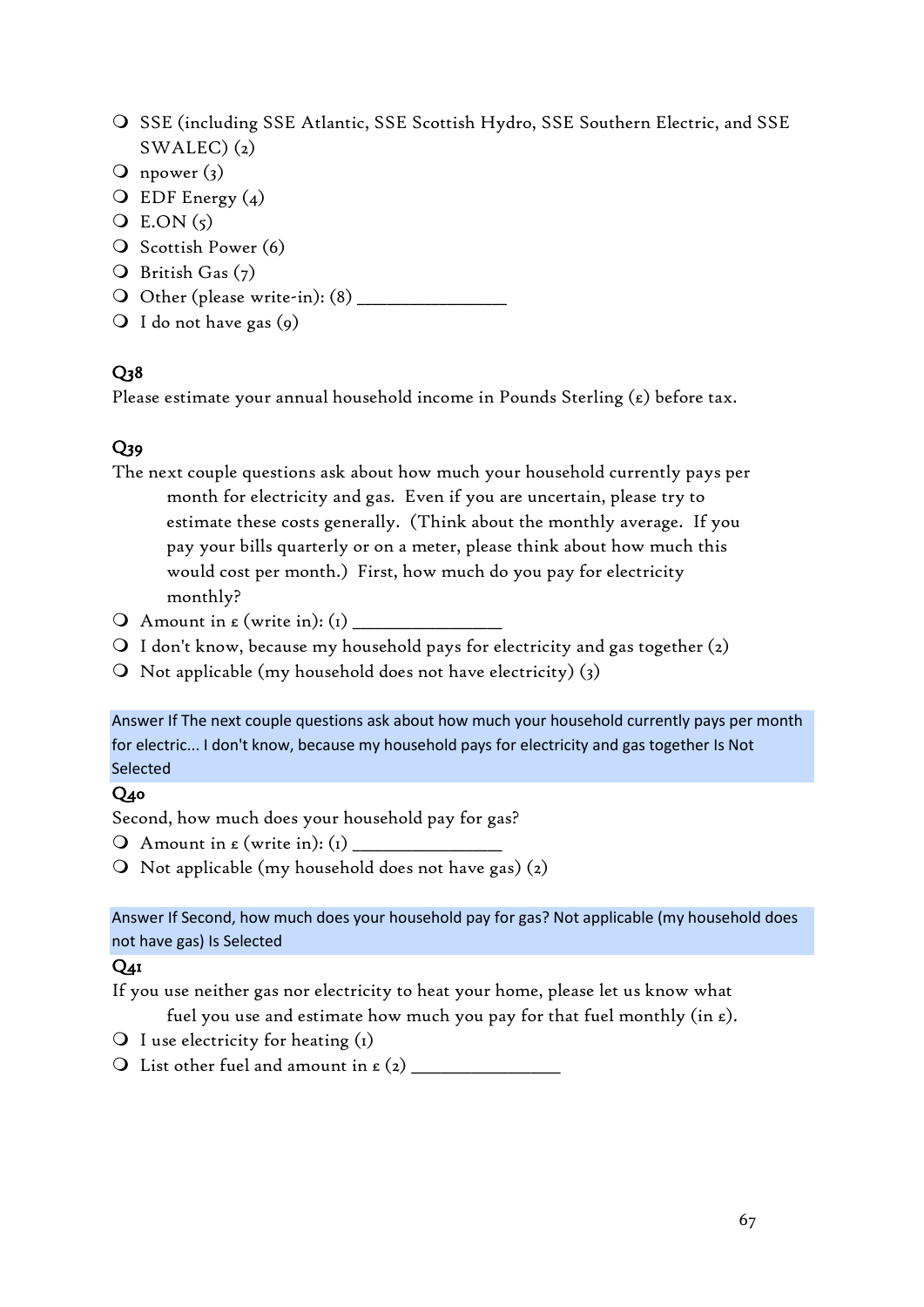Answer If The next couple questions ask about how much your household currently pays per month for electric... I don't know, because my household pays for electricity and gas together Is Selected

Q42

In that case, how much does your household pay for your combined electricity and gas monthly?

 $\bigcirc$  Amount in  $\varepsilon$  (write in): (1)

# Q43

- The UK's Competition and Markets Authority recently revealed that customers of the six largest energy suppliers (Centrica, EDF Energy, E.ON, npower, SSE, and Scottish Power) overpaid by almost  $\epsilon$ 2 billion in 2015. They concluded that the average customer could have saved between £110 and £245 per year by switching to the best tariff with a different supplier. Based on this information, how likely are you to switch your energy supplier in the next month?
- $\bigcirc$  Not at all likely (1)
- $\bigcirc$  Somewhat likely (2)
- $\bigcirc$  Likely (3)
- $\overline{O}$  Very likely (4)

# Q44

As far as you are aware, are you currently on a 'green' energy tariff (a tariff where a substantial percentage of the energy comes from renewable sources)?

- $Q$  Yes (1)
- $Q \text{No} (2)$
- $\overline{Q}$  Don't know  $(3)$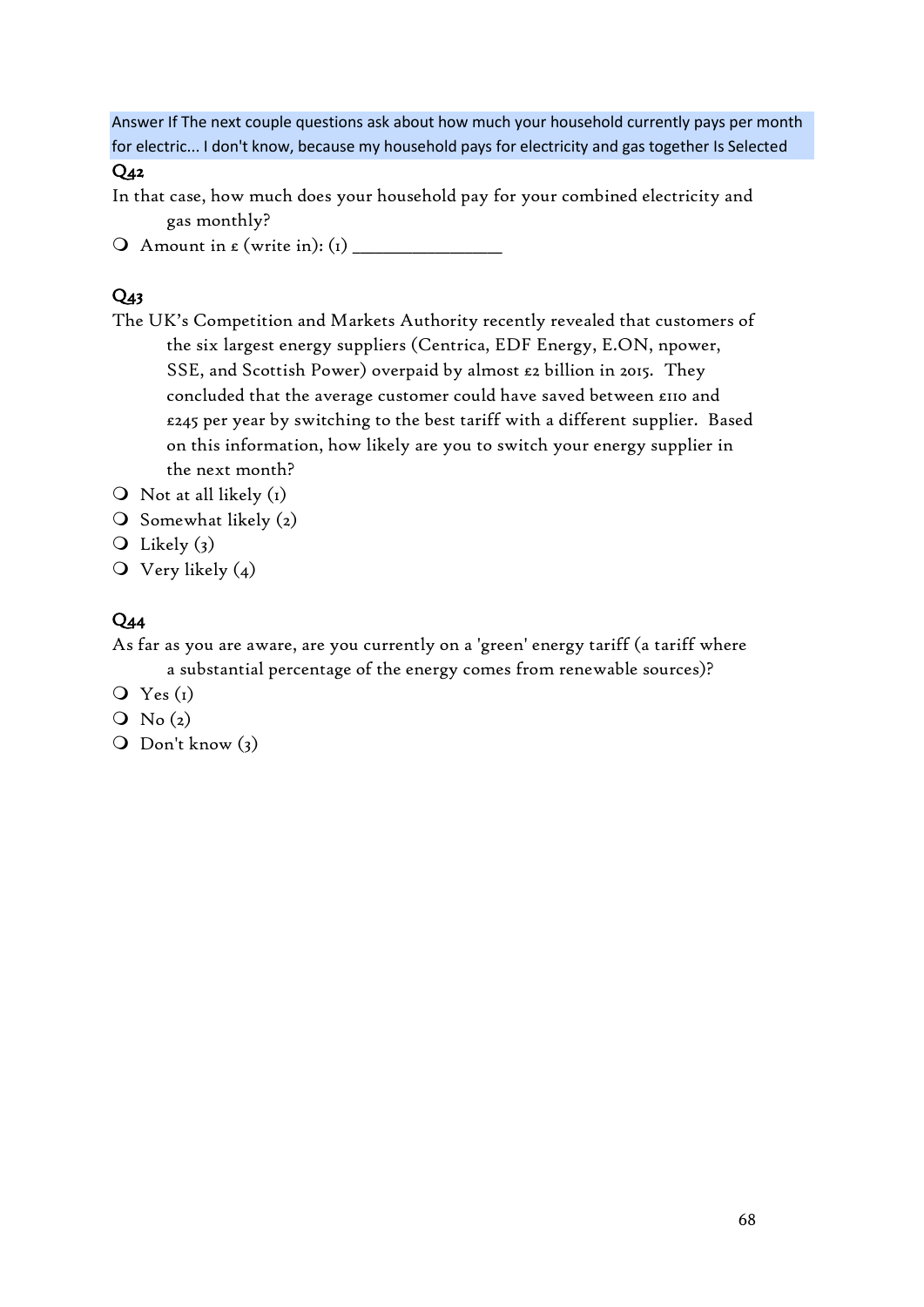# Q45

If there were a general UK election tomorrow, for which party would you vote?

- O Conservative (1)
- $\overline{Q}$  Labour (2)
- Liberal Democrats (3)
- UK Independence Party (UKIP) (4)
- $\overline{Q}$  Green Party  $(5)$
- O Scottish National Party (SNP) (6)
- Plaid Cymru (7)
- $\bigcirc$  Other (8)
- $Q$  Undecided  $(q)$
- Would not vote (10)

# Q46

People sometimes talk of being 'left' (more liberal) or 'right' (more conservative)

#### on the political spectrum. Where would you place yourself?

|                   | 1(1) | 2(2) | 3(3) | 4(4) | 5(5) | 6(6) | 7(7) |
|-------------------|------|------|------|------|------|------|------|
| Left:Right<br>. . |      |      |      |      |      |      |      |

# Q47.1-Q47.10

Last week, were you (check all that apply):

- $\Box$  Working full time (as an employee or self-employed) (1)
- $\Box$  Working part time (2)
- $\Box$  On a government-sponsored training scheme (3)
- $\Box$  Away from work ill, on maternity/paternity leave, or on holiday (4)
- $\Box$  Retired  $(5)$
- $\Box$  A student (6)
- $\Box$  Looking after home or family (7)
- $\Box$  Long-term sick or disabled (8)
- $\Box$  Looking for work (9)
- $\Box$  None of the above (10)

# Q48

On 23 June, 52% of UK voters expressed a desire to leave the EU. What, if any, effect do you think this vote will have on your energy bills in the next 5-10 years?